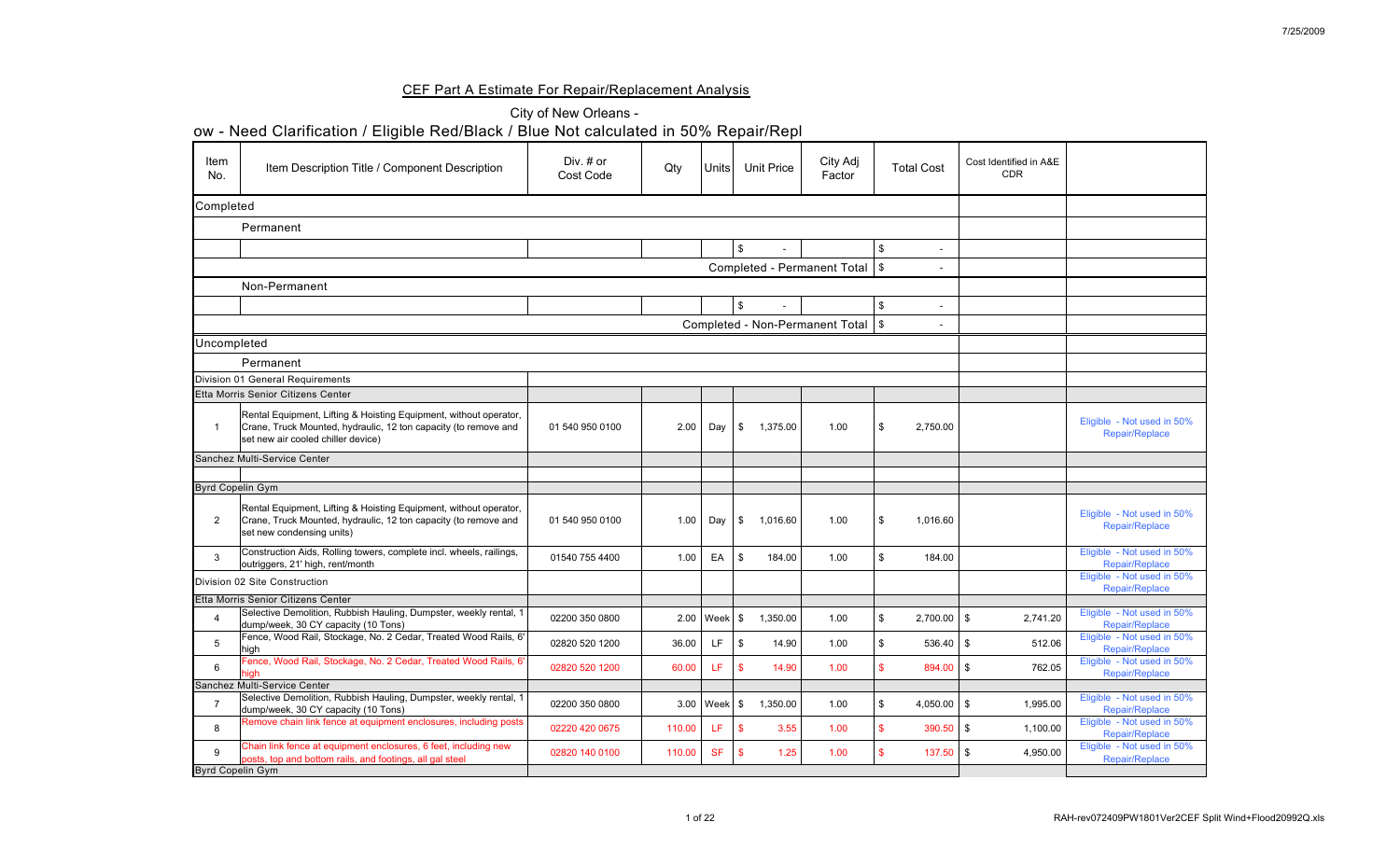## CEF Part A Estimate For Repair/Replacement Analysis

|                         | ow - Need Clarification / Eligible Red/Black / Blue Not calculated in 50% Repair/Repl                                                                                                                                                                                    |                                                                                                                 |           |                    |               |                   |                    |                    |                                      |                                                     |
|-------------------------|--------------------------------------------------------------------------------------------------------------------------------------------------------------------------------------------------------------------------------------------------------------------------|-----------------------------------------------------------------------------------------------------------------|-----------|--------------------|---------------|-------------------|--------------------|--------------------|--------------------------------------|-----------------------------------------------------|
| Item<br>No.             | Item Description Title / Component Description                                                                                                                                                                                                                           | Div. # or<br>Cost Code                                                                                          | Qty       | Units              |               | <b>Unit Price</b> | City Adj<br>Factor | <b>Total Cost</b>  | Cost Identified in A&E<br><b>CDR</b> |                                                     |
| 10                      | Selective Demolition, Rubbish Hauling, Dumpster, weekly rental, 1<br>dump/week, 30 CY capacity (10 Tons)                                                                                                                                                                 | 02200 350 0800                                                                                                  |           | $3.00$   Week   \$ |               | 1,350.00          | 1.00               | 4,050.00 $\mid$ \$ | 4,111.80                             | Eligible - Not used in 50%<br><b>Repair/Replace</b> |
| 11                      | Remove chain link fence at equipment enclosures including posts.<br>Check the photos, I suspect it's rusted, some is broken, it's only fencing, but why would one need to "live"                                                                                         |                                                                                                                 |           |                    |               |                   |                    |                    | 2,000.00                             | Not Damage / Not Used in 50%<br>Repair/Replace      |
| 12                      | Chain link fence at equipment enclosures, 6 feet,<br>posts, top and bottom rails, and footings, all gal structure facility, no active facility could tolerate fencing that rusted.                                                                                       | vith" rusted fencing, rust will accelerate it's failure dramatically, anyone that comes in contact with it will |           |                    |               |                   |                    |                    | 9,000.00                             | Not Damage / Not Used in 50%<br>Repair/Replace      |
|                         | Division 03 Concrete                                                                                                                                                                                                                                                     |                                                                                                                 |           |                    |               |                   |                    |                    |                                      |                                                     |
|                         | All Eligible Scope of Work Identified in black and red below will considered in the 50%<br><b>Repair/Replacement Calculation</b>                                                                                                                                         |                                                                                                                 |           |                    |               |                   |                    |                    |                                      |                                                     |
|                         | Tuems covered in Stabilization related to permanent                                                                                                                                                                                                                      |                                                                                                                 |           |                    |               |                   |                    |                    |                                      |                                                     |
| <u>Wark</u>             |                                                                                                                                                                                                                                                                          |                                                                                                                 |           |                    |               |                   |                    |                    | 981,531.00                           |                                                     |
| 13                      | Sheet Removal - Shaw Stablization                                                                                                                                                                                                                                        |                                                                                                                 | 7140.00   | <b>SF</b>          |               |                   |                    | 1,856.40           |                                      |                                                     |
| 14                      | Ceiling Removal - Shaw Stablization                                                                                                                                                                                                                                      |                                                                                                                 | 14,206.00 | <b>SF</b>          |               |                   |                    | 4,403.86           |                                      |                                                     |
| $15\,$                  | Floor Tile Removal - Shaw Stablization                                                                                                                                                                                                                                   |                                                                                                                 | 14,513.00 | <b>SF</b>          |               |                   |                    | 6,821.11           |                                      |                                                     |
| 16                      | Cove Base Removal - Shaw Stablization                                                                                                                                                                                                                                    |                                                                                                                 | 6,895.00  | <b>SF</b>          |               |                   |                    | 1,585.85           |                                      |                                                     |
|                         | Division 04 Masonry                                                                                                                                                                                                                                                      |                                                                                                                 |           |                    |               |                   |                    |                    |                                      |                                                     |
|                         | Etta Morris Senior Citizens Center                                                                                                                                                                                                                                       |                                                                                                                 |           |                    |               |                   |                    |                    |                                      |                                                     |
| 17                      | Cleaning masonry, heavy restoration, chemical, brush and wash,<br>excludes scaffolding, average (interior masonry walls and concrete<br>floors)                                                                                                                          | (AE) RSMeans'08<br>04 01 30.0840 should<br>be 040130200320                                                      |           |                    |               |                   |                    |                    | 23,175.00                            |                                                     |
| 18                      | Cleaning masonry, heavy restoration, chemical, brush and wash,<br>excludes scaffolding, average (interior masonry walls and concrete                                                                                                                                     | 04930 2200310                                                                                                   | 10,300.00 | <b>SF</b>          | $\mathbf{\$}$ | 1.48              | 1.00               | 15,244.00          |                                      |                                                     |
|                         | Sanchez Multi-Service Center                                                                                                                                                                                                                                             |                                                                                                                 |           |                    |               |                   |                    |                    |                                      |                                                     |
| 19                      | Cleaning masonry, heavy restoration, chemical, brush and wash,<br>excludes scaffolding, average (interior masonry walls and concrete<br>floors)                                                                                                                          | (AE) RSMeans'08<br>04 01 30.0840 should<br>be 040130200320                                                      |           |                    |               |                   |                    |                    | 26,500.00                            |                                                     |
| 20                      | Cleaning masonry, heavy restoration, chemical, brush and wash,<br>excludes scaffolding, average (interior masonry walls and concrete                                                                                                                                     | 04930 2200310                                                                                                   | 11,800.00 | <b>SF</b>          | $\mathbf{\$}$ | 1.48              | 1.00               | 17,464.00          |                                      |                                                     |
| <b>Byrd Copelin Gym</b> | Cleaning masonry, heavy restoration, chemical, brush and wash,                                                                                                                                                                                                           | (AE) RSMeans'08                                                                                                 |           |                    |               |                   |                    |                    |                                      |                                                     |
| 21                      | excludes scaffolding, average (interior masonry walls and concrete)<br>floors)                                                                                                                                                                                           | 04 01 30.0840                                                                                                   |           |                    |               |                   |                    |                    | 31,950.00                            |                                                     |
| 22                      | Cleaning masonry, heavy restoration, chemical, brush and wash,<br>excludes scaffolding, average (interior masonry walls and concrete)                                                                                                                                    | 04930 2200310                                                                                                   | 11,800.00 | <b>SF</b>          | $\mathbf{\$}$ | 1.48              | 1.00               | 17,464.00          |                                      |                                                     |
| 23                      | Replace glass block damaged dNow even I a thousand miles away know that FEMA decided at some point to pay for damages caused by rescuers and<br>utilities for temporary fire station emergency personel when carrying out their duties, such as the main building doors. |                                                                                                                 |           |                    |               |                   |                    |                    | 140.00                               | Not damaged by Hurricane                            |
| Division 05 Metals      |                                                                                                                                                                                                                                                                          |                                                                                                                 |           |                    |               |                   |                    |                    |                                      |                                                     |
|                         | Etta Morris Senior Citizens Center                                                                                                                                                                                                                                       |                                                                                                                 |           |                    |               |                   |                    |                    |                                      |                                                     |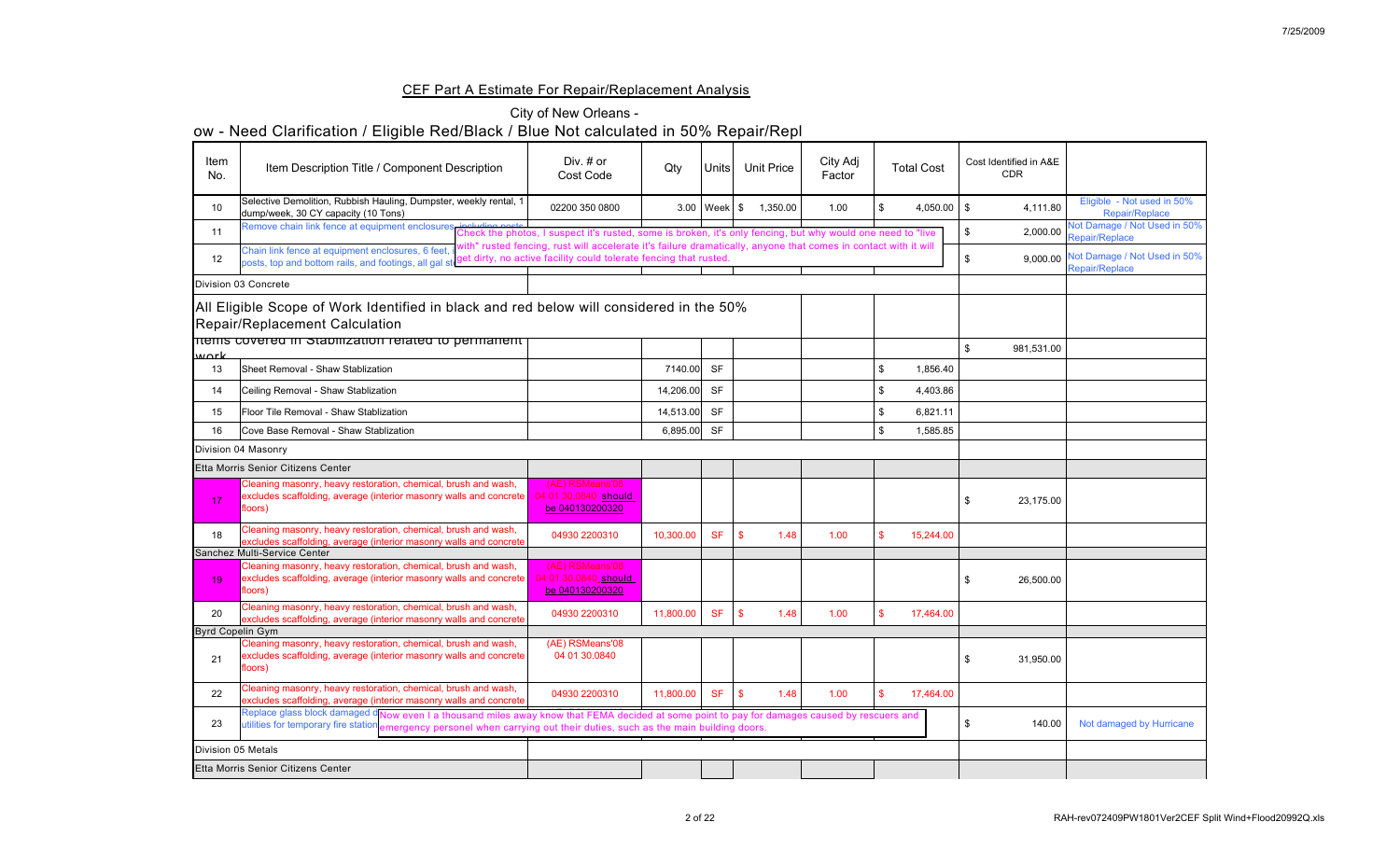## CEF Part A Estimate For Repair/Replacement Analysis

## City of New Orleans -

| Item<br>No. | Item Description Title / Component Description                                                                                                                                                                                                                                                                                                                                                          | Div. # or<br><b>Cost Code</b>      | Qty                  | Units <sup> </sup>     |                          | <b>Unit Price</b> | City Adj<br>Factor | <b>Total Cost</b>    | Cost Identified in A&E<br><b>CDR</b> |                                                                    |
|-------------|---------------------------------------------------------------------------------------------------------------------------------------------------------------------------------------------------------------------------------------------------------------------------------------------------------------------------------------------------------------------------------------------------------|------------------------------------|----------------------|------------------------|--------------------------|-------------------|--------------------|----------------------|--------------------------------------|--------------------------------------------------------------------|
| 24          | <b>Metal Restoration and Cleaning</b>                                                                                                                                                                                                                                                                                                                                                                   |                                    | 1,000.00             | <b>SF</b>              | $\mathbb{S}$             | 2.50              |                    |                      | 1,500.00                             |                                                                    |
| 25          | Metal cleaning RLH, steel surface treatment, 250 - 500 SF/Day,<br>wire brush, hand (SSPC-SP2) RLH                                                                                                                                                                                                                                                                                                       | 05 910 500 6170                    | 1,000.00             | <b>SF</b>              | $\mathbf{\hat{s}}$       | 1.02              | 1.00               | 1,020.00             |                                      |                                                                    |
| 26          | Sandblast Structural Steel and CW piping. Was submerged in<br>floodwater. Steel surface treatment, 12.0 lb sand per SF, near<br>white blast, existing coat badly pitted. Job total surface area is<br>calculated using 4" dia x 3.14 x 100 LF allowance x 12" for pipe, 12<br>inch WF columns $x$ 20 cols $x$ 3.5 sf / If plus 20% allowance for<br>other structural steel such as plates, angles, etc. |                                    | 1,380.00             | <b>SF</b>              |                          |                   |                    |                      | 3,105.00                             |                                                                    |
|             | Sandblast Structural Steel and CW piping. Was submerged in<br>floodwater. Steel surface treatment, 12.0 lb sand per SF, near<br>white blast, existing coat badly pitted. Job total surface area is<br>calculated using 4" dia x 3.14 x 100 LF allowance x 12" for pipe, 12<br>inch WF columns x 20 cols x 3.5 sf / If plus 20% allowance for<br>other structural steel such as plates, angles, etc.     |                                    | 1,380.00             | <b>SF</b>              |                          |                   |                    | 3,105.00             |                                      |                                                                    |
| 27          | Paint structural steel and piping. Paints and protective coatings,<br>inorganic zinc rich primer, self cure, sprayed, 50% adder for<br>intricate structure is included in unit price                                                                                                                                                                                                                    |                                    | 1,380.00             | <b>SF</b>              |                          |                   |                    |                      | 3,174.00                             |                                                                    |
|             | Paint structural steel and piping. Paints and protective coatings,<br>inorganic zinc rich primer, self cure, sprayed, 50% adder for<br>intricate structure is included in unit price                                                                                                                                                                                                                    |                                    | 1,380.00             | <b>SF</b>              |                          |                   |                    | 3,174.00             |                                      |                                                                    |
| 28          | Cold-Formed Metal Framing, Wall assembly, Exterior Stucco,                                                                                                                                                                                                                                                                                                                                              | As identified in CDR               | 4,500.00             | <b>SF</b>              | $\mathbf{\$}$            | 2.50              |                    |                      | 11,250.00                            |                                                                    |
| 29          | Wall assembly, Exterior Stucco, Demolition                                                                                                                                                                                                                                                                                                                                                              | 09 060 130 0300                    | 4,500.00             | EA                     | $\mathbf{\$}$            | 0.47              | 1.00               | 2,115.00             |                                      |                                                                    |
| 30          | Selective metals demolition, lightweight framing members, 21 -<br>40 lb, remove whole or cut up into smaller pieces, excl shoring,<br>bracing, cutting, loading, hauling, dumping                                                                                                                                                                                                                       | 05 060 110 0150                    | 102.00               | <b>SF</b>              |                          | 4.64              | 1.00               | 473.28               |                                      |                                                                    |
| 31          | Cold-Formed Metal Framing, Wall assembly, Stucco ext,<br>insulation, interior drywall and paint finish. (Upcharge under non<br>FEMA eligible items for Large Missle Impact Resistance app 120<br>mph, Cold Formed Steel framing, GFRC panels, insulation, interior                                                                                                                                      | As identified in CDR               | 4,500.00             | <b>SF</b>              | $\mathcal{S}$            | 25.00             |                    |                      | \$<br>112,500.00                     |                                                                    |
| 32          | Cold-Formed Metal Framing, Wall assembly 4500SF/22'H                                                                                                                                                                                                                                                                                                                                                    | 05 410 400 8610                    | 204.00               | LF.                    | <b>S</b>                 | 53.00             | 1.00               | 10,812.00            |                                      |                                                                    |
| 33          | <b>Stucco Mesh</b>                                                                                                                                                                                                                                                                                                                                                                                      | 09 220 200 1000                    |                      |                        |                          | 11.40             | 1.00               |                      |                                      |                                                                    |
| 34          | Wall assembly, Stucco exterior                                                                                                                                                                                                                                                                                                                                                                          | 09 220 200 1600                    | 500.00               | <b>SY</b>              | $\sqrt{S}$               | 11.90             | 1.00               | 5,950.00             |                                      |                                                                    |
| 35<br>36    | Wall assembly insulation<br>Wall assembly interior drywall                                                                                                                                                                                                                                                                                                                                              | 07 210 950 0180<br>09 250 700 2050 | 4,500.00<br>4,500.00 | <b>SF</b><br><b>SF</b> | $\vert$ \$<br>1S         | 0.64<br>1.14      | 1.00<br>1.00       | 2,880.00<br>5,130.00 |                                      |                                                                    |
| 37          | <b>Wall Stucco Paint</b>                                                                                                                                                                                                                                                                                                                                                                                | 09 910 700 1400                    | 4,500.00             | <b>SF</b>              | $\overline{\phantom{a}}$ | 0.47              | 1.00               | 2,115.00             |                                      |                                                                    |
| 38          | Wall assembly paint finish                                                                                                                                                                                                                                                                                                                                                                              | 09 910 920 1240                    | 4,500.00             | <b>SF</b>              | $\mathbf{s}$             | 0.62              | 1.00               | 2,790.00             |                                      |                                                                    |
| 39          | Remove fence including posts<br>Why would these be eligible only under codes, these aren't fences around openings or at drop offs                                                                                                                                                                                                                                                                       | (AL) DCM                           |                      |                        |                          |                   |                    |                      | 900.00                               | Eligible codes - Not used in<br>50% Repair/Replace                 |
| 40          | o protect building users or the public, these are site fences used to deliniate and enclose building<br>Ornamental Metal: Picket fence 6 f<br>unctions, an outdoor eating and program area, MEP equip and trash areas. All were substantially<br>wood privacy fencing, new footings                                                                                                                     |                                    |                      |                        |                          |                   |                    |                      | 2,700.00                             | Eligible codes - Not used in<br>50% Repair/Replace                 |
| 41          | lamaged by being submerged in caustic waters, and from flow of water.<br><b>ADA Repairs: Repair concrete ram</b>                                                                                                                                                                                                                                                                                        |                                    |                      |                        |                          |                   |                    |                      | 700.00                               | May be eligible under codes -<br>Not used in 50%<br>Repair/Replace |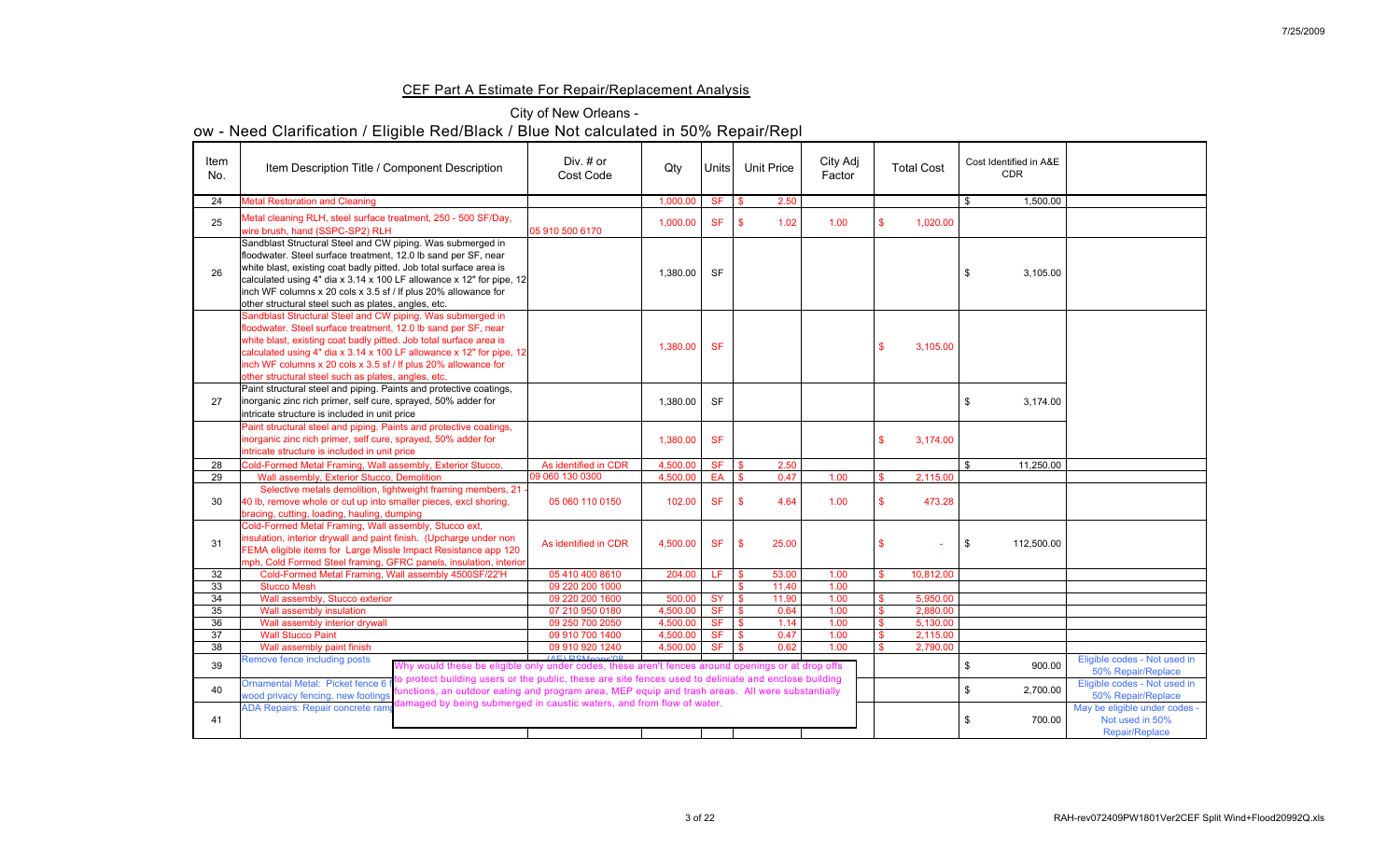## CEF Part A Estimate For Repair/Replacement Analysis

## City of New Orleans -

| Item<br>No. | Item Description Title / Component Description                                                                                                                                                                                                                                                                                                                                                                                                                                                                                                    | Div. # or<br><b>Cost Code</b>                                                           | Qty      | Units     | <b>Unit Price</b> |       | City Adj<br>Factor | <b>Total Cost</b> | Cost Identified in A&E<br><b>CDR</b> |                                                    |
|-------------|---------------------------------------------------------------------------------------------------------------------------------------------------------------------------------------------------------------------------------------------------------------------------------------------------------------------------------------------------------------------------------------------------------------------------------------------------------------------------------------------------------------------------------------------------|-----------------------------------------------------------------------------------------|----------|-----------|-------------------|-------|--------------------|-------------------|--------------------------------------|----------------------------------------------------|
| 42          | Based on comments in PW's 1801 and 1818, raise all MEP<br>equipment and incoming service meters, disconnects, etc. to<br>above the actual flood level of 10 feet 6 inches. Assume 5<br>platforms, concrete slabs, steel posts, cross bracing, stairs, chain<br>link fencing, privacy screening where applicable, accoustic louvers<br>where appropriate, additional feeders and piping, lighting and<br>convience outlets for maintainence, etc., total cost app. \$15,000<br>each, \$75,000 total, Prorate over whole facility: 10,000 sf out of | (AE) RSMeans'08<br>03 11 13<br>05 12 23<br>05 42 13<br>05 51 19<br>32 31 19<br>26 05 00 |          |           |                   |       |                    |                   |                                      | HMP not calculated in 50%<br><b>Repair/Replace</b> |
|             | Sanchez Multi-Service Center                                                                                                                                                                                                                                                                                                                                                                                                                                                                                                                      |                                                                                         |          |           |                   |       |                    |                   |                                      |                                                    |
| 43          | Sandblast Structural Steel and CW piping. Was submerged in<br>floodwater. Steel surface treatment, 12.0 lb sand per SF, near<br>white blast, existing coat badly pitted. Job total surface area is<br>calculated using 4" dia x 3.14 x 100 LF allowance x 12" for pipe, 12<br>inch WF columns x 20 cols x 3.5 sf / If plus 20% allowance for<br>other structural steel such as plates, angles, etc.                                                                                                                                               |                                                                                         | 1,066.00 | <b>SF</b> |                   |       |                    |                   | 2,397.60                             |                                                    |
| 44          | Sandblast Structural Steel and CW piping. Was submerged in<br>floodwater. Steel surface treatment, 12.0 lb sand per SF, near<br>white blast, existing coat badly pitted. Job total surface area is<br>calculated using 4" dia x 3.14 x 100 LF allowance x 12" for pipe, 12<br>inch WF columns x 20 cols x 3.5 sf / If plus 20% allowance for<br>other structural steel such as plates, angles, etc.                                                                                                                                               |                                                                                         | 1,066.00 | <b>SF</b> |                   |       |                    | 2,397.60          |                                      |                                                    |
| 45          | Paint structural steel and piping. Paints and protective coatings,<br>inorganic zinc rich primer, self cure, sprayed, 50% adder for<br>intricate structure is included in unit price                                                                                                                                                                                                                                                                                                                                                              |                                                                                         | 1,066.00 | <b>SF</b> |                   |       |                    |                   | 2,450.88                             |                                                    |
| 46          | Paint structural steel and piping. Paints and protective coatings,<br>inorganic zinc rich primer, self cure, sprayed, 50% adder for<br>intricate structure is included in unit price                                                                                                                                                                                                                                                                                                                                                              |                                                                                         | 1,066.00 | <b>SF</b> |                   |       |                    | 2,450.00          |                                      |                                                    |
| 47          | <b>Metal Restoration and Cleaning</b>                                                                                                                                                                                                                                                                                                                                                                                                                                                                                                             | As identified in CDR                                                                    | 200.00   | <b>SF</b> |                   | 4.55  |                    |                   | 910.00                               |                                                    |
| 48          | Metal cleaning RLH, steel surface treatment, 250 - 500<br>SF/Day, wire brush, hand (SSPC-SP2) RLH                                                                                                                                                                                                                                                                                                                                                                                                                                                 | 05910 500 6170                                                                          | 200.00   | <b>SF</b> |                   | 1.02  | 1.00               | 204.00            |                                      |                                                    |
| 49          | Cold-Formed Metal Framing, Wall assembly, Exterior Stucco,                                                                                                                                                                                                                                                                                                                                                                                                                                                                                        | As identified in CDR                                                                    |          |           |                   |       |                    |                   | 14,871.60                            |                                                    |
| 50          | Wall assembly, Exterior Stucco, Demolition                                                                                                                                                                                                                                                                                                                                                                                                                                                                                                        | 09 060 130 0300                                                                         | 6,885.00 | <b>SF</b> | \$.               | 0.47  | 1.00               | 3,235.95          |                                      |                                                    |
| 51          | Selective metals demolition, lightweight framing members, 21 -<br>40 lb, remove whole or cut up into smaller pieces, excl shoring,<br>bracing, cutting, loading, hauling, dumping                                                                                                                                                                                                                                                                                                                                                                 | 05 060 110 0150                                                                         | 120.00   | <b>SF</b> | $\mathbb{S}$      | 4.64  | 1.00               | 556.80            |                                      |                                                    |
| 52          | Cold-Formed Metal Framing, Wall assembly, Stucco ext,<br>insulation, interior drywall and paint finish. (Upcharge under non<br>FEMA eligible items for Large Missle Impact Resistance app 120<br>mph, Cold Formed Steel framing, GFRC panels, insulation, interior                                                                                                                                                                                                                                                                                | As identified in CDR                                                                    |          |           |                   |       |                    |                   | 172,125.00<br>- \$                   |                                                    |
| 53          | Cold-Formed Metal Framing, Wall assembly 6886SF/28"H                                                                                                                                                                                                                                                                                                                                                                                                                                                                                              | 05 410 400 8610                                                                         | 240.00   | LE.       |                   | 53.00 | 1.00               | 12,720.00         |                                      |                                                    |
| 54          | Wall assembly, Stucco exterior                                                                                                                                                                                                                                                                                                                                                                                                                                                                                                                    | 09 220 200 1000                                                                         | 765.00   | <b>SY</b> |                   | 11.90 | 1.00               | 9,103.50          |                                      |                                                    |
| 55          | Wall assembly, Stucco mesh                                                                                                                                                                                                                                                                                                                                                                                                                                                                                                                        | 09 220 200 1600                                                                         | 765.00   | <b>SY</b> |                   | 11.40 | 1.00               | 8,721.00          |                                      |                                                    |
| 56          | Wall assembly insulation                                                                                                                                                                                                                                                                                                                                                                                                                                                                                                                          | 07 210 950 0180                                                                         | 6,885.00 | <b>SF</b> |                   | 0.64  | 1.00               | 4,406.40          |                                      |                                                    |
| 57          | Wall assembly interior drywall                                                                                                                                                                                                                                                                                                                                                                                                                                                                                                                    | 09 250 700 2050                                                                         | 6,855.00 | <b>SF</b> |                   | 1.14  | 1.00               | 7,814.70          |                                      |                                                    |
| 58          | Wall assembly stucco paint finish                                                                                                                                                                                                                                                                                                                                                                                                                                                                                                                 | 09 910 700 1400                                                                         | 6,885.00 | <b>SF</b> |                   | 0.47  | 1.00               | 3,235.95          |                                      |                                                    |
| 59          | Wall assembly paint finish                                                                                                                                                                                                                                                                                                                                                                                                                                                                                                                        | 09 910 920 1240                                                                         | 6,855.00 | <b>SF</b> |                   | 0.62  | 1.00               | 4,250.10          |                                      |                                                    |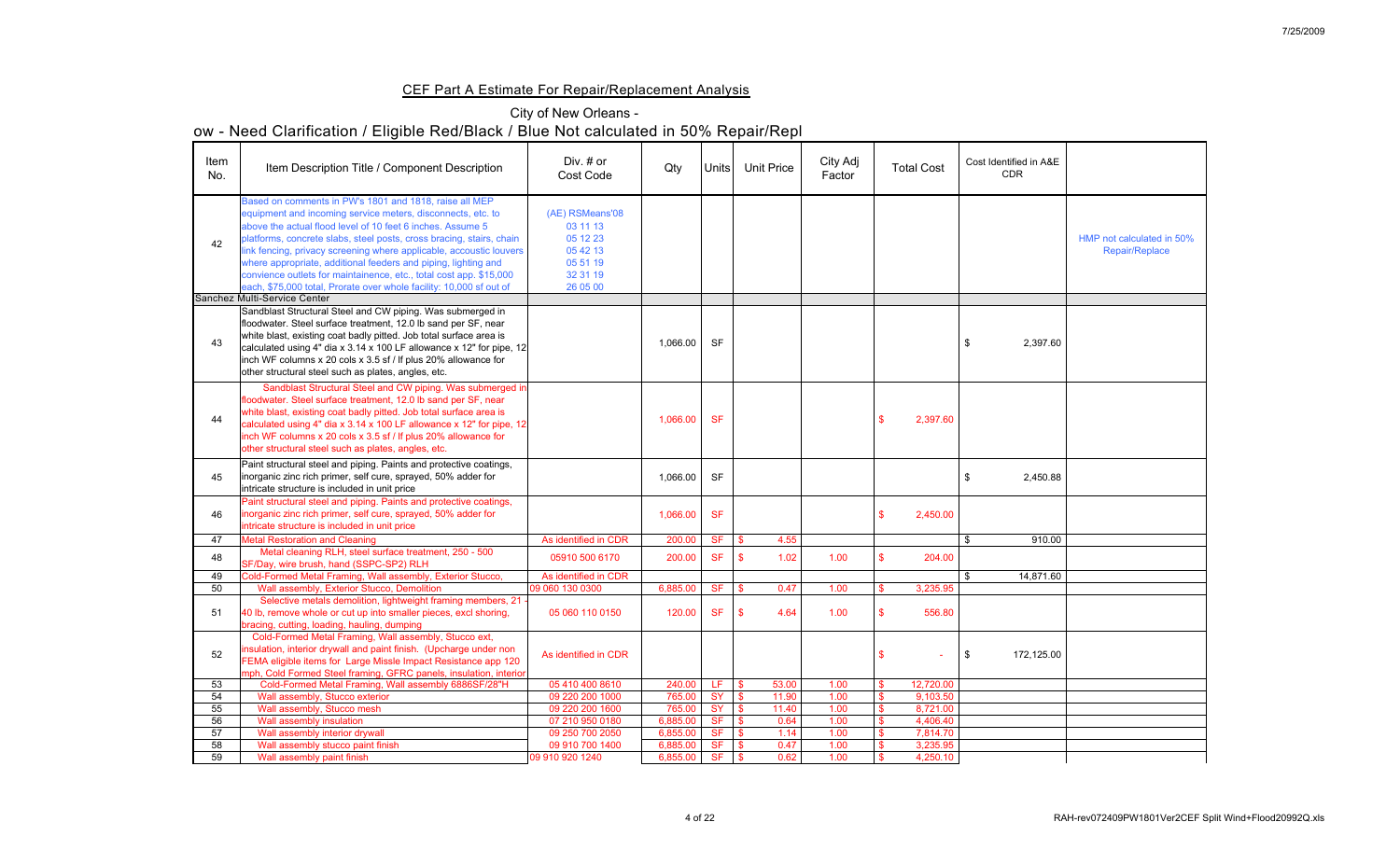## CEF Part A Estimate For Repair/Replacement Analysis

## City of New Orleans -

| Item<br>No.             | Item Description Title / Component Description                                                                                                                                                                                                                                                                                                                                                                                                                                                                                                                            | Div. # or<br><b>Cost Code</b>                                                           | Qty    | Units     | <b>Unit Price</b>                    | City Adj<br>Factor | <b>Total Cost</b> | Cost Identified in A&E<br><b>CDR</b> |                                                                           |
|-------------------------|---------------------------------------------------------------------------------------------------------------------------------------------------------------------------------------------------------------------------------------------------------------------------------------------------------------------------------------------------------------------------------------------------------------------------------------------------------------------------------------------------------------------------------------------------------------------------|-----------------------------------------------------------------------------------------|--------|-----------|--------------------------------------|--------------------|-------------------|--------------------------------------|---------------------------------------------------------------------------|
| 60                      | Based on comments in PW's 1801 and 1818, raise all MEP<br>equipment and incoming service meters, disconnects, etc. to<br>above the actual flood level of 10 feet 6 inches. Assume 5<br>platforms, concrete slabs, steel posts, cross bracing, stairs, chain<br>link fencing, privacy screening where applicable, accoustic louvers<br>where appropriate, additional feeders and piping, lighting and<br>convience outlets for maintainence, etc., total cost app. \$15,000<br>each, \$75,000 total, Prorate over whole facility: 29,600 sf out of<br>50,000 sf in complex | (AE) RSMeans'08<br>03 11 13<br>05 12 23<br>05 42 13<br>05 51 19<br>32 31 19<br>26 05 00 |        |           |                                      |                    |                   |                                      | HMP not calculated in 50%<br>Repair/Replace                               |
| 61                      | ADA Repair: Repair concrete ramps and railings at curbs                                                                                                                                                                                                                                                                                                                                                                                                                                                                                                                   | (AE) RSMeans'08<br>03 01 30.62 0000                                                     |        |           |                                      |                    |                   | 700.00                               | May be eligible under codes -<br>Not used in 50%<br><b>Repair/Replace</b> |
| <b>Byrd Copelin Gym</b> |                                                                                                                                                                                                                                                                                                                                                                                                                                                                                                                                                                           |                                                                                         |        |           |                                      |                    |                   |                                      |                                                                           |
| 62                      | Sandblast Structural Steel and CW piping. Was submerged in<br>floodwater. Steel surface treatment, 12.0 lb sand per SF, near<br>white blast, existing coat badly pitted. Job total surface area is<br>calculated using .05% allowance for other structural steel such as                                                                                                                                                                                                                                                                                                  | (AE) RSMeans'08<br>04 01 30.20 1440                                                     | 500.00 | <b>SF</b> |                                      |                    |                   | 1,125.00                             |                                                                           |
| 63                      | Sandblast Structural Steel and CW piping. Was submerged in<br>floodwater. Steel surface treatment, 12.0 lb sand per SF, near<br>white blast, existing coat badly pitted. Job total surface area is<br>calculated using .05% allowance for other structural steel such as<br>partial open web joist cleaning, bottom of steel beams, plates,                                                                                                                                                                                                                               | (AE) RSMeans'08<br>04 01 30.20 1440                                                     | 500.00 | <b>SF</b> |                                      |                    | 1,125.00          |                                      |                                                                           |
| 64                      | Paint structural steel and piping. Paints and protective coatings,<br>inorganic zinc rich primer, self cure, sprayed, 50% adder for<br>intricate structure is included in unit price                                                                                                                                                                                                                                                                                                                                                                                      | (AE) RSMeans'08<br>09 91 13.42 0190                                                     | 500.00 | <b>SF</b> |                                      |                    |                   | 1,150.00                             |                                                                           |
| 65                      | Paint structural steel and piping. Paints and protective coatings,<br>inorganic zinc rich primer, self cure, sprayed, 50% adder for<br>intricate structure is included in unit price                                                                                                                                                                                                                                                                                                                                                                                      | (AE) RSMeans'08<br>09 91 13.42 0190                                                     | 500.00 | <b>SF</b> |                                      |                    | 1,150.00          |                                      |                                                                           |
| 66                      | Based on comments in PW's 1801 and 1818, raise all MEP<br>equipment and incoming service meters, disconnects, etc. to<br>above the actual flood level of 10 feet 6 inches. Assume 5<br>platforms, concrete slab footings, steel posts, cross bracing, stairs,<br>chain link fencing, privacy screening where applicable, accoustic<br>louvers where appropriate, additional feeders and piping, lighting<br>and convience outlets for maintainence, etc., total cost app.<br>\$15,000 each, \$75,000 total, Prorate over whole facility: 10,400 sf                        | (AE) RSMeans'08<br>03 11 13<br>05 12 23<br>05 42 13<br>05 51 19<br>32 31 19<br>26 05 00 |        |           |                                      |                    |                   |                                      | HMP not calculated in 50%<br><b>Repair/Replace</b>                        |
| 67                      | ADA repairs: Repair concrete ramps and railings at curbs                                                                                                                                                                                                                                                                                                                                                                                                                                                                                                                  | (AE) RSMeans'08<br>03 01 30.62 0000                                                     |        |           |                                      |                    |                   | 700.00                               | May be eligible under codes -<br>Not used in 50%<br><b>Repair/Replace</b> |
|                         | Divison 06 Wood & Plastic                                                                                                                                                                                                                                                                                                                                                                                                                                                                                                                                                 |                                                                                         |        |           |                                      |                    |                   |                                      |                                                                           |
|                         | <b>Etta Morris Senior Citizens Center</b>                                                                                                                                                                                                                                                                                                                                                                                                                                                                                                                                 |                                                                                         |        |           |                                      |                    |                   |                                      |                                                                           |
| 68                      | Rule of Thumb, Kitchen cabinets, not including countertop &                                                                                                                                                                                                                                                                                                                                                                                                                                                                                                               | 06410 100 9560                                                                          | 16.00  | LF        | 173.00<br>$\boldsymbol{\mathcal{S}}$ | 1.00               | $2,768.00$ \$     | 2,160.00                             |                                                                           |
| 69                      | Counter top, Stock plastic laminate, 24" wide w/ backsplash,                                                                                                                                                                                                                                                                                                                                                                                                                                                                                                              | 06415 100 0020                                                                          | 16.00  | LF        | $\boldsymbol{\mathcal{S}}$<br>21.50  | 1.00               | $344.00$ \ \$     | 392.00                               |                                                                           |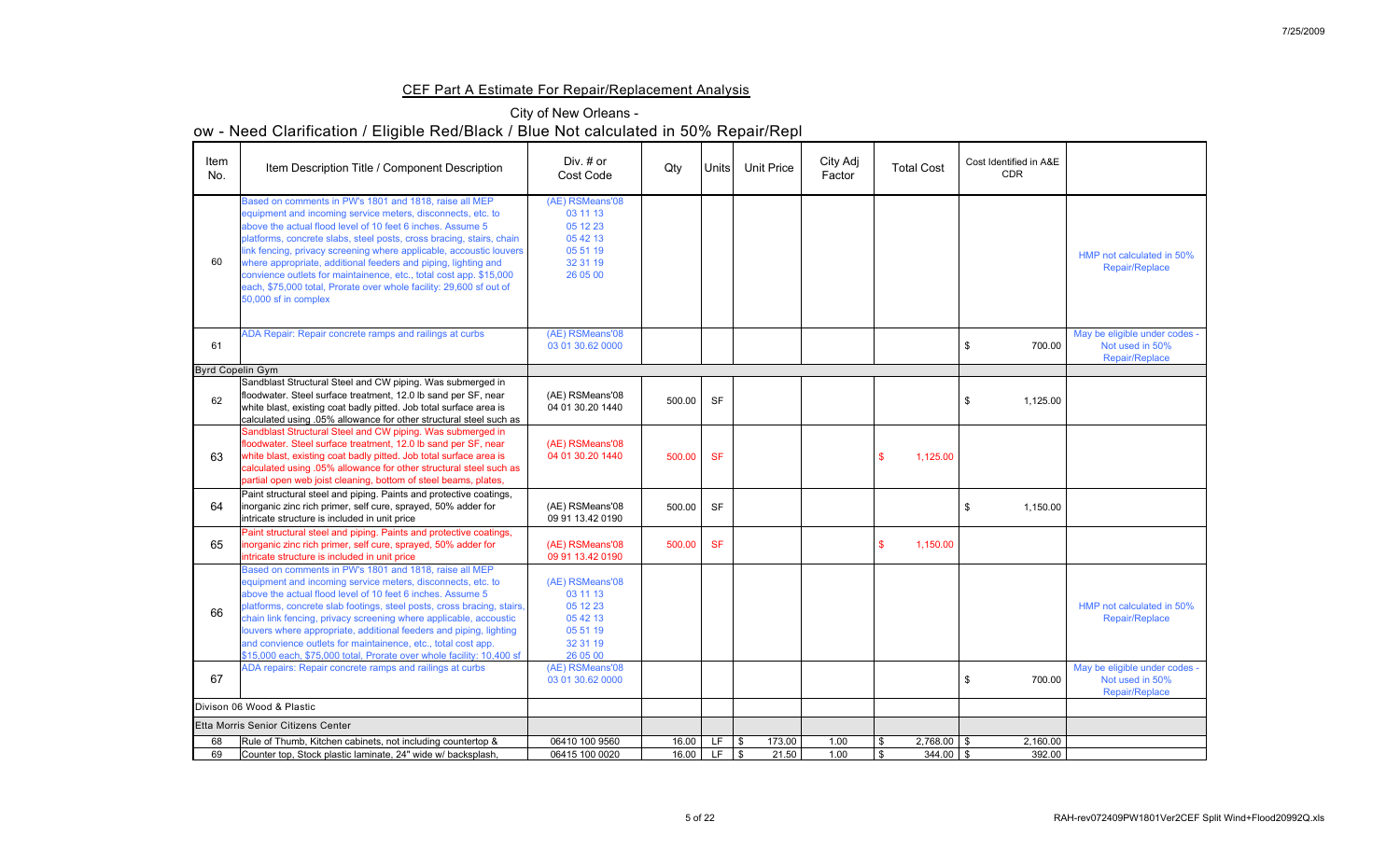## CEF Part A Estimate For Repair/Replacement Analysis

|                         | ow - Need Clarification / Eligible Red/Black / Blue Not calculated in 50% Repair/Repl                                                                                                                                                                                                                                                                                                                                                                           |                                             |              |                    |               |                   |                    |    |                   |    |                                      |                     |
|-------------------------|-----------------------------------------------------------------------------------------------------------------------------------------------------------------------------------------------------------------------------------------------------------------------------------------------------------------------------------------------------------------------------------------------------------------------------------------------------------------|---------------------------------------------|--------------|--------------------|---------------|-------------------|--------------------|----|-------------------|----|--------------------------------------|---------------------|
| Item<br>No.             | Item Description Title / Component Description                                                                                                                                                                                                                                                                                                                                                                                                                  | Div. $#$ or<br><b>Cost Code</b>             | Qty          | Units <sup> </sup> |               | <b>Unit Price</b> | City Adj<br>Factor |    | <b>Total Cost</b> |    | Cost Identified in A&E<br><b>CDR</b> |                     |
| 70                      | Architectural Woodwork: Lobby area reception desk                                                                                                                                                                                                                                                                                                                                                                                                               | 6400<br>(AE) RSMeans'08<br>12 32 23.15 0050 |              |                    |               |                   |                    |    |                   | S  | 13,500.00                            |                     |
| 71                      | Architectural Woodwork: Lobby area reception desk                                                                                                                                                                                                                                                                                                                                                                                                               | 06 410 100 9560                             | 27.00        | LF                 | $\mathbf{\$}$ | 212.91            | 1.00               |    | 5,748.57          |    |                                      |                     |
| 72                      | Rough Carpentry Blocking, bracing, backboards, shims, filler, etc. It is very, very, standard to carry rough carpentry allowances in ALL construction<br>vork.                                                                                                                                                                                                                                                                                                  |                                             |              |                    |               |                   |                    |    |                   |    | 4,000.00                             | No scope identified |
|                         | <b>Sanchez Multi-Service Center</b>                                                                                                                                                                                                                                                                                                                                                                                                                             |                                             |              |                    |               |                   |                    |    |                   |    |                                      |                     |
| 73                      | Rough Carpentry Blocking, bracing, backboards, shims, filler, etc. It is very, very, standard to carry rough carpentry allowances in ALL construction<br>work.                                                                                                                                                                                                                                                                                                  | (AE) DCMoone100                             |              |                    |               |                   |                    |    |                   | \$ | 1,720.00                             | No scope identified |
| <b>Byrd Copelin Gym</b> |                                                                                                                                                                                                                                                                                                                                                                                                                                                                 |                                             |              |                    |               |                   |                    |    |                   |    |                                      |                     |
| 74                      | Shelving in storage room                                                                                                                                                                                                                                                                                                                                                                                                                                        | 06270 200 1600                              | 12.00        | LF .               | $\sqrt{3}$    | 9.65              | 1.00               | \$ | $115.80$   \$     |    | 129.70                               |                     |
| 75                      | Base Cabinets in concession room                                                                                                                                                                                                                                                                                                                                                                                                                                | 06410 100 1580                              | 1.00         | EA                 | $\frac{1}{3}$ | 470.00            | 1.00               |    | 470.00            |    |                                      |                     |
| 76                      | <b>Base Cabinets in concession room</b>                                                                                                                                                                                                                                                                                                                                                                                                                         | 06410 100 1580                              | 5.00         | EA                 |               | 470.00            | 1.00               |    | 2,350.00          |    | 2,990.40                             |                     |
| 77                      | Counter Top, plastic laminated 24" wide, includes backsplash                                                                                                                                                                                                                                                                                                                                                                                                    | 06415 100 0020                              | 4.00         | LF                 | $\vert$ \$    | 22.50             | 1.00               |    | 90.00             |    |                                      |                     |
| 78                      | Counter Top, plastic laminated 24" wide, includes backsplash                                                                                                                                                                                                                                                                                                                                                                                                    | 06415 100 0020                              | 16.00        | LF.                | $\vert$ \$    | 21.50             | 1.00               |    | $344.00$ \$       |    | 504.00                               |                     |
| 79                      | Overhead Cabinets in concession room                                                                                                                                                                                                                                                                                                                                                                                                                            | (AE) RSMeans'08<br>12 32 23.15 6100         |              |                    |               |                   |                    |    |                   |    |                                      |                     |
| 80                      | Overhead Cabinets in concession room<br>The Carpontry Blocking, bracing, backboards, shims, filler, etc. It is very, very, standard to carry rough carpentry allowances in ALL construction                                                                                                                                                                                                                                                                     |                                             | $Q$ $\Omega$ | $F_A$ $\downarrow$ |               | 385.00            |                    |    | 3.465.00          |    | 2,925.00                             |                     |
| 81                      | <b>Rough Carpentry</b><br>vork                                                                                                                                                                                                                                                                                                                                                                                                                                  |                                             |              |                    |               |                   |                    |    |                   |    | 750.00                               | No scope identified |
|                         | Division 07 Thermal and Moisture Protection                                                                                                                                                                                                                                                                                                                                                                                                                     |                                             |              |                    |               |                   |                    |    |                   |    |                                      |                     |
|                         | <b>Etta Morris Senior Citizens Center</b>                                                                                                                                                                                                                                                                                                                                                                                                                       |                                             |              |                    |               |                   |                    |    |                   |    |                                      |                     |
| 82                      | Thermal Protection, Fiberglass insulation, wall and ceiling                                                                                                                                                                                                                                                                                                                                                                                                     | (AE) RSMeans'08<br>07 21 13.10 0000         | 13,400.00    | <b>SF</b>          |               |                   |                    |    |                   |    | 14,740.00                            |                     |
| 83                      | Thermal Protection, Fiberglass insulation, wall and ceiling                                                                                                                                                                                                                                                                                                                                                                                                     | 07210 950 0180                              | 13,400.00    | <b>SF</b>          | $\sqrt{3}$    | 0.64              | 1.00               |    | 8,576.00          |    |                                      |                     |
| 84                      | Repair and replace fireproofing on structural steel, all columns,<br>10% of beams, joists and decks                                                                                                                                                                                                                                                                                                                                                             | (AE) RSMeans'08<br>07 81 16.10 0000         | 2,270.00     | <b>SF</b>          |               |                   |                    |    |                   |    | 5,675.00                             |                     |
|                         | <b>Sanchez Multi-Service Center</b>                                                                                                                                                                                                                                                                                                                                                                                                                             |                                             |              |                    |               |                   |                    |    |                   |    |                                      |                     |
| 85                      | Replace Missing Roof Vents, Mushroom shape, aluminum                                                                                                                                                                                                                                                                                                                                                                                                            | 07720 500 0020                              | 4.00         | EA                 | l \$          | 88.00             | 1.00               |    | 352.00            |    |                                      |                     |
| 86                      | Thermal Protection, Fiberglass insulation, wall, over ceiling second<br><b>floor</b>                                                                                                                                                                                                                                                                                                                                                                            | (AE) RSMeans'08<br>07 21 13.10 0000         | 21,685.00    | <b>SF</b>          |               |                   |                    |    |                   |    | 37,298.20                            |                     |
|                         | Thermal Protection, Fiberglass insulation, wall, over ceiling                                                                                                                                                                                                                                                                                                                                                                                                   | 07210 950 0180                              | 21,685.00    | <b>SF</b>          | 15            | 0.64              | 1.00               |    | 13,878.40         |    |                                      |                     |
| 87                      | (Related to removing and replacing cold form metal stud and<br>stucco exterior walls,) remove roof flashings and gravel stop at<br>building perimeter. 070505100010 is General Roof Demo<br>Number. Item consists of Blocking removal \$0.99 per LF,<br>060505102970 Coping 070505102650 \$1.01 per LF, 1 LF, Base<br>Flashings 070505103001 \$1.37 per SF x 2.5 foot strip at perimeter<br>to allow feathering in of roof patch onto new gravel stop = $$3.42$ | (AE) RSMeans'08<br>07 05 05.10 0010         | 100.00       | LF.                | $\mathcal{S}$ | 5.33              | Inc                |    | $533.00$ \$       |    | 430.00                               |                     |
|                         | Tot \$5.33 per LF of perimeter gravel stop                                                                                                                                                                                                                                                                                                                                                                                                                      |                                             |              |                    |               |                   |                    |    |                   |    |                                      |                     |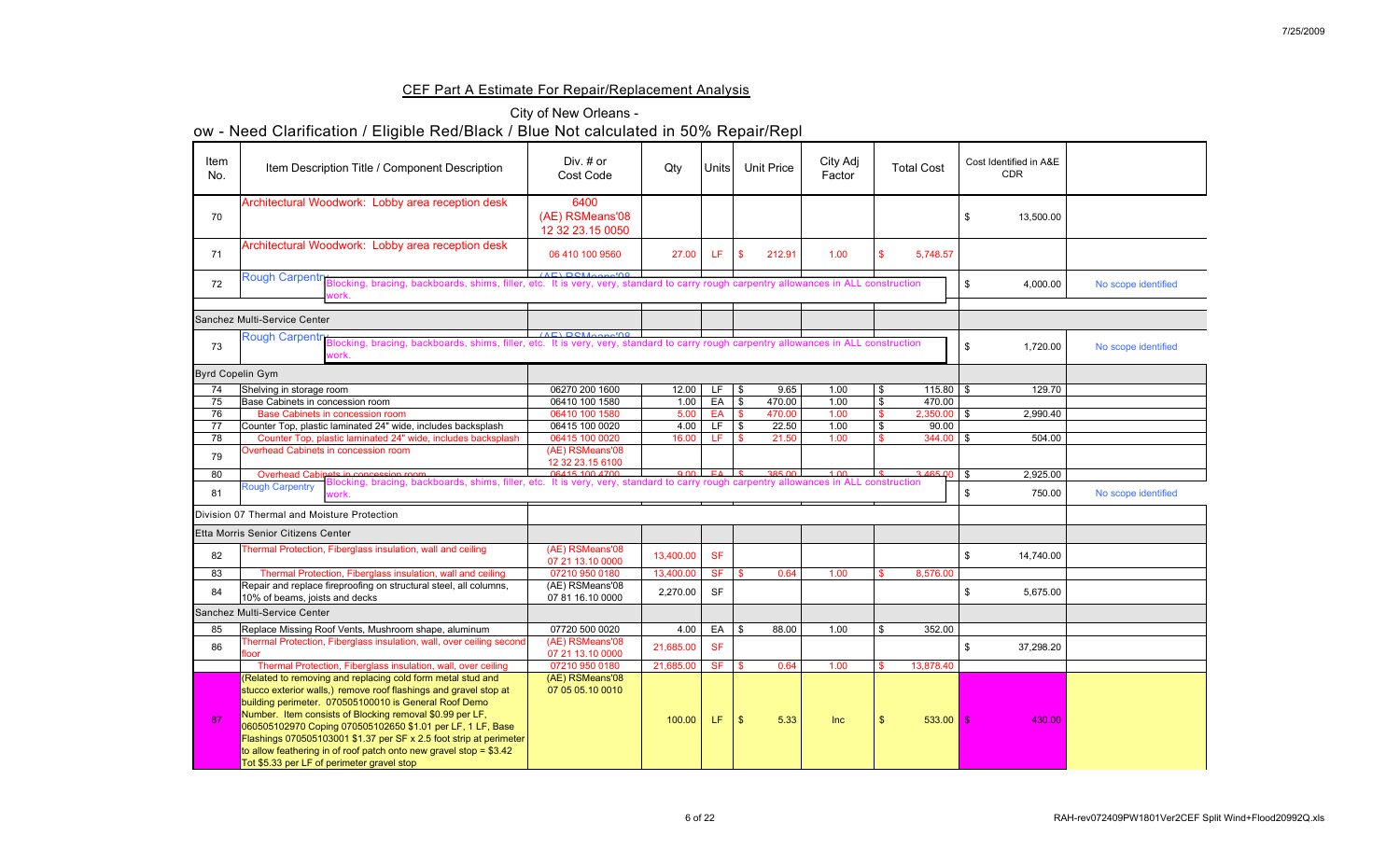## CEF Part A Estimate For Repair/Replacement Analysis

## City of New Orleans -

| Item<br>No.             | Item Description Title / Component Description                                                                                                                                                                                                                                                                                                                                                                                                                                                                     | Div. # or<br>Cost Code                                                                                                        | Qty      | <b>Units</b> |                            | <b>Unit Price</b> | City Adj<br>Factor |                | <b>Total Cost</b> | Cost Identified in A&E<br><b>CDR</b> |                                                                    |
|-------------------------|--------------------------------------------------------------------------------------------------------------------------------------------------------------------------------------------------------------------------------------------------------------------------------------------------------------------------------------------------------------------------------------------------------------------------------------------------------------------------------------------------------------------|-------------------------------------------------------------------------------------------------------------------------------|----------|--------------|----------------------------|-------------------|--------------------|----------------|-------------------|--------------------------------------|--------------------------------------------------------------------|
| 88                      | (Related to removing and replacing cold form metal stud and<br>stucco exterior walls,) new roof flashings and gravel stop Gravel<br>Stop 077119100900 \$14.62 per LF, roofing, feathered into<br>existing, built up, with gravel 3.5 SF per LF \$8.19, wood blocking $2 \mid$                                                                                                                                                                                                                                      | (AE) RSMeans'08<br>07 71 19.10 0010                                                                                           | 100.00   | LF           | $\mathcal{S}$              | 27.27             | <b>Inc</b>         |                | 2,727.00          | 3,010.00<br>- \$                     |                                                                    |
| 89                      | (Related to removing and replacing cold form metal stud and<br>stucco exterior walls,) patch flat roofing at gravel stop replacement<br>******Sorry, redundent line item in item above delete this                                                                                                                                                                                                                                                                                                                 | (AE) RSMeans'08<br>07 01 50.10 1100                                                                                           | 300.00   |              |                            |                   | Inc                |                | 2,580.00          | 2,580.00<br>$\mathbb{S}$             |                                                                    |
| 90                      | Decontamination of Toilet Area, spray Use price from Cleaning<br>masonry, heavy restoration, chemical, brush and wash for this line                                                                                                                                                                                                                                                                                                                                                                                | (AE) RSMeans'08<br>04 01 30.20 0320                                                                                           | 1,600.00 | <b>SF</b>    | $\sqrt[6]{\frac{1}{2}}$    | 2.28              | <b>Inc</b>         |                | 2,580.00          | 1,872.00<br>-5                       |                                                                    |
| 91                      | No existing fire proofing on structural steel, steel joist, or steel<br>deck. Provide Spray on fireproofing.                                                                                                                                                                                                                                                                                                                                                                                                       | (AE) RSMeans'08<br>07 81 16.10 0000                                                                                           |          |              |                            |                   |                    |                |                   |                                      | May be eligible under codes -<br>Not used in 50%<br>Repair/Replace |
| <b>Byrd Copelin Gym</b> |                                                                                                                                                                                                                                                                                                                                                                                                                                                                                                                    |                                                                                                                               |          |              |                            |                   |                    |                |                   |                                      |                                                                    |
| 92                      | Demo Edge flashing                                                                                                                                                                                                                                                                                                                                                                                                                                                                                                 | 07060 110 5000                                                                                                                | 100.00   | EA           | $\vert$ \$                 | 0.54              | 1.00               | $\mathfrak{F}$ | $54.00$ \ \ \$    | 430.00                               |                                                                    |
| 93                      | Replace Edge Flashing, North Side, Flashing, including up to 4                                                                                                                                                                                                                                                                                                                                                                                                                                                     | 07650 600 9320                                                                                                                | 100.00   | <b>SF</b>    | $\sqrt{3}$                 | 3.67              | 1.00               | -\$            | $367.00$ \ \$     | 3,010.00                             |                                                                    |
| 94                      | Replace Edge Flashing and Concealed Counter Flashing, West                                                                                                                                                                                                                                                                                                                                                                                                                                                         | 07650 600 9320                                                                                                                | 168.00   | <b>SF</b>    | $\boldsymbol{\mathcal{S}}$ | 3.65              | 1.00               |                | 613.20            | 5,779.20                             |                                                                    |
| 95                      | Patch flat roofing. (Related to removal of roof mounted HVAC<br>equipment)                                                                                                                                                                                                                                                                                                                                                                                                                                         | (AE) RSMeans'08<br>07 01 50.10 1100                                                                                           |          |              |                            |                   |                    |                |                   |                                      | <b>A&amp;E Mitigation Column</b>                                   |
|                         | No existing fire proofing on structural steel, steel joist, or steel                                                                                                                                                                                                                                                                                                                                                                                                                                               | (AE) RSMeans'08                                                                                                               |          |              |                            |                   |                    |                |                   |                                      | May be eligible under codes -                                      |
| 96                      | deck. Provide Spray on fireproofing.                                                                                                                                                                                                                                                                                                                                                                                                                                                                               | 07 81 16.10 0000                                                                                                              |          |              |                            |                   |                    |                |                   |                                      | Not used in 50%                                                    |
|                         |                                                                                                                                                                                                                                                                                                                                                                                                                                                                                                                    |                                                                                                                               |          |              |                            |                   |                    |                |                   |                                      | <b>Repair/Replace</b>                                              |
|                         | Division 08 Doors and Windows                                                                                                                                                                                                                                                                                                                                                                                                                                                                                      |                                                                                                                               |          |              |                            |                   |                    |                |                   |                                      |                                                                    |
|                         | Etta Morris Senior Citizens Center                                                                                                                                                                                                                                                                                                                                                                                                                                                                                 |                                                                                                                               |          |              |                            |                   |                    |                |                   |                                      |                                                                    |
| 97                      | Selective Demolition, Doors, Interior, 1 3/8" thick, single, 3' x 7'                                                                                                                                                                                                                                                                                                                                                                                                                                               | 08060 110 0500                                                                                                                | 26.00    | EA           | $\sqrt{S}$                 | 17.05             | 0.86               |                |                   | 1,165.60                             |                                                                    |
| 98                      | Door frames, commerical, hollow metal                                                                                                                                                                                                                                                                                                                                                                                                                                                                              | (AE) RSMeans'08<br>08 12 13.13 5400                                                                                           | 26.00    | EA           | $\mathcal{S}$              | 233.67            | <b>Inc</b>         | $\mathbb{S}$   | $6,075.42$ \$     | 3,900.00                             |                                                                    |
|                         | Door frames, commerical, hollow metal, welded                                                                                                                                                                                                                                                                                                                                                                                                                                                                      | I got a bit confused in door land here, I                                                                                     | 26.00    | EA           |                            | 460.00            | 1.00               |                | 11,960.00         |                                      |                                                                    |
|                         | Door demolition, door frames, metal,                                                                                                                                                                                                                                                                                                                                                                                                                                                                               | 80505102000                                                                                                                   | 26.00 EA |              | - \$                       | 41.71             | <b>Inc</b>         |                | 1,084.46          |                                      |                                                                    |
| 99                      | Wood Doors, Paneled, Interior, Two Panel, Solid, 1 3/8" thick, fir,<br>$3' - 0'' \times 6' - 8''$                                                                                                                                                                                                                                                                                                                                                                                                                  | got a bit confused in door land here, I think this line                                                                       |          |              |                            | 445.00            | 0.86               |                | $9,996.48$ \$     | 29,140.00                            |                                                                    |
| 100 <sub>1</sub>        | Wood Doors, Paneled, Interior, Two Panel, Solid, 1 3/8" thick, fir,<br>$3'$ -0" x 6'-8" 081433101380 door \$460.53, Hardware, heavy duty<br>087120152600 \$582.52, Tot \$1,043.05                                                                                                                                                                                                                                                                                                                                  | This was 080505100500<br>Should be 081433101380<br>general door, see note<br>under description for<br>related hardware number | 26.00    | EA           | $\sqrt[6]{\frac{1}{2}}$    | 1,043.05          | <b>Inc</b>         |                | $27,119.30$ \$    | 4,762.24                             |                                                                    |
| 101                     | Selective Demolition, Storefront and Fixed Windows 40 lights app<br>3 feet by 4 feet ea. 080808200010 General Windows Demo<br>Number 080505200620 Demo Glass max for large lites / heavy<br>glass \$1.13 per SF, 080505200240 Aluminum Window Frame, up<br>to 25 sf opening, \$0.95 per SF, 060505103188 remove wood<br>blocking at opening perimeter \$0.34 per LF, for 25 SF opening,<br>$\vert$ 5'x5', 20 If for frame and blocking = \$0.27 per SF of opening, Tot.<br>$\frac{1}{2}$ \$2.35 per SF of opening. | <b>RSMeans '08</b><br>08 05 05.20 0010                                                                                        | 480.00   | <b>SF</b>    | $\mathcal{S}$              | 2.35              | <b>SF</b>          | $\mathcal{S}$  | $1,128.00$   \$   | 2,064.00                             |                                                                    |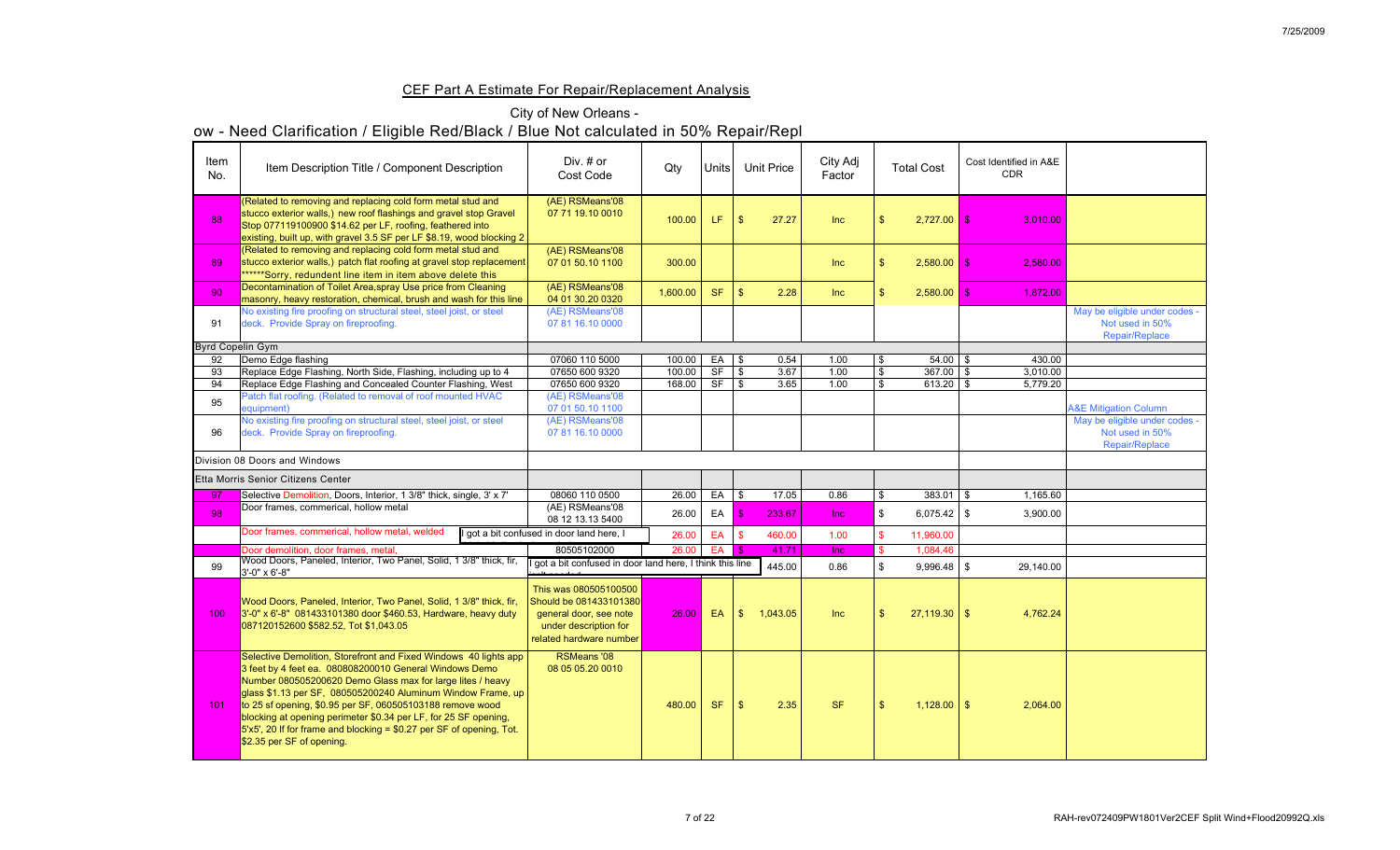## CEF Part A Estimate For Repair/Replacement Analysis

## City of New Orleans -

| Item<br>No. | Item Description Title / Component Description                                                                                                                                                                                                                                                                                                                                                                                                                                                                                                                                         | Div. # or<br><b>Cost Code</b>                           | Qty    | Units     |                | <b>Unit Price</b> | City Adj<br>Factor | <b>Total Cost</b> | Cost Identified in A&E<br><b>CDR</b> |                                                  |
|-------------|----------------------------------------------------------------------------------------------------------------------------------------------------------------------------------------------------------------------------------------------------------------------------------------------------------------------------------------------------------------------------------------------------------------------------------------------------------------------------------------------------------------------------------------------------------------------------------------|---------------------------------------------------------|--------|-----------|----------------|-------------------|--------------------|-------------------|--------------------------------------|--------------------------------------------------|
| 102         | Replace all windows and storefront below 10 foot 6 inches<br>(upcharge for impact resistant glazing on exterior doors under<br>Mitigation) 084313200700 storefront system \$36.61 per sf,<br>088856101000 laminated glazing for hurricane resistance rating<br>\$30.21 per sf, 061110022000 2x4 wood blocking avg 10 If per 20sf<br>opening, \$0.89 per sf, Tot. \$67.71 per sf                                                                                                                                                                                                        | (AE) RSMeans'08<br>08 43 13.20 0700                     | 480.00 | <b>SF</b> | $\mathfrak{L}$ | 67.71             | Inc                | $32,500.80$ \ \$  | 28,800.00                            |                                                  |
| 103         | Selective Demolition, Doors, Frames, Glass and Metal, Interior and<br>Exterior 080505100010 General Doors Demo Number,<br>080505200620 Demo Glass max for large lites / heavy glass \$1.13<br>per SF, 20 sf per door, \$22.60, 080505103900 storefront swing<br>door, \$220.82 per door, 060505103188 remove wood blocking at<br>opening perimeter $$0.34$ per LF, for 10 LF, blocking = $$3.40$ , Tot.<br>\$246.82 per door                                                                                                                                                           | (AE) RSMeans'08<br>08 05 05.10 0010                     | 15.00  | EA        | $\mathbb{S}$   | 246.82            | Inc                | $3,702.30$ \$     | 1,125.00                             |                                                  |
| 104         | Replace Aluminum and glass doors and hardware including<br>closers and hold opens 081316100010 General Metal Door No.<br>081316101200 \$1,624.24 per pair, 061110022000 2x4 wood<br>blocking avg 10 If per 20sf opening, \$1.49 per If \$10.49 per<br>opening,, 088856101000 laminated glazing for hurricane<br>resistance rating \$30.21 per sf 6' x 7' opening, 42 sf, \$1,268.82 per<br>pr, Upcharge for heavy duty hardware 081316101200 \$57, Door<br>Sill \$300 6 feet alum plate by AE, Tot. \$3259.49 per pair,<br>$$1,629.75$ ea                                              | (AE) RSMeans'08<br>08 13 16.10 0010                     | 15.00  | EA        | $\mathcal{S}$  | 1,629.75          | Inc                |                   | 27,750.00                            |                                                  |
| 105         | <b>Bifold Closet Doors</b>                                                                                                                                                                                                                                                                                                                                                                                                                                                                                                                                                             | (AE) RSMeans'08<br>08 14 33.20 2700                     | 6.00   | EA        |                |                   |                    |                   | 2,400.00                             |                                                  |
|             | <b>Demo Bifold Closet Doors</b>                                                                                                                                                                                                                                                                                                                                                                                                                                                                                                                                                        | 08 060 110 0900                                         | 6.00   | EA        |                | 16.70             | 1.00               | 100.20            |                                      |                                                  |
|             | <b>Bifold Closet Doors</b>                                                                                                                                                                                                                                                                                                                                                                                                                                                                                                                                                             |                                                         | 6.00   | EA        |                |                   |                    |                   |                                      |                                                  |
| 106         | Folding and coiled wall system With all due respect to the harried and overworked officials at FEMA, a cursory review of the words<br>feet, slatted, decorative, secu would indicate that this is not the same wall systems included in Division 10. This says folded and<br>main activity hall) - 40 feet by coiled and slatted, the wall is Division 10 is called accordianed. This building has 3, that is THREE<br>covering finish, motorized - \$1 seperate types of movable wall and MEANs lists them in two seperate divisions. Go figure.<br>steel supports, soffits, build of |                                                         |        |           |                |                   |                    |                   | 50,000.00                            | Appears twice - Already in<br><b>Division 10</b> |
|             | Sanchez Multi-Service Center                                                                                                                                                                                                                                                                                                                                                                                                                                                                                                                                                           |                                                         |        |           |                |                   |                    |                   |                                      |                                                  |
| 107         | Replace 12' x 12' Storefront at Rear, Storefront System, Aluminum<br>Frame, clear 3/8" plate glass, incl. 3' x 7' door with hardware (400<br>sq. ft. max. wall), height to 12' high, commercial grade                                                                                                                                                                                                                                                                                                                                                                                  | 08410 140 0500                                          | 144.00 | <b>SF</b> | $\mathbb{S}$   | 25.00             | 1.00               | $3,600.00$   \$   | 3,024.00                             |                                                  |
| 108         | Replace two 5' x 5' glass panels at Front, Float Glass, 3/8" thick,                                                                                                                                                                                                                                                                                                                                                                                                                                                                                                                    | 08810 260 1600                                          | 50.00  | <b>SF</b> | $\frac{1}{3}$  | 18.05             | 1.00               | $902.50$ \$       | 1,050.00                             |                                                  |
| 109         | Replace two 8' x 6' glass panels at Interior Wall, Float Glass, 3/8"                                                                                                                                                                                                                                                                                                                                                                                                                                                                                                                   | 08810 260 1600                                          | 96.00  | <b>SF</b> | $\mathfrak{S}$ | 18.05             | 1.00               | $1,732.80$ \$     | 2,016.00                             |                                                  |
| 110         | Selective Demolition, Doors, Interior, 1 3/8" thick, single, 3' x 7'                                                                                                                                                                                                                                                                                                                                                                                                                                                                                                                   | 08060 110 0500                                          | 70.00  | EA        | $\sqrt{S}$     | 13.35             | 1.00               | $934.50$ \ \$     | 1,193.00                             |                                                  |
| 111         | Wood Doors, Paneled, Interior, Two Panel, Solid, 1 3/8" thick, fir,                                                                                                                                                                                                                                                                                                                                                                                                                                                                                                                    | 08210 920 1380                                          | 70.00  | EA        | $\sqrt{3}$     | 505.00            | 1.00               | $35,350.00$   \$  | 31,150.00                            |                                                  |
|             | Wood Doors, Paneled, Interior, Two Panel, Solid, 1 3/8" thick, fir,<br>Selective Demolition, Storefront and Fixed Windows App (7) 6 x 6,<br>$6 \times 5$ , (2) 3 x 12, (4) 5 x 6 (2) 3 x 6                                                                                                                                                                                                                                                                                                                                                                                             | (AE) RSMeans'08<br>08 12 13.13 5400                     | 510.00 | <b>SF</b> |                |                   |                    | $2,193.00$ \$     | 28,086.00<br>2,193.00                |                                                  |
|             | Replace all windows and storefront below 10 foot 6 inches.<br>Upcharge for impact resistant glazing in Mitigation.                                                                                                                                                                                                                                                                                                                                                                                                                                                                     | (AE) RSMeans'08<br>08 43 13.20 0700<br>08 81 10.10 2400 | 510.00 | <b>SF</b> |                |                   |                    | $30,600.00$ \$    | 30,600.00                            |                                                  |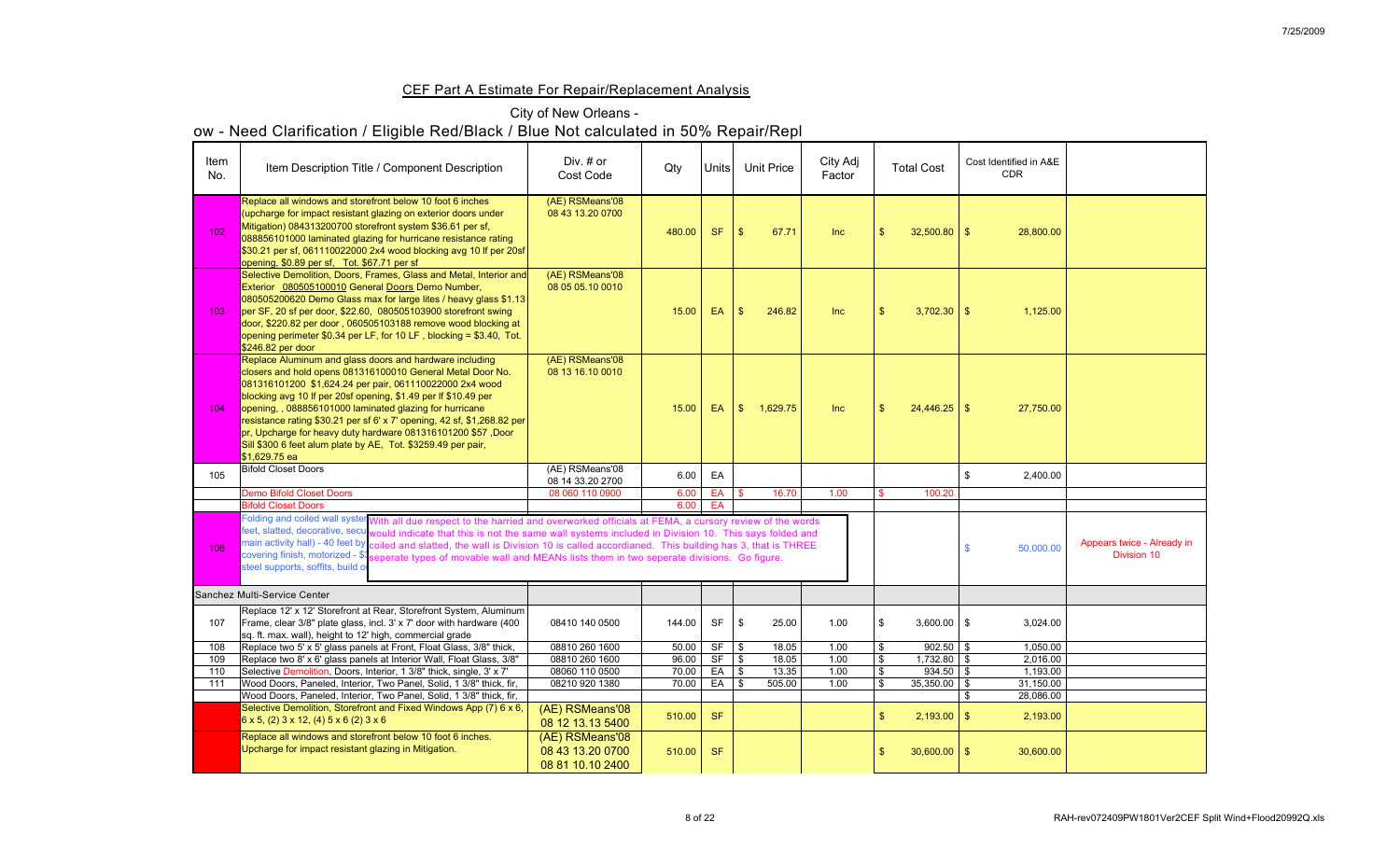## CEF Part A Estimate For Repair/Replacement Analysis

| Item<br>No. | Item Description Title / Component Description                                                                                                                                                     | Div. $#$ or<br><b>Cost Code</b>                         | Qty           | Units    | <b>Unit Price</b> | City Adj<br>Factor | <b>Total Cost</b>                   | Cost Identified in A&E<br><b>CDR</b> |                                                                           |
|-------------|----------------------------------------------------------------------------------------------------------------------------------------------------------------------------------------------------|---------------------------------------------------------|---------------|----------|-------------------|--------------------|-------------------------------------|--------------------------------------|---------------------------------------------------------------------------|
| 114         | Selective Demolition, Storefront and Fixed Windows at second<br>floor to complete hurricane rated exterior skin (only element not<br>being upgraded as part of FEMA Eligible Storm Damage) 9 lites | <b>RSMeans '08</b><br>08 05 05.20 0000                  |               |          |                   |                    |                                     |                                      | May be eligible under codes -<br>Not used in 50%<br><b>Repair/Replace</b> |
| 115         | Replace all windows at second floor to complete hurricane rated<br>exterior skin (only element not being upgraded as part of FEMA<br>Eligible Storm Damage)                                        | <b>RSMeans '08</b><br>08 51 13.20 0100                  |               |          |                   |                    |                                     |                                      | May be eligible under codes -<br>Not used in 50%<br><b>Repair/Replace</b> |
| 116         | Selective Demolition, Doors, Frames                                                                                                                                                                | (AE) RSMeans'08<br>08 05 05.10 0000                     | 50.00         | EA       |                   |                    |                                     | 1,720.00                             |                                                                           |
| 117         | <b>Selective Demolition, Doors, Frames</b>                                                                                                                                                         | (AE) RSMeans'08<br>08 05 05.10 0000                     | 50.00         | EA       |                   |                    |                                     |                                      |                                                                           |
| 118         | Door frames, commerical, hollow metal                                                                                                                                                              | (AE) RSMeans'08<br>08 05 05.20 0000                     | 50.00         | EA       |                   |                    |                                     | 8,600.00                             |                                                                           |
| 119         | Door frames, commerical, hollow metal                                                                                                                                                              | (AE) RSMeans'08<br>08 05 05.20 0000                     | 50.00         | EA       |                   |                    |                                     |                                      |                                                                           |
| 120         | Selective Demolition, Doors, Frames, Glass and Metal, Interior and<br><b>Exterior</b>                                                                                                              | (AE) RSMeans'08<br>08 05 05.10 0000                     | 12.00         | EA       |                   |                    | $900.00$   \$                       | 900.00                               |                                                                           |
| 121         | Replace Aluminum and glass doors and hardware including<br>closers and hold opens (upcharge for impact resistant glazing on<br>exterior doors under Mitigation)                                    | (AE) RSMeans'08<br>08 13 16.10 0000                     |               | 12.00 EA |                   |                    |                                     | 22,200.00                            | May be eligible under codes -<br>Not used in 50%<br>Repair/Replace        |
|             | <b>Byrd Copelin Gym</b>                                                                                                                                                                            |                                                         |               |          |                   |                    |                                     |                                      |                                                                           |
| 122         | Door demolition, special doors, overhead, commerial                                                                                                                                                | 08360 550 2650                                          | 1.00          | EA       | 166.00<br>\$      | 1.00               | $166.00$ \$                         | 185.92                               |                                                                           |
| 123         | Wood Doors, Paneled, Interior, two panel, Solid, 1-3/8"thick, fir, 3'x<br>6'8"                                                                                                                     | 08210 920<br>RSMeans'08<br>08 14 33.10 1380             | 8.00          | EA       |                   |                    |                                     | 3,313.60                             |                                                                           |
| 124         | Replace Rolling Metal Door at Main Entry to Gym, Rolling Service<br>Door, Steel, Manual, 20 ga., including hardward, equivalent to 10'                                                             | 08360 550 2650                                          | 1.00          | EA       | 1,225.00<br>- \$  | 1.00               | $1,225.00$ \ \$                     | 1,372.00                             |                                                                           |
| 125         | Selective Demolition, Doors, Interior, 1 3/8" thick, single, 3' x 7'                                                                                                                               | 08060 110 0500                                          | 8.00          | EA       | 13.00<br>-\$      | 1.00               | 104.00                              | 150.00                               |                                                                           |
| 126         | Doors, commerical, steel flush, full panel, hollow core, 1-3/8" thick,<br>20 ga., 3'-0" x 6'-8"                                                                                                    | 08110 200 0060                                          | 8.00          | EA       | 335.00            | 1.00               | $2,680.00$   \$                     | 3,001.60                             |                                                                           |
| 127<br>128  | Door hardware, single, interiof, heavy use, incl. lever and closer<br><b>Selective Demolition, Doors, Frames</b>                                                                                   | 08710 150 2600<br>(AE) RSMeans'08<br>08 05 05.10 2000   | 8.00<br>15.00 | EA<br>EA | 565.00<br>-\$     | 1.00               | 4,520.00 $\mid$ \$<br>$600.00$   \$ | 5,062.40<br>600.00                   |                                                                           |
| 129         | Door frames, commerical, hollow metal, welded at site                                                                                                                                              | (AE) RSMeans'08<br>08 12 13.13 5400                     | 15.00         | EA       |                   |                    | $3,000.00$ \$                       | 3,000.00                             |                                                                           |
| 130         | <b>Selective Demolition, Doors, Exterior</b>                                                                                                                                                       | (AE) RSMeans'08<br>08 05 05.10 0200                     | 7.00          | EA       |                   |                    | $315.00$   \$                       | 315.00                               |                                                                           |
| 131         | Doors, commerical, steel flush, full panel, heavy duty, exterior type<br>for all doors                                                                                                             | (AE) RSMeans'08<br>08 13 13 15 0015                     | 7.00          | EA       |                   |                    | $2,800.00$ \$                       | 2,800.00                             |                                                                           |
|             |                                                                                                                                                                                                    |                                                         |               |          |                   |                    |                                     |                                      |                                                                           |
| 132         | Door hardware, mortise locksets inc, heavy duty, for exterior use<br>all doors                                                                                                                     | (AE) RSMeans'08<br>08 71 20.15 2600<br>08 71 20.42 4020 | 7.00          | EA       |                   |                    |                                     | 4,200.00                             |                                                                           |

| Item<br>No.                    | Item Description Title / Component Description                                                                                                                                                     | Div. $#$ or<br><b>Cost Code</b>                         | Qty   | Units      | <b>Unit Price</b> | City Adj<br>Factor | <b>Total Cost</b> |                 | Cost Identified in A&E<br><b>CDR</b> |                                                                           |
|--------------------------------|----------------------------------------------------------------------------------------------------------------------------------------------------------------------------------------------------|---------------------------------------------------------|-------|------------|-------------------|--------------------|-------------------|-----------------|--------------------------------------|---------------------------------------------------------------------------|
| 114                            | Selective Demolition, Storefront and Fixed Windows at second<br>floor to complete hurricane rated exterior skin (only element not<br>being upgraded as part of FEMA Eligible Storm Damage) 9 lites | <b>RSMeans '08</b><br>08 05 05.20 0000                  |       |            |                   |                    |                   |                 |                                      | May be eligible under codes -<br>Not used in 50%<br><b>Repair/Replace</b> |
| 115                            | Replace all windows at second floor to complete hurricane rated<br>exterior skin (only element not being upgraded as part of FEMA<br><b>Eligible Storm Damage)</b>                                 | <b>RSMeans '08</b><br>08 51 13.20 0100                  |       |            |                   |                    |                   |                 |                                      | May be eligible under codes -<br>Not used in 50%<br>Repair/Replace        |
| 116                            | Selective Demolition, Doors, Frames                                                                                                                                                                | (AE) RSMeans'08<br>08 05 05.10 0000                     | 50.00 | EA         |                   |                    |                   |                 | 1,720.00                             |                                                                           |
| 117 <sub>z</sub>               | <b>Selective Demolition, Doors, Frames</b>                                                                                                                                                         | (AE) RSMeans'08<br>08 05 05.10 0000                     | 50.00 | EA         |                   |                    |                   |                 |                                      |                                                                           |
| 118                            | Door frames, commerical, hollow metal                                                                                                                                                              | (AE) RSMeans'08<br>08 05 05.20 0000                     | 50.00 | EA         |                   |                    |                   |                 | 8,600.00                             |                                                                           |
| 119                            | Door frames, commerical, hollow metal                                                                                                                                                              | (AE) RSMeans'08<br>08 05 05.20 0000                     | 50.00 | EA         |                   |                    |                   |                 |                                      |                                                                           |
| 120                            | Selective Demolition, Doors, Frames, Glass and Metal, Interior and<br><b>Exterior</b>                                                                                                              | (AE) RSMeans'08<br>08 05 05.10 0000                     | 12.00 | EA         |                   |                    | $\mathcal{S}$     | $900.00$   \$   | 900.00                               |                                                                           |
| 121                            | Replace Aluminum and glass doors and hardware including<br>closers and hold opens (upcharge for impact resistant glazing on<br>exterior doors under Mitigation)                                    | (AE) RSMeans'08<br>08 13 16.10 0000                     | 12.00 | EA         |                   |                    |                   |                 | 22,200.00                            | May be eligible under codes -<br>Not used in 50%<br><b>Repair/Replace</b> |
|                                |                                                                                                                                                                                                    |                                                         |       |            |                   |                    |                   |                 |                                      |                                                                           |
| <b>Byrd Copelin Gym</b><br>122 | Door demolition, special doors, overhead, commerial                                                                                                                                                | 08360 550 2650                                          | 1.00  | EA         | 166.00<br>- \$    | 1.00               | - \$              | $166.00$ \$     | 185.92                               |                                                                           |
| 123                            | Wood Doors, Paneled, Interior, two panel, Solid, 1-3/8"thick, fir, 3'x  <br>6'8''                                                                                                                  | 08210 920<br>RSMeans'08<br>08 14 33.10 1380             | 8.00  | EA         |                   |                    |                   |                 | 3,313.60                             |                                                                           |
| 124                            | Replace Rolling Metal Door at Main Entry to Gym, Rolling Service<br>Door, Steel, Manual, 20 ga., including hardward, equivalent to 10'                                                             | 08360 550 2650                                          | 1.00  | EA         | 1,225.00          | 1.00               | - \$              | $1,225.00$   \$ | 1,372.00                             |                                                                           |
| 125                            | Selective Demolition, Doors, Interior, 1 3/8" thick, single, 3' x 7'                                                                                                                               | 08060 110 0500                                          | 8.00  | EA         | 13.00             | 1.00               |                   | $104.00$ \ \$   | 150.00                               |                                                                           |
| 126                            | Doors, commerical, steel flush, full panel, hollow core, 1-3/8" thick,<br>$20$ ga., $3'-0'' \times 6'-8''$                                                                                         | 08110 200 0060                                          | 8.00  | EA         | 335.00            | 1.00               |                   | $2,680.00$ \ \$ | 3,001.60                             |                                                                           |
| 127                            | Door hardware, single, interiof, heavy use, incl. lever and closer                                                                                                                                 | 08710 150 2600                                          | 8.00  | EA         | 565.00            | 1.00               |                   | $4,520.00$ \ \$ | 5,062.40                             |                                                                           |
| 128                            | <b>Selective Demolition, Doors, Frames</b>                                                                                                                                                         | (AE) RSMeans'08<br>08 05 05 10 2000                     | 15.00 | EA         |                   |                    |                   | $600.00$ \$     | 600.00                               |                                                                           |
| 129                            | Door frames, commerical, hollow metal, welded at site                                                                                                                                              | (AE) RSMeans'08<br>08 12 13.13 5400                     | 15.00 | EA         |                   |                    | $\sqrt[6]{3}$     | $3,000.00$ \ \$ | 3,000.00                             |                                                                           |
| 130                            | Selective Demolition, Doors, Exterior                                                                                                                                                              | (AE) RSMeans'08<br>08 05 05 10 0200                     | 7.00  | EA         |                   |                    | $\sqrt[6]{3}$     | $315.00$   \$   | 315.00                               |                                                                           |
| 131                            | Doors, commerical, steel flush, full panel, heavy duty, exterior type<br>for all doors                                                                                                             | (AE) RSMeans'08<br>08 13 13.15 0015                     | 7.00  | EA         |                   |                    | $\sqrt{3}$        | $2,800.00$ \$   | 2,800.00                             |                                                                           |
| 132                            | Door hardware, mortise locksets inc, heavy duty, for exterior use<br>all doors                                                                                                                     | (AE) RSMeans'08<br>08 71 20.15 2600<br>08 71 20.42 4020 | 7.00  | EA         |                   |                    |                   |                 | 4,200.00                             |                                                                           |
|                                | 133 Door Hardware                                                                                                                                                                                  | 08 710 150 2250                                         |       | 8.00 EA \$ | 505.00            | 1.00               | I Φ               | 4,040.00        |                                      |                                                                           |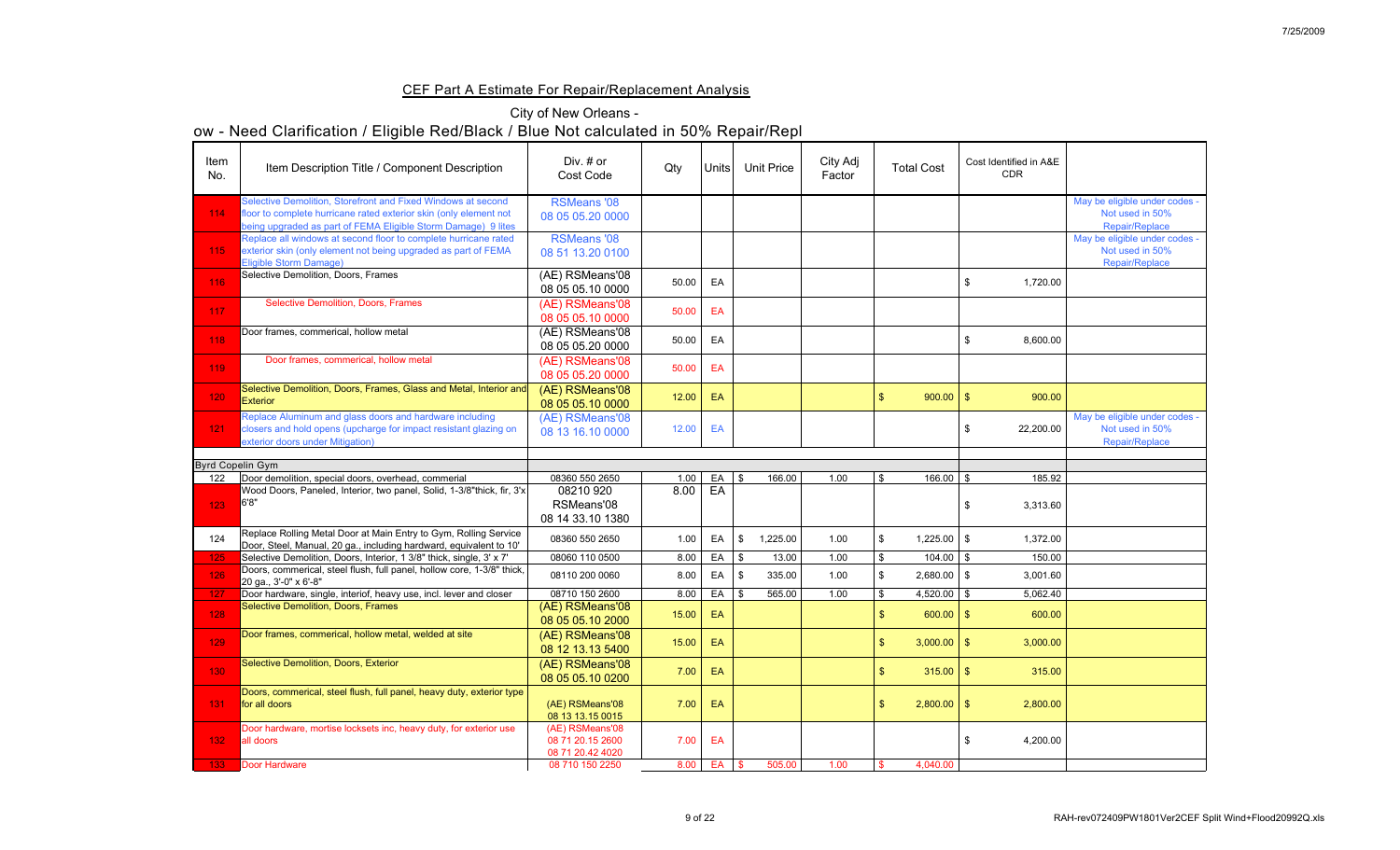## CEF Part A Estimate For Repair/Replacement Analysis

## City of New Orleans -

| Item<br>No.      | Item Description Title / Component Description                                                                                                                                                                                                                                                                                                                                                                                                                                                                                                                                                          | Div. # or<br><b>Cost Code</b>                                 | Qty      | <b>Units</b> |                | <b>Unit Price</b> | City Adj<br>Factor | <b>Total Cost</b>   | Cost Identified in A&E<br><b>CDR</b> |  |
|------------------|---------------------------------------------------------------------------------------------------------------------------------------------------------------------------------------------------------------------------------------------------------------------------------------------------------------------------------------------------------------------------------------------------------------------------------------------------------------------------------------------------------------------------------------------------------------------------------------------------------|---------------------------------------------------------------|----------|--------------|----------------|-------------------|--------------------|---------------------|--------------------------------------|--|
| 134              | ouver demolition, wall, large 230505102992 \$5.24 per SF, 37.5<br>$\frac{1}{1}$ sf per louver = \$196.50 per louver                                                                                                                                                                                                                                                                                                                                                                                                                                                                                     | (AE) RSMeans'08<br>08 05 05.20 0000 Should<br>be 230505102992 | 9.00     | EA           | $\sqrt{3}$     | 196.50            | <b>Inc</b>         | $1,768.50$ \$       | 1,350.00                             |  |
| 135 <sup>1</sup> | New louvers with electicaly operating dampers, two motors per unit<br>to central control, large app 6.5 by 5 feet. 089516100010 General<br>Means Louver No. No Means Number for this size louver.<br>Equivalent SF cost from smaller louvers in Means app. \$18 per sf<br>= \$585, AE estimated No Means No. for louver operators, 2 per<br>llouver, \$250 ea, \$500 per louver AE estimated, conduit, wiring and<br>controls AE estimates at \$200 per motor, \$400 per louver opening,<br>$[061110022000 2x4$ wood blocking avg 20 If per opening, \$0.89 per<br><b>Sf. \$17.80, Total \$1,502.80</b> | (AE) RSMeans'08<br>08 95 16.10 0010                           | 9.00     | EA           | $\mathcal{S}$  | 1,502.80          | Inc                | $13,525.20$ \$      | 29,250.00                            |  |
|                  | Division 09 Finishes                                                                                                                                                                                                                                                                                                                                                                                                                                                                                                                                                                                    |                                                               |          |              |                |                   |                    |                     |                                      |  |
|                  | Etta Morris Senior Citizens Center                                                                                                                                                                                                                                                                                                                                                                                                                                                                                                                                                                      |                                                               |          |              |                |                   |                    |                     |                                      |  |
| 136              | Construction Aids, Rolling towers, complete incl. wheels, railings,<br>outriggers, 21' high, rent/month (6 towers)                                                                                                                                                                                                                                                                                                                                                                                                                                                                                      | (AE) RSMeans'08<br>01 54 07.55 4400                           | 6.00     | Mo           |                |                   |                    |                     | 5,724.00                             |  |
| 137              | Selective Demolition, Ceilings, Suspended, mineral fiber, 2' x 4' on<br>suspension system, including system                                                                                                                                                                                                                                                                                                                                                                                                                                                                                             | 09060 110 1250                                                | 8,800.00 | <b>SF</b>    | \$             | 0.57              | 0.86               | 4,333.82            | 4,400.00<br>- \$                     |  |
| 138              | Suspended Ceilings, Complete including standard suspension<br>system but not incl. 1-1/2" carrier channels, Mineral Fiber, on                                                                                                                                                                                                                                                                                                                                                                                                                                                                           | 09510 760 0810                                                | 8,800.00 | <b>SF</b>    | \$             | 2.24              | 0.86               | $17,031.17$ $\sqrt$ | 19,630.00                            |  |
| 139              | Selective Demolition, Walls & Partitions, Metal Studs, finish on 2                                                                                                                                                                                                                                                                                                                                                                                                                                                                                                                                      | 09060 130 2300                                                | 6,220.00 | <b>SF</b>    | $\vert$ \$     | 2.02              | 0.86               | 10,855.64           | 13,808.40                            |  |
| 140              | Gypsum Board Systems, Partition Wall, Stud Wall, 8' to 12' high,<br>1/2", interior, gypsum board, std., tape and finish, 2 sides, Installed  <br>on and including metal studs, 16" O.C., 25 ga., 3 5/8" wide                                                                                                                                                                                                                                                                                                                                                                                            | 09260 100 1000                                                | 6,220.00 | <b>SF</b>    | $\mathfrak{F}$ | 3.54              | 0.86               | $19,024.24$ \$      | 34,210.00                            |  |
| 141              | Flooring demolition, tile, ceramic, mud set (walls demolished under<br>other line item)                                                                                                                                                                                                                                                                                                                                                                                                                                                                                                                 | (AE) RSMeans'08<br>09 05 05.20 2020                           | 425.00   | <b>SF</b>    |                |                   |                    |                     | 850.00                               |  |
|                  | Flooring demolition, tile, ceramic, mud set (walls demolished                                                                                                                                                                                                                                                                                                                                                                                                                                                                                                                                           | 09 060 120 2000                                               | 425.00   | <b>SF</b>    | $\sqrt{S}$     | 0.77              | 1.00               | 327.25              |                                      |  |
| 142              | Ceramic tile walls toilets                                                                                                                                                                                                                                                                                                                                                                                                                                                                                                                                                                              | (AE) RSMeans'08<br>09 30 13.10 5830                           | 700.00   | <b>SF</b>    |                |                   |                    |                     | 8,750.00                             |  |
|                  | Ceramic tile walls toilets                                                                                                                                                                                                                                                                                                                                                                                                                                                                                                                                                                              | 09 310 100 5400                                               | 700.00   | <b>SF</b>    | <b>\$</b>      | 5.40              | 1.00               | 3,780.00            |                                      |  |
| 143              | Ceramic tile, base (Toilets, Kitchen under non FEMA items)                                                                                                                                                                                                                                                                                                                                                                                                                                                                                                                                              | (AE) RSMeans'08<br>09 30 13.10 1500                           | 140.00   | <b>LF</b>    |                |                   |                    |                     | 1,190.00                             |  |
| 144              | Ceramic tile, floors (Toilets and Kitchen under non FEMA items)                                                                                                                                                                                                                                                                                                                                                                                                                                                                                                                                         | (AE) RSMeans'08<br>09 30 13.10 3300                           | 425.00   | <b>SF</b>    |                |                   |                    |                     | 2,558.50<br>$\mathfrak{F}$           |  |
| 145              | Resilient Base, Cover, Rubber or Vinyl, 1/8" thick, standard colors,                                                                                                                                                                                                                                                                                                                                                                                                                                                                                                                                    | 09651 200 1500                                                | 1,244.00 | LF.          | $\sqrt{5}$     | 1.94              | 0.86               | \$<br>2,085.14      | 2,612.40                             |  |
| 146              | Selective Demolition, Walls & Partitions, Toilet Partitions, Hollow                                                                                                                                                                                                                                                                                                                                                                                                                                                                                                                                     | 09060 130 3820                                                | 27.00    | EA           | $\frac{1}{3}$  | 32.50             | 1.00               | 877.50              |                                      |  |
| 147              | Resilient Tile Flooring, Vinyl composition tile, 12" x 12", 3/32" thick,                                                                                                                                                                                                                                                                                                                                                                                                                                                                                                                                | 09658 100 7200                                                | 7,900.00 | <b>SF</b>    | $\sqrt{S}$     | 1.93              | 0.86               | 13,173.41           | 23,226.00<br>$\mathcal{L}$           |  |
| 148              | Paint doors and Frames, primer and 2 coats, gloss                                                                                                                                                                                                                                                                                                                                                                                                                                                                                                                                                       | (AE) RSMeans'08<br>09 91 23.35 0140                           | 26.00    | EA           |                |                   |                    |                     | 1,950.00<br>\$                       |  |
|                  | Paint doors and Frames, primer and 2 coats, gloss                                                                                                                                                                                                                                                                                                                                                                                                                                                                                                                                                       | 09910 310 0190                                                | 26.00    | EA           | -\$            | 48.50             | 1.00               | 1,261.00            |                                      |  |
|                  | Sanchez Multi-Service Center                                                                                                                                                                                                                                                                                                                                                                                                                                                                                                                                                                            |                                                               |          |              |                |                   |                    |                     |                                      |  |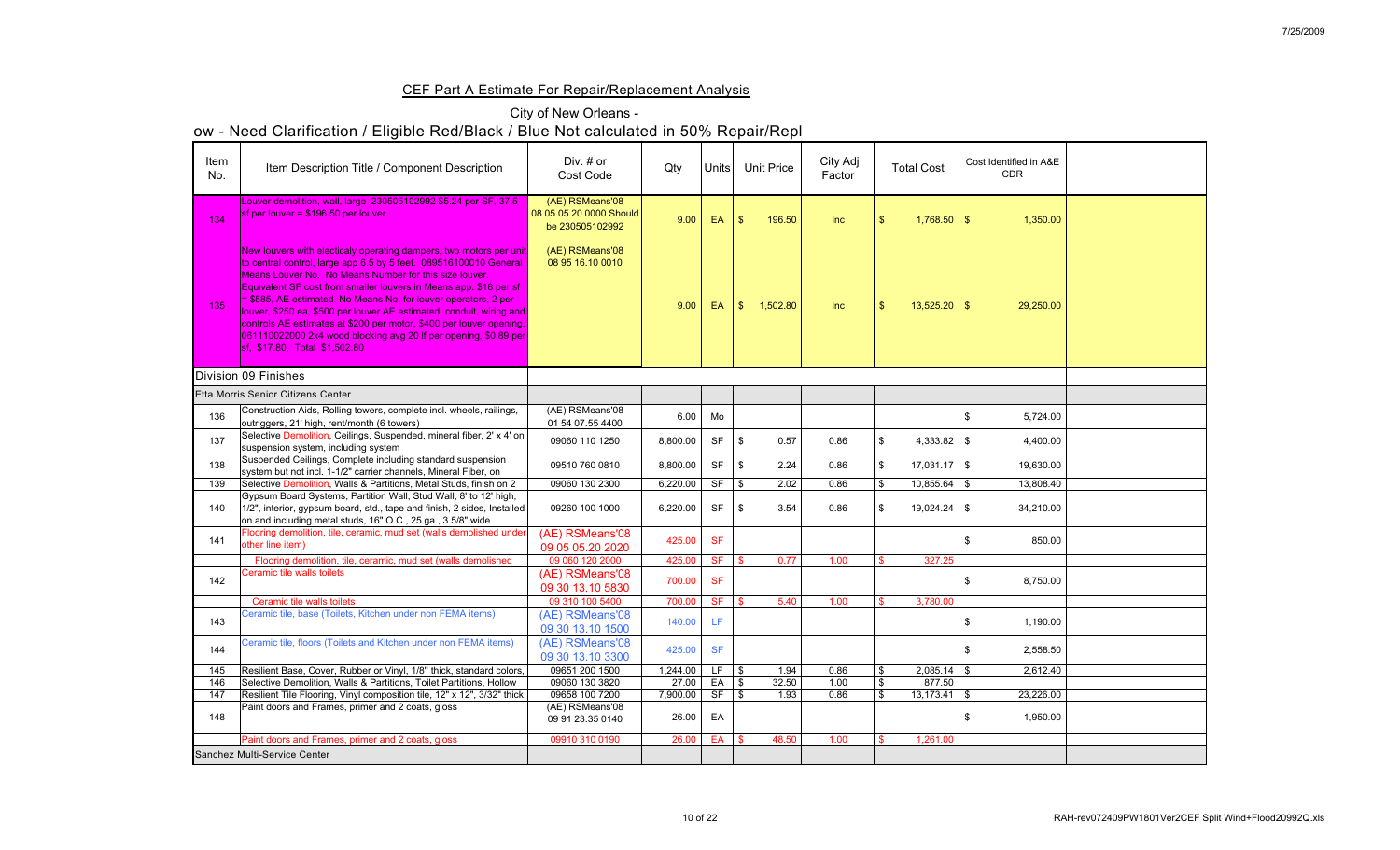## CEF Part A Estimate For Repair/Replacement Analysis

## City of New Orleans -

| Item<br>No. | Item Description Title / Component Description                                                                                                                                                                                                                                                                                                                                                           | Div. $#$ or<br><b>Cost Code</b>                                                                | Qty       | Units <sup> </sup> | <b>Unit Price</b>          |       | City Adj<br>Factor | <b>Total Cost</b> | Cost Identified in A&E<br><b>CDR</b> |           |                                                                                                                              |
|-------------|----------------------------------------------------------------------------------------------------------------------------------------------------------------------------------------------------------------------------------------------------------------------------------------------------------------------------------------------------------------------------------------------------------|------------------------------------------------------------------------------------------------|-----------|--------------------|----------------------------|-------|--------------------|-------------------|--------------------------------------|-----------|------------------------------------------------------------------------------------------------------------------------------|
| 149         | Construction Aids, Rolling towers, complete incl. wheels, railings,<br>outriggers, 21' high, rent/month (6 towers)                                                                                                                                                                                                                                                                                       | (AE) RSMeans'08<br>01 54 07.55 4400                                                            |           |                    |                            |       |                    | $5,724.00$ \$     |                                      | 5,724.00  |                                                                                                                              |
| 150         | Related to removing and replacing cold form metal stud and stucco (AE) RS<br>exterior walls, temporary Look at the photos, where's the seams dividing the<br>exterior walls, temporar<br>upper and lower walls? There is no reason in the<br>office suites to remain,<br>world this building can't be framed with ballon type<br>ceilings, floors and finis<br>framing, continuous studs ground to roof. | <u>(AF) PSMeans'08</u><br><b>D 0010</b><br>2 0010<br>00010<br>0802<br>0010<br>U9 24 23.40 1000 |           |                    |                            |       |                    |                   |                                      | 32,000.00 | Not required - The wall is in two<br>section typical thus allowing the<br>1st Floor Wall Assembly to be<br>demo and repaired |
| 151         | Selective Demolition, Ceilings, Suspended, mineral fiber, 2' x 4' on<br>suspension system, including system                                                                                                                                                                                                                                                                                              | 09060 110 1250                                                                                 | 14,800.00 | <b>SF</b>          | $\boldsymbol{\mathcal{S}}$ | 0.43  | 1.00               | $6,364.00$ \$     |                                      | 8,436.00  |                                                                                                                              |
| 152         | Suspended Ceilings, Complete including standard suspension<br>system but not incl. 1-1/2" carrier channels, Mineral Fiber, on                                                                                                                                                                                                                                                                            | 09510 760 0810                                                                                 | 14,800.00 | <b>SF</b>          | $\boldsymbol{\mathcal{S}}$ | 2.17  | 1.00               | $32,116.00$   \$  |                                      | 33,152.00 |                                                                                                                              |
| 153         | Suspended Ceilings, second floor, remove Mineral Fiber ceiling<br>tiles, on<br>15/16" T bar susp., 2' x 4' x 5/8" tile in lieu of decontamination.                                                                                                                                                                                                                                                       | 90601101250<br>(AE) RSMeans'08<br>09 05 05.10 1250                                             |           |                    |                            |       |                    |                   |                                      | 6,364.00  |                                                                                                                              |
|             | Suspended Ceilings, second floor, remove Mineral Fiber ceiling<br>tiles, on                                                                                                                                                                                                                                                                                                                              | 09 060 110 1250                                                                                | 14,800.00 | <b>SF</b>          | $\sqrt[6]{\frac{1}{2}}$    | 0.43  | 1.00               | 6,364.00          |                                      |           |                                                                                                                              |
| 154         | Suspended Ceilings, Complete including standard suspension<br>system but not inc. 1-1/2" carrier channels, Mineral Fiber, on<br>15/16" T bar susp., 2' x 4' x 5/8" tile. Remove and replace due to<br>contamination, warping, staining, and to allow complete                                                                                                                                            | (AE) RSMeans'08<br>09 51 23.30 0800                                                            |           |                    |                            |       |                    |                   |                                      | 33,152.00 |                                                                                                                              |
|             | Suspended Ceilings, Complete including standard suspension<br>system but not inc. 1-1/2" carrier channels, Mineral Fiber, on<br>15/16" T bar susp., 2' x 4' x 5/8" tile. Remove and replace due to<br>contamination, warping, staining, and to allow complete                                                                                                                                            | 09 510 760 0810                                                                                | 14,800.00 | <b>SF</b>          | $\mathbf{\$}$              | 2.17  | 1.00               | 32,116.00         |                                      |           |                                                                                                                              |
| 155         | Selective Demolition, Walls & Partitions, Metal Studs, finish on 2                                                                                                                                                                                                                                                                                                                                       | 09060 130 2300                                                                                 | 10,000.00 | <b>SF</b>          | $\sqrt[6]{\frac{1}{2}}$    | 1.54  | 1.00               | 15,400.00         |                                      | 20,200.00 |                                                                                                                              |
| 156         | Gypsum Board Systems, Partition Wall, Stud Wall, 8' to 12' high,<br>1/2", interior, gypsum board, std., tape and finish, 2 sides, Installed<br>on and including metal studs, 16" O.C., 25 ga., 3 5/8" wide                                                                                                                                                                                               | 09260 100 1000                                                                                 | 10,000.00 | <b>SF</b>          | $\boldsymbol{\mathcal{S}}$ | 3.26  | 1.00               | $32,600.00$   \$  |                                      | 45,400.00 |                                                                                                                              |
|             | Gypsum Board Systems, Partition Wall, Stud Wall, 8' to 12' high,<br>1/2", interior, gypsum board, std., tape and finish, 2 sides, Installed<br>on and including metal studs, 16" O.C., 25 ga., 3 5/8" wide                                                                                                                                                                                               | 09260 100 1000                                                                                 | 5,000.00  | <b>SF</b>          | $\boldsymbol{\mathcal{S}}$ | 3.26  | 1.00               | $16,300.00$   \$  |                                      | 22,700.00 |                                                                                                                              |
| 157         | Selective Demolition, Walls & Partitions, Toilet Partitions, Hollow                                                                                                                                                                                                                                                                                                                                      | 09060 130 3820                                                                                 | 35.00     | EA                 | $\mathcal{S}$              | 38.50 | 1.00               | 1,347.50          |                                      |           |                                                                                                                              |
| 158         | Repair Ceramic Tile Cove Base, Quarry Tile, Bullnose trim, red,<br>mud set, $4" \times 4" \times 1/2"$ thick                                                                                                                                                                                                                                                                                             | 09330 100 0400                                                                                 | 100.00    | LF                 | \$                         | 9.85  | 1.00               | $985.00$ \$       |                                      | 1,135.00  |                                                                                                                              |
| 159         | Repair wall and floor ceramic tile due to replacement of fixtures<br>and toilet partitions.                                                                                                                                                                                                                                                                                                              | 09 310 100 0050<br>(AE) RSMeans'08<br>09 30 13.10 5700                                         | 70.00     | <b>SF</b>          |                            |       |                    |                   |                                      | 840.00    |                                                                                                                              |
|             | Repair wall and floor ceramic tile due to replacement of fixtures<br>and toilet partitions.                                                                                                                                                                                                                                                                                                              | 09330 100 0400                                                                                 | 70.00     | <b>SF</b>          | $\mathbf{\$}$              | 9.85  | 1.00               | 689.50            |                                      |           |                                                                                                                              |
| 160         | Ceramic tile, base (Kitchen)                                                                                                                                                                                                                                                                                                                                                                             | 09 310 100 0050<br>(AE) RSMeans'08<br>09 30 13.10 1500                                         |           |                    |                            |       |                    |                   |                                      |           |                                                                                                                              |
| 161         | Ceramic tile, floors (Kitchen)                                                                                                                                                                                                                                                                                                                                                                           | 09 310 100 3280<br>(AE) RSMeans'08<br>09 30 13.10 5830                                         |           |                    |                            |       |                    |                   |                                      |           |                                                                                                                              |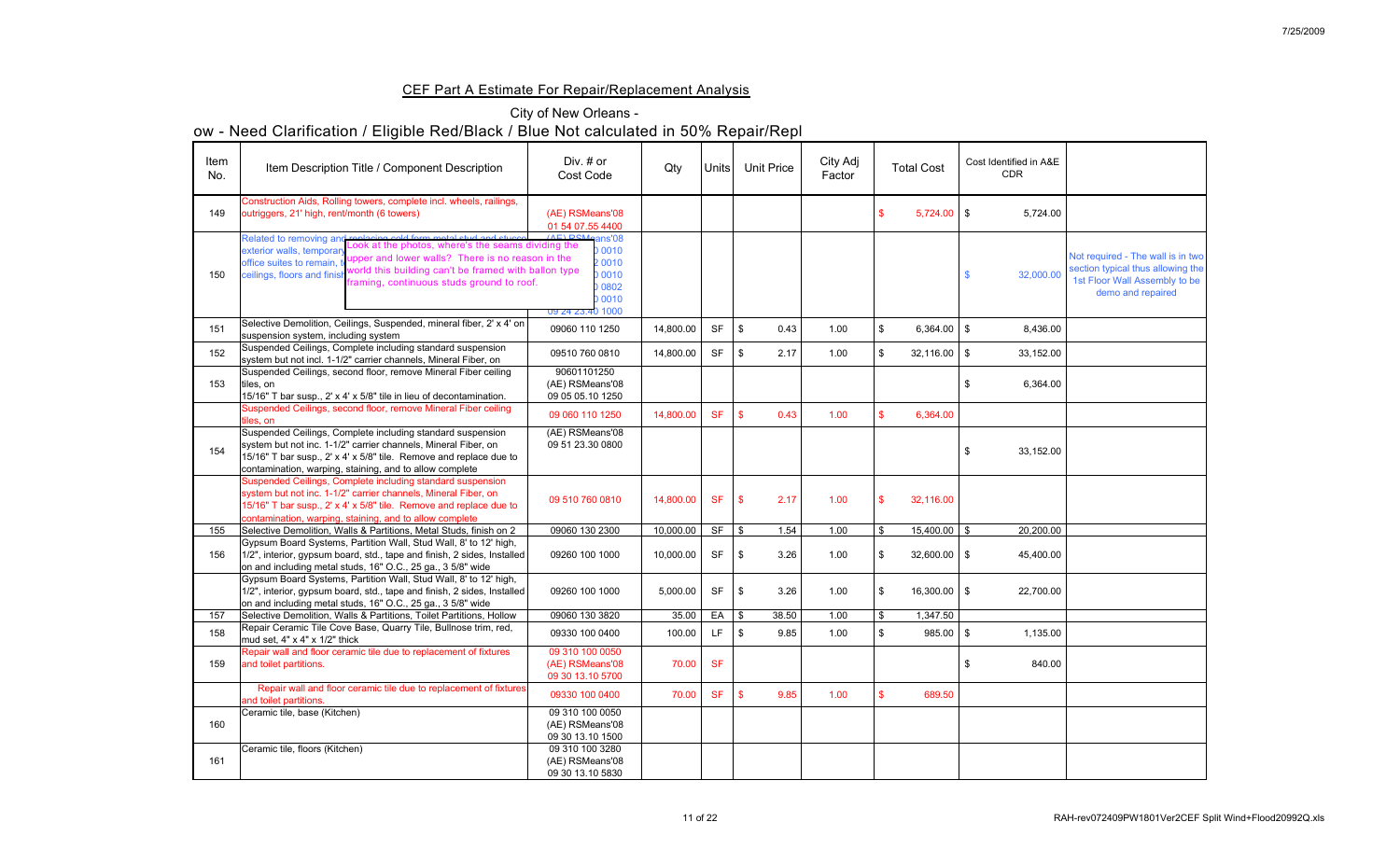## CEF Part A Estimate For Repair/Replacement Analysis

## City of New Orleans -

| Item<br>No.<br>162      | Item Description Title / Component Description<br>Resilient Tile Flooring, Vinyl composition tile, 12" x 12", 3/32" thick,        | Div. $#$ or<br><b>Cost Code</b><br>09658 100 7200       | Qty<br>14,200.00 | Units<br><b>SF</b> | <b>Unit Price</b><br>$\boldsymbol{\mathcal{S}}$<br>2.15 | City Adj<br>Factor<br>1.00 |              | <b>Total Cost</b><br>$30,530.00$ \$ | Cost Identified in A&E<br><b>CDR</b><br>41,748.00 |  |
|-------------------------|-----------------------------------------------------------------------------------------------------------------------------------|---------------------------------------------------------|------------------|--------------------|---------------------------------------------------------|----------------------------|--------------|-------------------------------------|---------------------------------------------------|--|
| 163                     | Resilient Base, Cover, Rubber or Vinyl, 1/8" thick, standard colors,                                                              | 09651 200 1500                                          | 2,000.00         | LF.                | $\boldsymbol{\mathcal{S}}$<br>1.94                      | 1.00                       |              | $3,325.00$   \$                     | 3,880.00                                          |  |
| 164                     | Interior Stucoo, Metal Lath on metal furring at lobby areas.                                                                      | (AE) RSMeans'08<br>09 24 23.40 0300                     | 2,880.00         | <b>SF</b>          |                                                         |                            |              |                                     | 36,000.00                                         |  |
|                         | Interior Stucoo, Metal Lath on metal furring at lobby areas.                                                                      | (AE) RSMeans'08<br>09 24 23.40 0300                     | 320.00           | <b>SY</b>          | $\sqrt[6]{3}$<br>19.15                                  | 1.00                       |              | 3,325.00                            |                                                   |  |
| 165                     | Exterior Stucoo, Metal Lath on Cold Formed Metal Framing<br>(deduct under Additional FEMA to offset new steel framing and         | (AE) RSMeans'08<br>09 24 23.40 1000                     | (2,000.00)       | <b>SF</b>          |                                                         |                            |              |                                     | (17,200.00)                                       |  |
| 166                     | Paints and Coatings, block, cement, stucco, plaster at lobby and<br>core walls first floor                                        | (AE) RSMeans'08<br>09 91 23.72 0200                     | 3,600.00         | <b>SF</b>          |                                                         |                            |              |                                     | 4,644.00                                          |  |
|                         | Paints and Coatings, block, cement, stucco, plaster at lobby<br>and core walls first floor                                        | 09 910 920 1240                                         | 3,600.00         | <b>SF</b>          | 0.62                                                    | 1.00                       |              | 3,325.00                            |                                                   |  |
| 167                     | Paints and Coatings, second floor, walls, doors, trims:<br>Decontaminate in preperation for painting.                             | (AE) RSMeans'08<br>09 91 03.40 0740                     | 20,000.00        | <b>SF</b>          |                                                         |                            |              |                                     | 17,200.00                                         |  |
|                         | Paints and Coatings, second floor, walls, doors, trims:<br>Decontaminate in preperation for painting.                             | 09 990 910 0730                                         | 20,000.00        | <b>SF</b>          | 0.08<br>$\mathbf{\$}$                                   | 1.00                       |              | 3,325.00                            |                                                   |  |
| 168                     | Paints and Coatings, second floor, walls, doors, trims.                                                                           | (AE) RSMeans'08<br>09 91 23.35 0140                     | 21,000.00        | <b>SF</b>          |                                                         |                            |              |                                     | 27,090.00                                         |  |
|                         | Paints and Coatings, second floor, walls, doors, trims.                                                                           | 09 910 920 1240                                         | 21,000.00        | <b>SF</b>          | 0.62<br><b>S</b>                                        | 1.00                       |              | 3,325.00                            |                                                   |  |
| <b>Byrd Copelin Gym</b> |                                                                                                                                   |                                                         |                  |                    |                                                         |                            |              |                                     |                                                   |  |
| 169                     | Construction Aids, Rolling towers, complete incl. wheels, railings,<br>outriggers, 21' high, rent/month (6 towers)                | (AE) RSMeans'08<br>01 54 07.55 4400                     |                  |                    |                                                         |                            |              | $5,724.00$ \$                       | 5,724.00                                          |  |
| 170                     | Selective Demolition, Doors, Partition Stainless                                                                                  | 09060 130 3820                                          | 24.00            | EA                 | 13.00<br>\$                                             | 1.00                       |              | $312.00$   \$                       | 451.20                                            |  |
| 171                     | Selective Demolition, Flooring, VCT, 12" x 12"                                                                                    | 09060 120 0900                                          | 900.00           | <b>SF</b>          | 0.48                                                    | 1.00                       |              | 432.00 $\vert$ \$                   | 483.84                                            |  |
| 172                     | Resilient Tile Flooring, Vinyl composition tile, 12" x 12", 3/32" thick,                                                          | 09658 100 7050                                          | 900.00           | <b>SF</b>          | 2.51<br>\$                                              | 1.00                       |              | $2,259.00$ \$                       | 2,646.00                                          |  |
| 173                     | Wood Composition Flooring, for sanding and finishing                                                                              | 09644 100 3000                                          | 8,900.00         | <b>SF</b>          | 2.06<br>\$                                              | 1.00                       |              | $18,334.00$   \$                    | 44,001.00                                         |  |
| 174                     | Selective Demolition, Ceilings, Suspended, mineral fiber, 2' x 4' on<br>suspension system, including system                       | 09060 110 1250                                          | 1,600.00         | <b>SF</b>          | 0.40<br>- \$                                            | 1.00                       |              | $640.00$ \ \$                       | 912.00                                            |  |
| 175                     | Suspended Ceilings, Complete including standard suspension<br>system but not incl. 1-1/2" carrier channels, Mineral Fiber, on     | 09510 760 0810                                          | 1,600.00         | <b>SF</b>          | 1.96<br>-\$                                             | 1.00                       |              | $3,136.00$ \ \$                     | 3,584.00                                          |  |
| 176                     | Selective Demolition, Ceilings, Suspended, mineral fiber, 2' x 4' on<br>suspension system, not including system                   | 09060 110 1250                                          | 1,000.00         | <b>SF</b>          | 0.40<br>-\$                                             | 1.00                       |              | $400.00$   \$                       | 570.00                                            |  |
| 177                     | Suspended Ceilings, Complete including standard suspension<br>system but not incl. 1-1/2" carrier channels, Mineral Fiber, on     | 09510 760 0810                                          | 1,000.00         | <b>SF</b>          | 1.96<br>\$                                              | 1.00                       |              | $1,960.00$ \$                       | 2,240.00                                          |  |
| 178                     | Selective Demolition, Walls & Partitions, Metal Studs, Soffits,<br>drywall                                                        | 90601302300<br>(AE) RSMeans'08<br>09 05 05.30 2300      | 150.00           | <b>SF</b>          |                                                         |                            |              | $303.00$   \$                       | 303.00                                            |  |
| 179                     | Gypsum Board Systems, Soffits, gypsum board, std., tape and<br>finish, Installed on and including metal studs, 16"O.C., 25 ga., 3 | (AE) RSMeans'08<br>09 21 16.33 1400                     | 150.00           | <b>SF</b>          |                                                         |                            |              |                                     | 531.00                                            |  |
| 180                     | Repair wall and floor ceramic tile due to replacement of fixtures<br>and toilet partitions.                                       | (AE) RSMeans'08<br>09 30 13.10 5830<br>09 30 13.10 3300 | 70.00            | <b>SF</b>          |                                                         |                            | $\mathbb{S}$ | $840.00$   \$                       | 840.00                                            |  |
| 181                     | Paints and Coatings, second floor, walls, doors, trims:<br>Decontaminate in preperation for painting.                             | (AE) RSMeans'08<br>09 91 03.40 0740<br>09 91 23.35 0140 | 8,000.00         | <b>SF</b>          |                                                         |                            | \$           | $8,000.00$ \$                       | 8,000.00                                          |  |
| <u> 182</u>             | Paints and Coatings, second floor, walls, doors, trims:<br>Decontaminate in preperation for painting.                             | 09 990 910 0730                                         | 8,000.00 SF \$   |                    | 0.08                                                    | 1.00                       |              | 640.00                              |                                                   |  |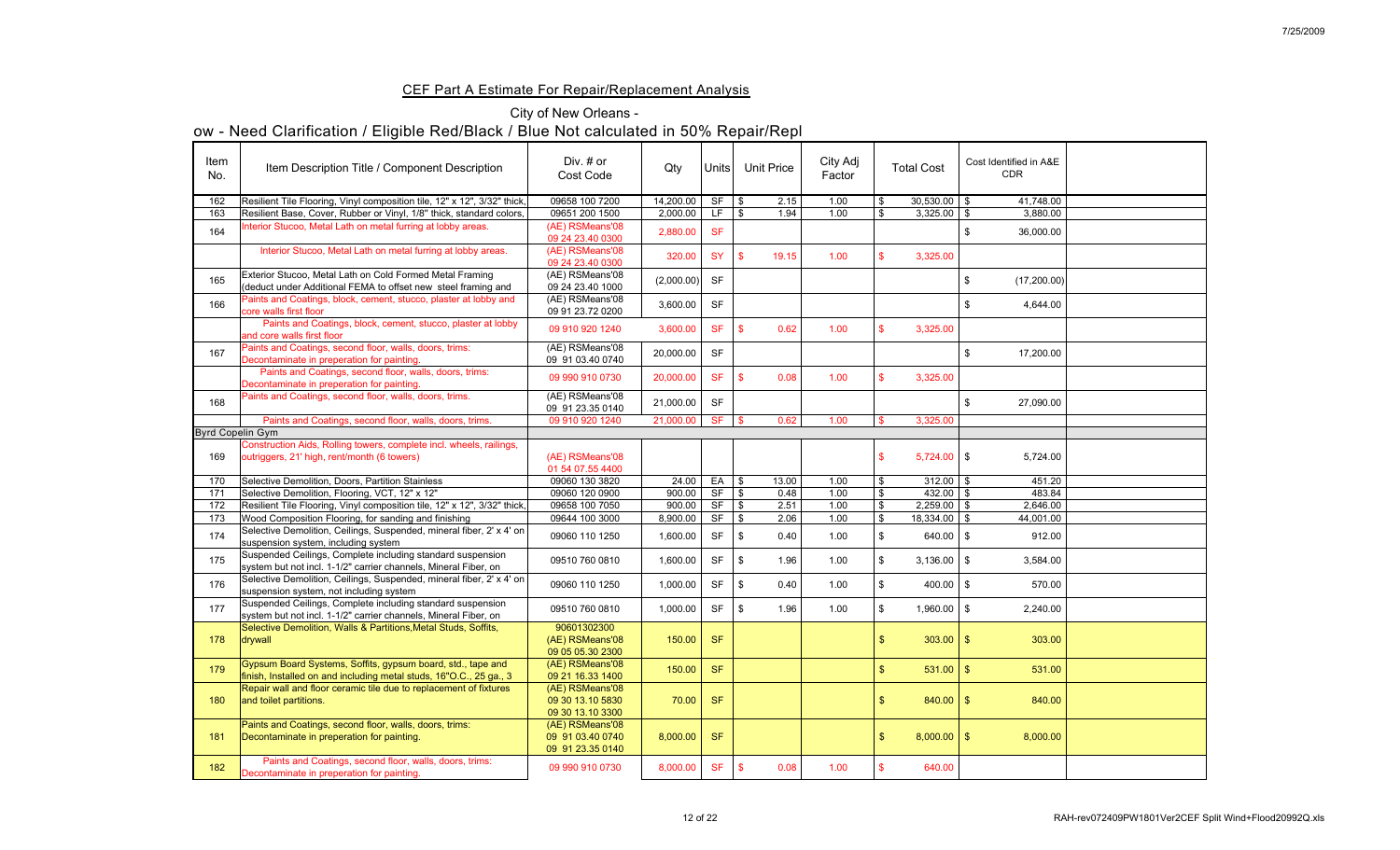## CEF Part A Estimate For Repair/Replacement Analysis

## City of New Orleans -

| Item<br>No. | Item Description Title / Component Description | Div. $#$ or<br><b>Cost Code</b>     | Qty      | <b>JnitsI</b> | Unit Price | City Adj<br>$\epsilon$ actor | <b>Total Cost</b> | Cost Identified in A&E<br><b>CDR</b> |  |
|-------------|------------------------------------------------|-------------------------------------|----------|---------------|------------|------------------------------|-------------------|--------------------------------------|--|
| 183         | Paints and Coatings, walls, doors, etc         | (AE) RSMeans'08<br>09 91 23.35 0140 | 8,000.00 | <b>SF</b>     |            |                              |                   | 12,000.00                            |  |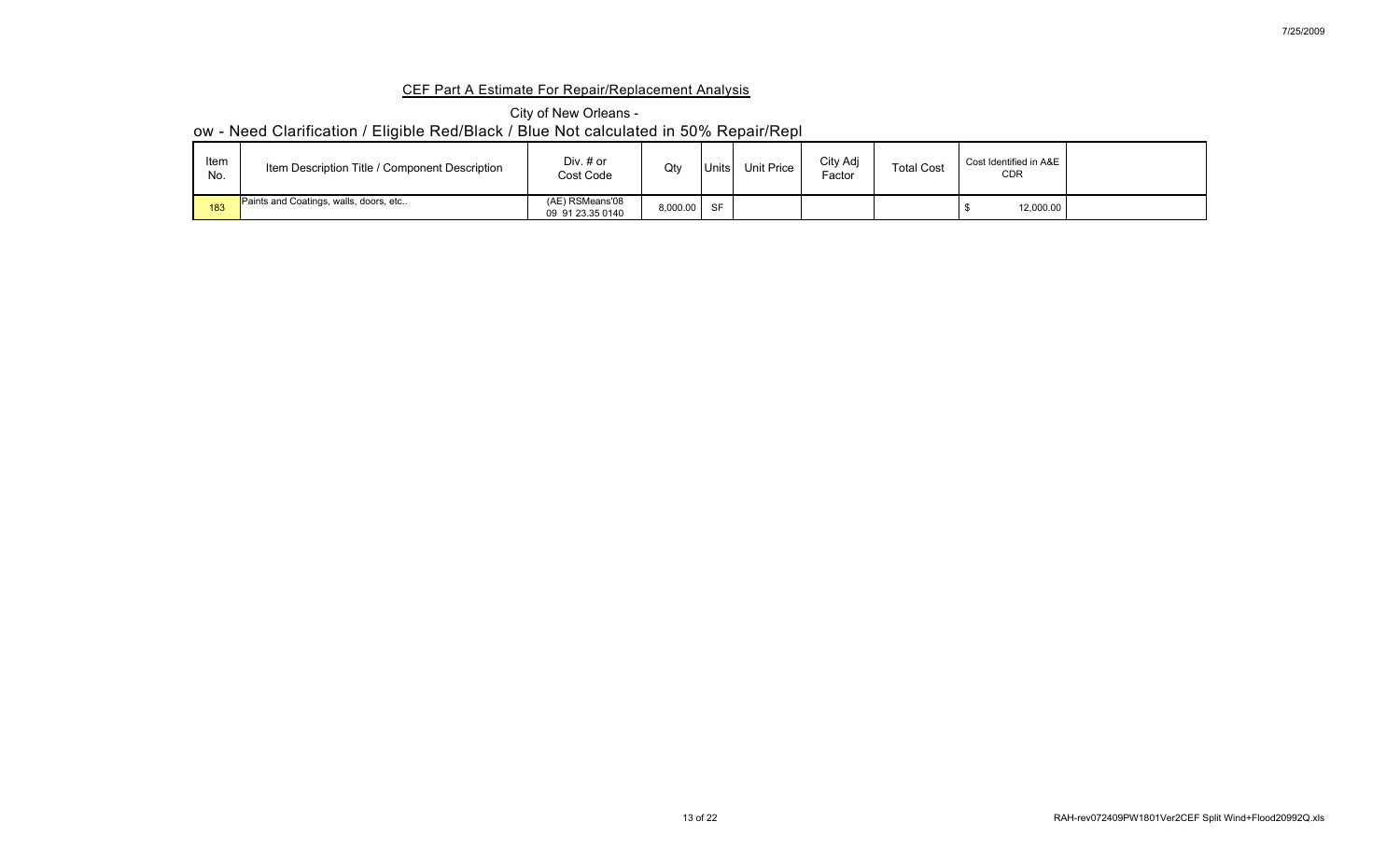### CEF Part A Estimate For Repair/Replacement Analysis

|                  | ow - Need Clarification / Eligible Red/Black / Blue Not calculated in 50% Repair/Repl                                                                                                                                           |                                                                             |          |                 |               |                   |                    |                    |                                      |                                                     |
|------------------|---------------------------------------------------------------------------------------------------------------------------------------------------------------------------------------------------------------------------------|-----------------------------------------------------------------------------|----------|-----------------|---------------|-------------------|--------------------|--------------------|--------------------------------------|-----------------------------------------------------|
| Item<br>No.      | Item Description Title / Component Description                                                                                                                                                                                  | Div. $#$ or<br><b>Cost Code</b>                                             | Qty      | Units           |               | <b>Unit Price</b> | City Adj<br>Factor | <b>Total Cost</b>  | Cost Identified in A&E<br><b>CDR</b> |                                                     |
| 184              | Paints and Coatings, walls, doors, etc                                                                                                                                                                                          | 09 910 920 1240                                                             | 8,000.00 | <b>SF</b>       |               | 0.62              | 1.00               | 4,960.00           |                                      |                                                     |
| 185              | <b>Metal Restoration and Cleaning</b>                                                                                                                                                                                           | (AE) RSMeans'08<br>09 91 03.00 0000                                         | 200.00   | <b>SF</b>       |               |                   |                    |                    | 910.00                               |                                                     |
| 186              | <b>Metal Restoration and Cleaning</b>                                                                                                                                                                                           | 05910 500 6170                                                              | 200.00   | SF              | $\mathbf{\$}$ | 1.02              | 1.00               | 204.00             |                                      |                                                     |
|                  | Division 10 Specialties                                                                                                                                                                                                         |                                                                             |          |                 |               |                   |                    |                    |                                      |                                                     |
|                  | Etta Morris Senior Citizens Center                                                                                                                                                                                              |                                                                             |          |                 |               |                   |                    |                    |                                      |                                                     |
| 187              | Accordian Folding Partition, Vinyl covered, over 150 SF, frame not<br>incl., Commercial, 1.75 lb. per SF, 8' maximum height                                                                                                     | 10651 100 0400                                                              | 320.00   | <b>SF</b>       | $1$ \$        | 26.00             | 0.86               |                    | 8,800.00                             |                                                     |
| 188              | Selective Demolition, Walls & Partitions, Toilet<br>Partitions, Hollow metal                                                                                                                                                    | 09060 130 3820<br>(AE) RSMeans'08<br>09 05 05.30 3820                       | 27       |                 | $EA$ \$       | 42.50             | 0.86               | \$36.72            | 1,147.50                             |                                                     |
| 189              | Metal Toilet Compartments, Toilet Partitions, Metal, Cubicles,<br>Floor and ceiling anchored, painted metal                                                                                                                     | 10160 100 1000                                                              | 27.00    | EA              | l \$          | 690.00            | 0.86               | $16,096.32$ \$     | 19,575.00                            |                                                     |
| 190              | Interior Signage, Flexible door sign, adhesive back, w/ Braille, 5/8"                                                                                                                                                           | 10440 200 1010                                                              | 31.00    | $EA$ $\sqrt{S}$ |               | 36.50             | 0.86               | $977.62$ \$        | 1,286.50                             |                                                     |
| 191              | Fire extinguisher cabinets, portable extinguisher, single, steel box,<br>recessed, D.S. glass in door, stainless steel door & frame, 8" x 12"                                                                                   | (AE) RSMeans'08<br>10 44 13.53 1000                                         | 4.00     | EA              |               |                   |                    | $1,032.00$ \$      | 1,032.00                             |                                                     |
| 192              | Remove Adhesives, VCT, Clean and Decontamination of floor slab                                                                                                                                                                  | (AE) RSMeans'08<br>09 05 05.20 0900<br>04 01 30.20 0320                     | 8,900.00 | EA              |               |                   |                    |                    | 10,413.00                            | See Item # /// in Division 04                       |
| 193              | Toilet Specialties: Mirrors, Toilet Paper Holders, Soap Dispensers,<br>Shelves, Sanitary Napkin Dispenser, Sanitary Napkin Disposal,                                                                                            | (AE) RSMeans'08<br>10 28 13.13 0000                                         | 36.00    | EA              |               |                   |                    | $5,320.00$ \ \$    | 5,320.00                             |                                                     |
| 194              | Wardrobe and Closet Specialties: Shelf and rod                                                                                                                                                                                  | (AE) RSMeans'08<br>10 57 13.19 1300                                         | 40.00    | LF.             |               |                   |                    | 720.00             | 720.00<br>-\$                        |                                                     |
|                  | Sanchez Multi-Service Center                                                                                                                                                                                                    |                                                                             |          |                 |               |                   |                    |                    |                                      |                                                     |
| 195              | Interior Signage, Flexible door sign, adhesive back, w/ Braille, 5/8"                                                                                                                                                           | 10440 200 1010                                                              | 35.00    | $EA$ $\sqrt{S}$ |               | 39.50             | 1.00               | $1,382.50$ $\vert$ | 1,277.50                             |                                                     |
| 196              | Interior Signage, Flexible door sign, adhesive back, w/ Braille, 5/8"                                                                                                                                                           | 10440 200 1010                                                              | 35.00    | $EA$ $\sqrt{S}$ |               | 39.50             | 1.00               |                    | 730.00                               |                                                     |
| 197              | Selective Demolition, Walls & Partitions, Toilet Partitions, Hollow<br>metal                                                                                                                                                    | 09060 130 3820<br>(AE) RSMeans'08<br>09 05 05.30 3820                       | 35.00    | EA              |               |                   |                    |                    | 1,487.50                             |                                                     |
| 198              | Metal Toilet Compartments, Toilet Partitions, Metal, Cubicles,<br>Floor and ceiling anchored, painted metal                                                                                                                     | 10160 100 1000                                                              | 35.00    | EA              | \$            | 690.00            | 0.86               | $20,865.60$   \$   | 24,150.00                            |                                                     |
| 199              | Toilet Specialties: Mirrors, Toilet Paper Holders, Soap Dispensers,<br>Shelves, Sanitary Napkin Dispenser, Sanitary Napkin Disposal,                                                                                            | (AE) RSMeans'08<br>10 28 13.13 0000                                         |          |                 |               |                   |                    | $6,300.00$ \$      | 6,300.00                             |                                                     |
| 200              | ADA Upgrade: Restroom renovation: Replacement of fixtures,<br>toilet partitions and accessories required due to flood damage and<br>are listed in other lines, this is only for changes to accommodate<br>current ADA standards | (AE) RSMeans'08<br>10 28 13.13 0100<br>22 42 13.40 0100<br>10 21 13.13 0100 |          |                 |               |                   |                    |                    |                                      | HMP not calculated in 50%<br><b>Repair/Replace</b>  |
| Byrd Copelin Gym |                                                                                                                                                                                                                                 |                                                                             |          |                 |               |                   |                    |                    |                                      |                                                     |
| 201              | Interior Signage, Flexible door sign, adhesive back, w/ Braille, 5/8"                                                                                                                                                           | 10440 200 1010                                                              | 5.00     | $EA$ $\sqrt{S}$ |               | 36.50             | 1.00               | 182.50             | 207.50                               |                                                     |
| 202              | Metal Toilet Compartments, Toilet Partitions, Stainless, 30% for<br>door only $(\$1650 x.3 = \$495)$                                                                                                                            | 10160 100 1000                                                              | 24.00    | EA              | l \$          | 495.00            | 1.00               | $11,880.00$   \$   | 13,305.60                            |                                                     |
| 203              | Replace two 12' Sq., Exterior, Canvas covered Shade<br>Awning/Pavillions, incl. frame, Awnings, Fabric including acrylic<br>canvas and frame, standard design, Patio/Deck, 12' wide, 12'                                        | 10535 050 3010                                                              | 2.00     | EA              | $\mathbf{\$}$ | 1,900.00          | 0.00               |                    | 4,256.00                             | Eligible - Not used in 50%<br>Repair/Replace        |
| 204              | New Playground Equipment with allowance of 100 sf of<br>interlocking play surface per piece of equipment                                                                                                                        | 9900                                                                        |          |                 |               |                   |                    |                    | 21,000.00                            | Eligible - Not used in 50%<br><b>Repair/Replace</b> |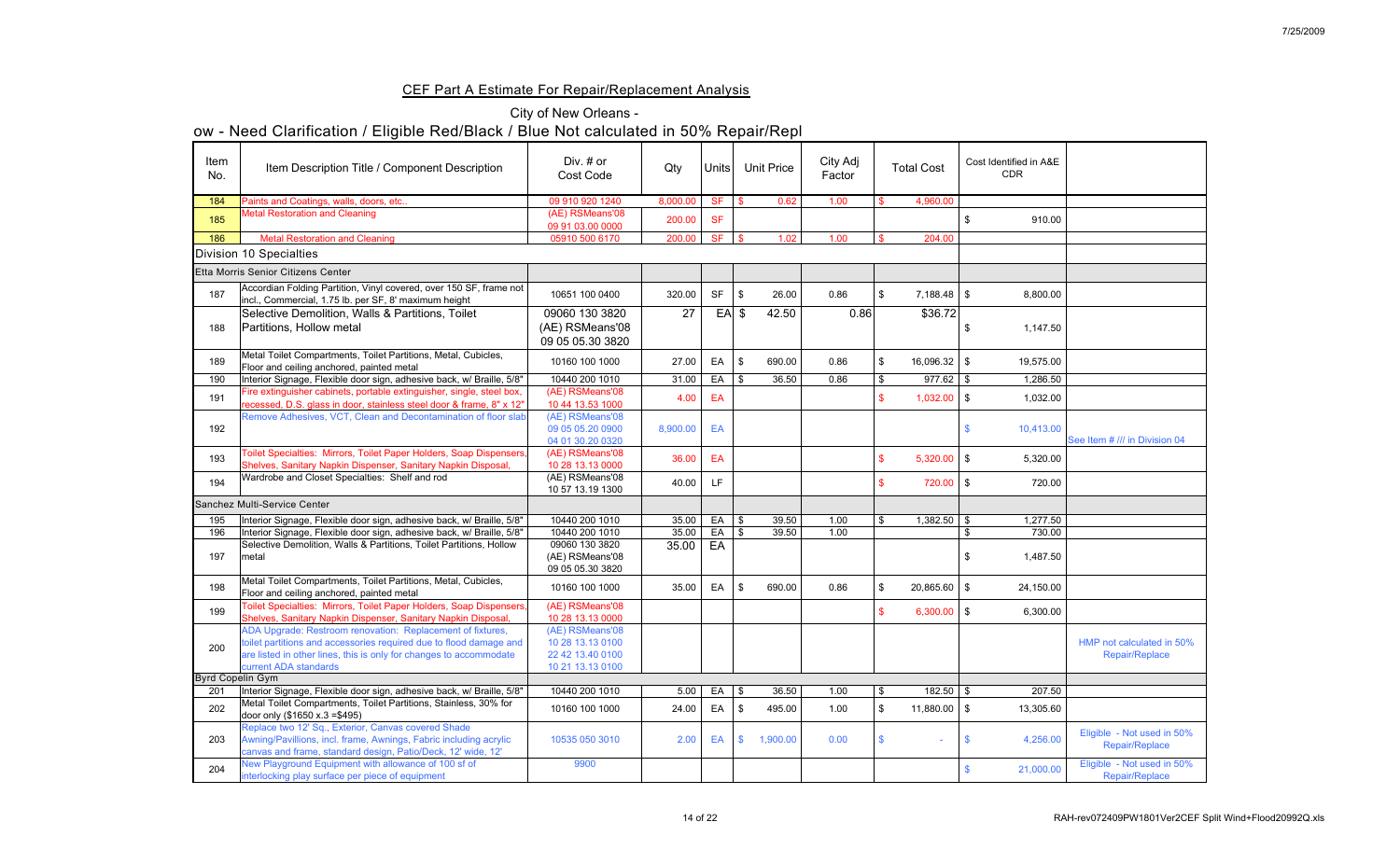## CEF Part A Estimate For Repair/Replacement Analysis

## City of New Orleans -

| Item<br>No. | Item Description Title / Component Description                                                                                                                                                                                     | Div. # or<br><b>Cost Code</b>                                                                                                                    | Qty   | Units | <b>Unit Price</b>        | City Adj<br>Factor | <b>Total Cost</b>   | Cost Identified in A&E<br><b>CDR</b> |                                                    |
|-------------|------------------------------------------------------------------------------------------------------------------------------------------------------------------------------------------------------------------------------------|--------------------------------------------------------------------------------------------------------------------------------------------------|-------|-------|--------------------------|--------------------|---------------------|--------------------------------------|----------------------------------------------------|
| 205         | Toilet Specialties: Mirrors, Toilet Paper Holders, Soap Dispensers,<br>Shelves, Sanitary Napkin Dispenser, Sanitary Napkin Disposal,                                                                                               | (AE) RSMeans'08<br>10 28 13.13 0000                                                                                                              |       |       |                          |                    |                     | 3,300.00                             |                                                    |
| 206         | Toilet Specialties: Mirrors, Toilet Paper Holders, Soap Dispensers,<br>Shelves, Sanitary Napkin Dispenser, Sanitary Napkin Disposal,                                                                                               | (AE) RSMeans'08<br>10 28 13.13 0000                                                                                                              |       |       |                          |                    | 3,300.00            |                                      |                                                    |
| 207         | Kitchen Equipment: Refrigerator / Freezer \$750, Dishwasher with<br>SS tub \$650, Microwave Oven \$500. Cabinetry and sink in other                                                                                                | (AE) AE Nos.                                                                                                                                     |       |       |                          |                    |                     | 1,900.00                             |                                                    |
| 208         | Kitchen Equipment: Refrigerator / Freezer \$750, Dishwasher with<br>SS tub \$650, Microwave Oven \$500. Cabinetry and sink in other                                                                                                | (AE) AE Nos.                                                                                                                                     |       |       |                          |                    | 1,900.00            |                                      |                                                    |
| 209         | ADA Upgrade: Restroom renovation: Replacement of fixtures,<br>toilet partitions and accessories required due to flood damage and<br>are listed in other lines, this is only for changes to accommodate<br>current ADA standards    | (AE) RSMeans'08<br>10 28 13.13 0100<br>22 42 13.40 0100<br>10 21 13.13 0100                                                                      |       |       |                          |                    |                     |                                      | HMP not calculated in 50%<br><b>Repair/Replace</b> |
|             | Division 11 Equipment                                                                                                                                                                                                              |                                                                                                                                                  |       |       |                          |                    |                     |                                      |                                                    |
|             | Etta Morris Senior Citizens Center                                                                                                                                                                                                 |                                                                                                                                                  |       |       |                          |                    |                     |                                      |                                                    |
| 210         | Vocational Shop Equipment, Kiln, 16 C.F., to 2000 degrees                                                                                                                                                                          | 11520 850 1600                                                                                                                                   | 2.00  | EA    | $\mathbb{S}$<br>2,600.00 | 0.86               |                     | 5,200.00                             |                                                    |
| 211         | Food Service Equipment, 6 burner Range with Oven, Commecial<br>Refrigerator, all SS.                                                                                                                                               | (AE) RSMeans'08<br>11 44 13.10 6900<br>11 41 13.20 0010                                                                                          |       |       |                          |                    | $8,000.00$ \$       | 8,000.00                             |                                                    |
| 212         | Food Service Equipment, SS Triple sink with built in 12 foot SS<br>counter, 12 feet wall mounted SS shelving (2 units), SS Counters<br> approx. 18 feet (3 units), Sneeze Guard for 12 foot Serving Line (2                        | RSMeans '08<br>11 44 13.10 9400                                                                                                                  |       |       |                          |                    | $20,000.00$   \$    | 20,000.00                            |                                                    |
| 213         | Food Service Equipment, 20 feet wall mounted metal overhead<br>cabinets (7 units)                                                                                                                                                  | RSMeans '08<br>11 41 33.20 0010                                                                                                                  |       |       |                          |                    | $2,450.00$ \ \ \$   | 2,450.00                             |                                                    |
| 214         | Food Service Equipment, 15 feet pantry shelving, floor mounted, 6<br>shelves high                                                                                                                                                  | (AE) RSMeans'08<br>11 41 33.20 0010                                                                                                              |       |       |                          |                    | $1,500.00$   \$     | 1,500.00                             |                                                    |
| 215         | 6 x 3.5 foot Kitchen Range Hood, SS, including exhaust duct, fan<br>and fireproofing                                                                                                                                               | (AE) RSMeans'08<br>23 38 13.10 0010                                                                                                              |       |       |                          |                    | $10,000.00$   \$    | 10,000.00                            |                                                    |
| 216         | Ansel system for kitchen range hood                                                                                                                                                                                                | (AE) RSMeans'08<br>23 38 13.10 0010                                                                                                              |       |       |                          |                    | 4,000.00 $\mid$ \$  | 4,000.00                             |                                                    |
|             | Sanchez Multi-Service Center                                                                                                                                                                                                       |                                                                                                                                                  |       |       |                          |                    |                     |                                      |                                                    |
| 217         | Food Service Equipment, 8 - 10 burner Range with<br>Double Oven, Griddle, Deep Fryer, 24 foot Steam Table<br>Cold table, (4 units), Dishwasher with built in 12 foot<br><b>ISS counter, Commecial Refrigerator, all SS.</b>        | 11400<br>(AE) RSMeans'08<br>11 44 13.10 0010<br>11 44 13.10 5300<br>11 44 13.10 4750<br>11 44 16.10 0010<br>11 48 13.10 0010<br>11 41 13.20 0010 | 9.00  | EA    |                          |                    | $31,104.00$   \$    | 31,104.00                            |                                                    |
| 218         | Food Service Equipment, SS Triple sink with built in 6<br>foot SS counter, 24 feet wall mounted SS shelving (4)<br>units), SS Counters approx. 48 feet (6 units), Sneeze<br>Guard for 24 foot Serving Line (4 units), 24 foot Tray | RSMeans '08<br>11 44 13.10 9400                                                                                                                  | 19.00 | EA    |                          |                    | $32,832.00$   \$    | 32,832.00                            |                                                    |
| 219         | Food Service Equipment, 24 feet wall mounted metal<br>overhead cabinets (16 units)                                                                                                                                                 | <b>RSMeans '08</b><br>11 41 33.20 0010                                                                                                           | 8.00  | EA    |                          |                    | \$<br>$2,419.20$ \$ | 2,419.20                             |                                                    |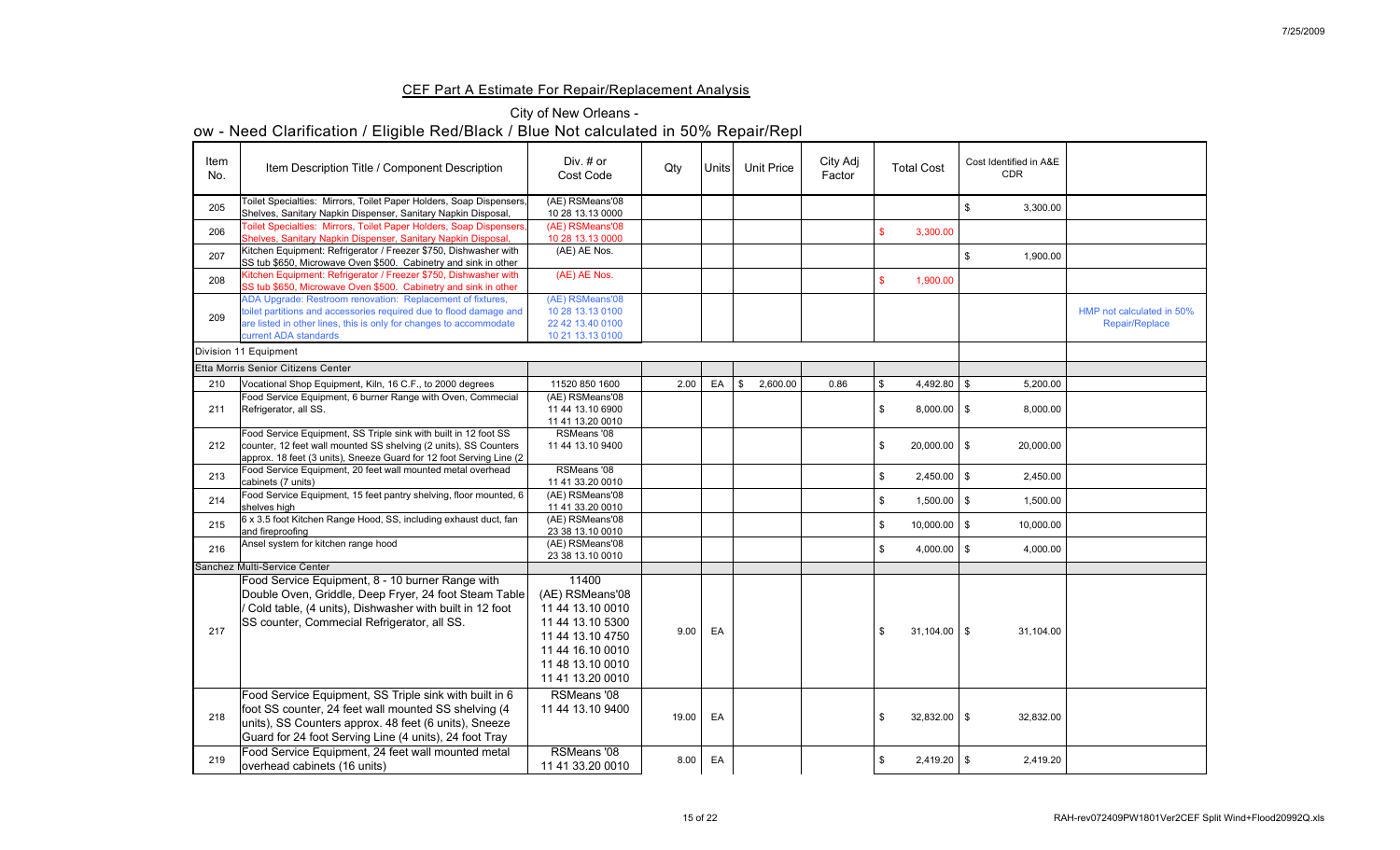## CEF Part A Estimate For Repair/Replacement Analysis

## City of New Orleans -

|                         | <b>THE REAL AND THE REAL AND THE REAL AND THE REAL AND THE VEHICLE SPACE.</b>                                                        |                                     |        |                |                          |                   |                    |                   |                                      |                                   |
|-------------------------|--------------------------------------------------------------------------------------------------------------------------------------|-------------------------------------|--------|----------------|--------------------------|-------------------|--------------------|-------------------|--------------------------------------|-----------------------------------|
| Item<br>No.             | Item Description Title / Component Description                                                                                       | Div. $#$ or<br><b>Cost Code</b>     | Qty    | Units          |                          | <b>Unit Price</b> | City Adj<br>Factor | <b>Total Cost</b> | Cost Identified in A&E<br><b>CDR</b> |                                   |
| 220                     | Food Service Equipment, 15 feet pantry shelving, floor<br>mounted, 6 shelves high                                                    | (AE) RSMeans'08<br>11 41 33.20 0010 | 20.00  | LF.            |                          |                   |                    | $1,728.00$ \$     | 1,728.00                             |                                   |
| 221                     | 10 x 3.5 foot Kitchen Range Hood, SS, including<br>exhaust duct, fan and fireproofing                                                | (AE) RSMeans'08<br>23 38 13.10 0010 | 1.00   | EA             |                          |                   |                    | $12,960.00$   \$  | 12,960.00                            |                                   |
| 222                     | Ansel system for kitchen range hood                                                                                                  | (AE) RSMeans'08<br>23 38 13.10 0010 | 1.00   | EA             |                          |                   |                    | $5,184.00$ \ \ \$ | 5,184.00                             |                                   |
| <b>Byrd Copelin Gym</b> |                                                                                                                                      |                                     |        |                |                          |                   |                    |                   |                                      |                                   |
| 223                     | Equipment, scoreboard, basketball one side                                                                                           | 11486 700 7500                      | 1.00   | EA             | \$.                      | 2,900.00          | 1.00               | $2,900.00$ \$     | 3,248.00                             |                                   |
| 224                     | Electrical operator for Basketball backboard                                                                                         | 11486 700 1600                      | 6.00   | EA             |                          | 2,550.00          | 1.00               | $15,300.00$   \$  | 17,136.00                            |                                   |
| 225                     | Bleachers, telescoping manual, to 15 tier                                                                                            | 11486 700 3000                      | 220.00 | Seat $\vert \$ |                          | 105.00            | 1.00               | $23,100.00$   \$  | 25,872.00                            |                                   |
|                         | <b>Division 13 Special Construction</b>                                                                                              |                                     |        |                |                          |                   |                    |                   |                                      |                                   |
|                         | Etta Morris Senior Citizens Center                                                                                                   |                                     |        |                |                          |                   |                    |                   |                                      |                                   |
| 226                     | Fire Protection, Fire Alarm Control Panel, 8 zone                                                                                    | 13720 065 3800                      | 1.00   | EA             |                          | 2,550.00          | 0.86               | 2,203.20          | 2,625.00                             |                                   |
| 227                     | Detection & Alarm, Break Glass Station                                                                                               | 13720 065 4600                      | 4.00   | EA             |                          | 118.00            | 0.86               | $407.81$ \ \$     | 492.00                               |                                   |
| 228                     | <b>Fire Protection, Strobes</b>                                                                                                      | 13720 065 5600                      | 9.00   | EA             | $\mathfrak{L}$           | 200.00            | 0.86               | 1,555.20          | 3,103.00<br>-\$                      |                                   |
| 229                     | <b>Fire Protection, Detectors</b>                                                                                                    | 13720 065 5000                      | 29.00  | EA             | $\mathfrak{L}$           | 99.50             | 0.86               | 2,493.07          | 1,863.00                             |                                   |
| 230                     | Fire Protection, Wet-Pipe Fire Suppression System, Sprinkler<br>Heads, not incl. supply, Std. Spray, Pendent, 1/2" NPT, 1/2" Orifice | 13930 400 3740                      | 58.00  | EA             |                          | 37.00             | 0.86               |                   | 2,987.00                             |                                   |
|                         | Sanchez Multi-Service Center                                                                                                         |                                     |        |                |                          |                   |                    |                   |                                      |                                   |
|                         |                                                                                                                                      |                                     |        |                |                          |                   |                    |                   |                                      |                                   |
| 231                     | Fire Protection, Fire Alarm Control Panel, 12 zone                                                                                   | 13720 065 4000                      | 1.00   | EA             |                          | 3,850.00          | 1.00               | 3,850.00          | 3,500.00                             |                                   |
| 232                     | Detection & Alarm, Break Glass Station                                                                                               | 13720 065 4600                      | 6.00   | EA             | $\overline{\phantom{a}}$ | 120.00            | 1.00               | $720.00$ \ \$     | 708.00                               |                                   |
| 233                     | <b>Fire Protection, Strobes</b>                                                                                                      | 13720 065 5600                      | 15.00  | EA             | \$                       | 200.00            | 0.86               | $2,592.00$ \$     | 3,342.50                             |                                   |
| 234                     | <b>Fire Protection, Detectors</b>                                                                                                    | 13720 065 5000                      | 35.00  | EA             | $\mathfrak{S}$           | 98.50             | 1.00               | 3,447.50          | 3,000.00<br>- \$                     |                                   |
| 235                     | Fire Protection, Wet-Pipe Fire Suppression System, Sprinkler<br>Heads, not incl. supply, Std. Spray, Pendent, 1/2" NPT, 1/2" Orifice | 13930 400 3740                      | 70.00  | EA             | \$                       | 37.00             | 0.86               | $2,237.76$ \$     | 2,590.00                             |                                   |
| 236                     | <b>Water Coolers</b>                                                                                                                 | (AE) RSMeans'08                     |        |                |                          |                   |                    |                   | 17,433.00                            | There is not quantity the CSI     |
|                         |                                                                                                                                      | 22 47 16.10 0140                    |        |                |                          |                   |                    |                   |                                      | allows \$800 ea                   |
|                         | Remove Adhesives, VCT, Clean and Decontamination                                                                                     | 132811400250                        |        |                |                          |                   |                    |                   |                                      |                                   |
|                         | of floor slab                                                                                                                        | (AE) RSMeans'08                     |        |                |                          |                   |                    |                   |                                      |                                   |
| 237                     |                                                                                                                                      | 09 05 05.20 0900                    |        |                |                          |                   |                    |                   | 17,433.00                            | This cost is part of demolition   |
|                         |                                                                                                                                      | 04 01 30.20 0320                    |        |                |                          |                   |                    |                   |                                      |                                   |
|                         |                                                                                                                                      |                                     |        |                |                          |                   |                    |                   |                                      |                                   |
|                         | Decontamination of Second Floor: Floors, curtain walls,                                                                              | 132811400250                        |        |                |                          |                   |                    |                   |                                      |                                   |
| 238                     | Toilet Areas                                                                                                                         | (AE) RSMeans'08                     |        |                |                          |                   |                    |                   | 5,502.00                             |                                   |
|                         |                                                                                                                                      | 09 05 05.20 0900                    |        |                |                          |                   |                    |                   |                                      |                                   |
|                         |                                                                                                                                      | 04 01 30.20 0320                    |        |                |                          |                   |                    |                   |                                      |                                   |
|                         | Steam clean all HVAC ducts to decontaminate, per SF                                                                                  | 132811400250                        |        |                |                          |                   |                    |                   |                                      |                                   |
| 239                     | <b>floor</b> area                                                                                                                    | (AE) RSMeans'08                     |        |                |                          |                   |                    |                   |                                      | 14,000.00 Complete HVAC System in |
|                         |                                                                                                                                      | 23 05 00.00 0000                    |        |                |                          |                   |                    |                   |                                      | <b>Division 15</b>                |
| <b>Byrd Copelin Gym</b> |                                                                                                                                      |                                     |        |                |                          |                   |                    |                   |                                      |                                   |
| 240                     | Fire Protection, Fire Alarm Control Panel, 4 zone                                                                                    | 13720 065 4600                      | 1.00   | EA             | \$                       | 3,250.00          | 1.00               | $3,250.00$ \$     | 3,640.00                             |                                   |
| 241                     | Detection & Alarm, Break Glass Station                                                                                               | 13720 065 4600                      | 4.00   | EA S           |                          | 118.00            | 1.00               | $472.00$ \ \$     | 528.64                               |                                   |
| 242                     | <b>Fire Protection, Strobes</b>                                                                                                      | 13720 065 5600                      | 4.00   | EA             | 15                       | 183.00            | 1.00               | $732.00$ \ \$     | 819.84                               |                                   |
| 243                     | <b>Fire Protection, Detectors</b>                                                                                                    | 13720 065 5010                      | 6.00   | EA             | $\sqrt{S}$               | 222.00            | 1.00               | $1,332.00$ \$     | 1,491.84                             |                                   |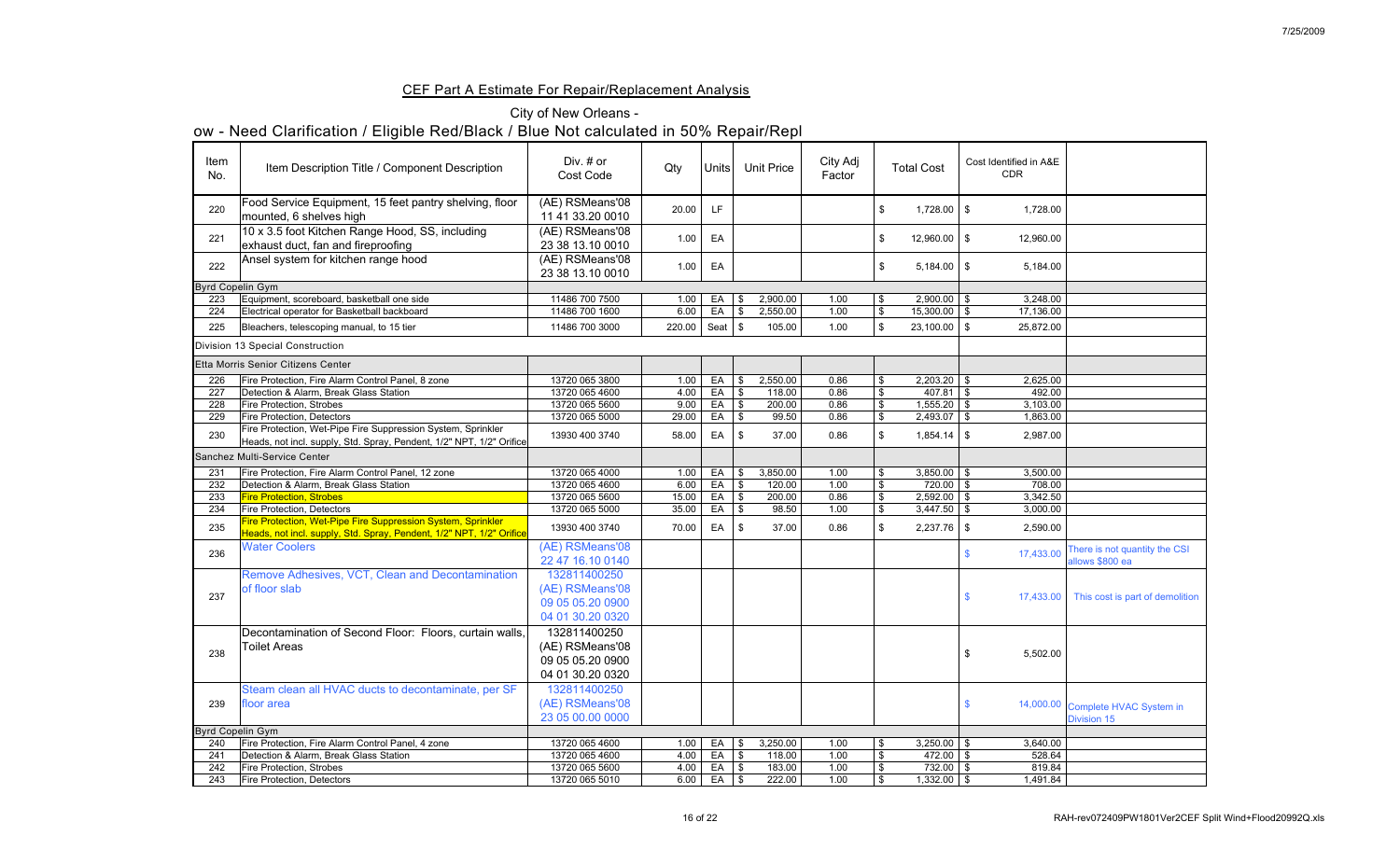## CEF Part A Estimate For Repair/Replacement Analysis

## City of New Orleans -

| Item<br>No.             | Item Description Title / Component Description                                                                                                                                                                                                                           | Div. $#$ or<br><b>Cost Code</b>                       | Qty    | Units     | <b>Unit Price</b>        | City Adj<br>Factor |      | <b>Total Cost</b> | Cost Identified in A&E<br><b>CDR</b> |                                                                           |
|-------------------------|--------------------------------------------------------------------------------------------------------------------------------------------------------------------------------------------------------------------------------------------------------------------------|-------------------------------------------------------|--------|-----------|--------------------------|--------------------|------|-------------------|--------------------------------------|---------------------------------------------------------------------------|
| 244                     | Decontamination of Toilet Area, spray exposed substrate with                                                                                                                                                                                                             | 13281 140 0250                                        | 800.00 | <b>SF</b> | 1.17<br>\$               | 1.00               |      | $936.00$ \$       | 1,048.32                             |                                                                           |
| 245                     | Fire Protection, Wet-Pipe Fire Suppression System, Sprinkler<br>Heads, not incl. supply, Std. Spray, Pendent, 1/2" NPT, 1/2" Orifice<br>(No sprinkler system currently in this building. The total for this line<br>has been removed so they do not show up in the total | 13930 400 3740<br>(AE) RSMeans'08<br>21 13 13.50 3740 | 12.00  | EA        |                          |                    |      |                   | 455.16                               | May be eligible under codes -<br>Not used in 50%<br><b>Repair/Replace</b> |
|                         | <b>Division 14 Conveying Systems</b>                                                                                                                                                                                                                                     |                                                       |        |           |                          |                    |      |                   |                                      |                                                                           |
|                         | Sanchez Multi-Service Center                                                                                                                                                                                                                                             |                                                       |        |           |                          |                    |      |                   |                                      |                                                                           |
| 246                     | Replace Existing 6-person Hydraulic Elevator, Hydraulic Elevator,<br>Passenger, base unit, 2000 lb capacity, 100 fpm, 2 stop, std. fin.                                                                                                                                  | 14240 200 1025                                        | 1.00   | EA        | \$101,000.00             | 1.00               |      | $101,000.00$   \$ | 50,000.00                            |                                                                           |
| 247                     | Replace Existing 6-person Hydraulic Elevator, Hydraulic Elevator,<br>Passenger, base unit, 2000 lb capacity, 100 fpm, 2 stop, std. fin.                                                                                                                                  | 14240 200 1025                                        | 1.00   | EA        | \$101,000.00             | 1.00               |      | $101,000.00$ \$   | 50,000.00                            |                                                                           |
| 248                     | Replace Existing Elevator Equipment, Elevator Controls & Doors,<br>Passenger Elevator Options, center opening 1 speed door (per<br>floor. One at front of building, one at rear of building.)                                                                            | 14280 200 3175<br>(AE) RSMeans'08<br>14 28 10.10 3175 | 1.00   | EA        |                          |                    |      | $2,042.50$ \$     | 2,042.50                             |                                                                           |
| 249                     | Replace Existing Elevator Equipment, Elevator Controls & Doors,<br>Passenger Elevator Options, center opening 1 speed door (per<br>floor. One at front of building, one at rear of building.)                                                                            | 14280 200 3175<br>(AE) RSMeans'08<br>14 28 10.10 3175 | 3.00   | EA        |                          |                    |      | $6,127.50$ \$     | 6,127.50                             |                                                                           |
| 250                     | Replace Existing Elevator Equipment, Elevator Controls & Doors,<br>Passenger Elevator Options, manual emergency power switching                                                                                                                                          | 14280 200 3300                                        | 1.00   | EA        | 685.00                   | 1.00               |      | $685.00$ \$       | 494.50                               |                                                                           |
| 251                     | Replace Existing Elevator Equipment, Elevator Controls & Doors,<br>Passenger Elevator Options, manual emergency power switching                                                                                                                                          | 14280 200 3300                                        | 1.00   | EA   \$   | 685.00                   | 1.00               |      | $685.00$ \$       | 494.50                               |                                                                           |
| 252                     | Replace Existing Elevator Equipment, Elevator Controls & Doors,<br>Passenger Elevator Options, basement installed geared machine                                                                                                                                         | 142802003300<br>(AE) RSMeans'08<br>14 28 10.10 3825   | 1.00   | EA        | $\frac{1}{2}$ 17,400.00  | 1.00               |      | $$14,688.00$ \ \$ | 16,480.00                            |                                                                           |
| 253                     | Upcharge to relocate elevator mechanical room to second floor or<br>roof above actual flood levels, invluding additional control wiring<br>and piping. (Based on line item from PW 1818 VSN 4) One at                                                                    | 9999<br>(AE) RSMeans'08<br>14 24 23.10 0000           |        |           |                          |                    |      |                   |                                      | HMP not calculated in 50%<br><b>Repair/Replace</b>                        |
| 254                     | Selective Demolition: Remove existing elevator equipment, rails,<br>bumper, doors, platform, cab, guides, saddles, control and<br>electrical wiring and devices for two stop elevator including related                                                                  | (AE) RSMeans'08<br>14 05 00                           |        |           |                          |                    |      |                   | 12,550.00                            |                                                                           |
| 255                     | Selective Demolition: Remove existing elevator equipment, rails,<br>bumper, doors, platform, cab, guides, saddles, control and<br>electrical wiring and devices for two stop elevator including related                                                                  | (AE) RSMeans'08<br>14 05 00                           |        |           |                          |                    |      | 12,550.00         |                                      |                                                                           |
| <b>Byrd Copelin Gym</b> |                                                                                                                                                                                                                                                                          |                                                       |        |           |                          |                    |      |                   |                                      |                                                                           |
| 256                     | Replace Existing 4-person Hydraulic Elevator, Hydraulic Elevator,<br>Passenger, base unit, 1500 lb capacity, 100 fpm, 2 stop, std. fin.                                                                                                                                  | 14240 200 1025                                        | 1.00   | EA        | $\frac{1}{2}$ 101,000.00 | 1.00               | - \$ | $101,000.00$   \$ | 50,000.00                            |                                                                           |
| 257                     | Replace Existing Elevator Equipment, Elevator Controls  <br>8 Doors, Passenger Elevator Options, center opening<br>speed door                                                                                                                                            | 14280 200 3175<br>(AE) RSMeans'08<br>14 28 10.10 3175 | 1.00   | EA        |                          |                    |      | $2,042.50$ \$     | 2,042.50                             |                                                                           |
| 258                     | <b>Replace Existing Elevator Equipment, Elevator Controls</b><br>& Doors, Passenger Elevator Options, center opening<br>speed door                                                                                                                                       | 14280 200 3175<br>(AE) RSMeans'08<br>14 28 10.10 3175 | 1.00   | EA        |                          |                    |      |                   | 2,042.50                             | Not Eligible Only one Elevator                                            |
| 259                     | Replace Existing Elevator Equipment, Elevator Controls & Doors,                                                                                                                                                                                                          | 14280 200 3175                                        | 1.00   | EA        | 520.00<br>-\$            | 1.00               |      | $520.00$   \$     | 582.40                               |                                                                           |
| 260                     | Passenger Elevator Options, manual emergency power switching<br>Replace Existing Elevator Equipment, Elevator Controls & Doors,<br>Passenger Elevator Options, Basement Installed geared machine                                                                         | 14280 200 3825                                        | 1.00   | EA        | $\sqrt{3}$<br>17,400.00  | 1.00               |      | $17,400.00$ \ \$  | 19,040.00                            |                                                                           |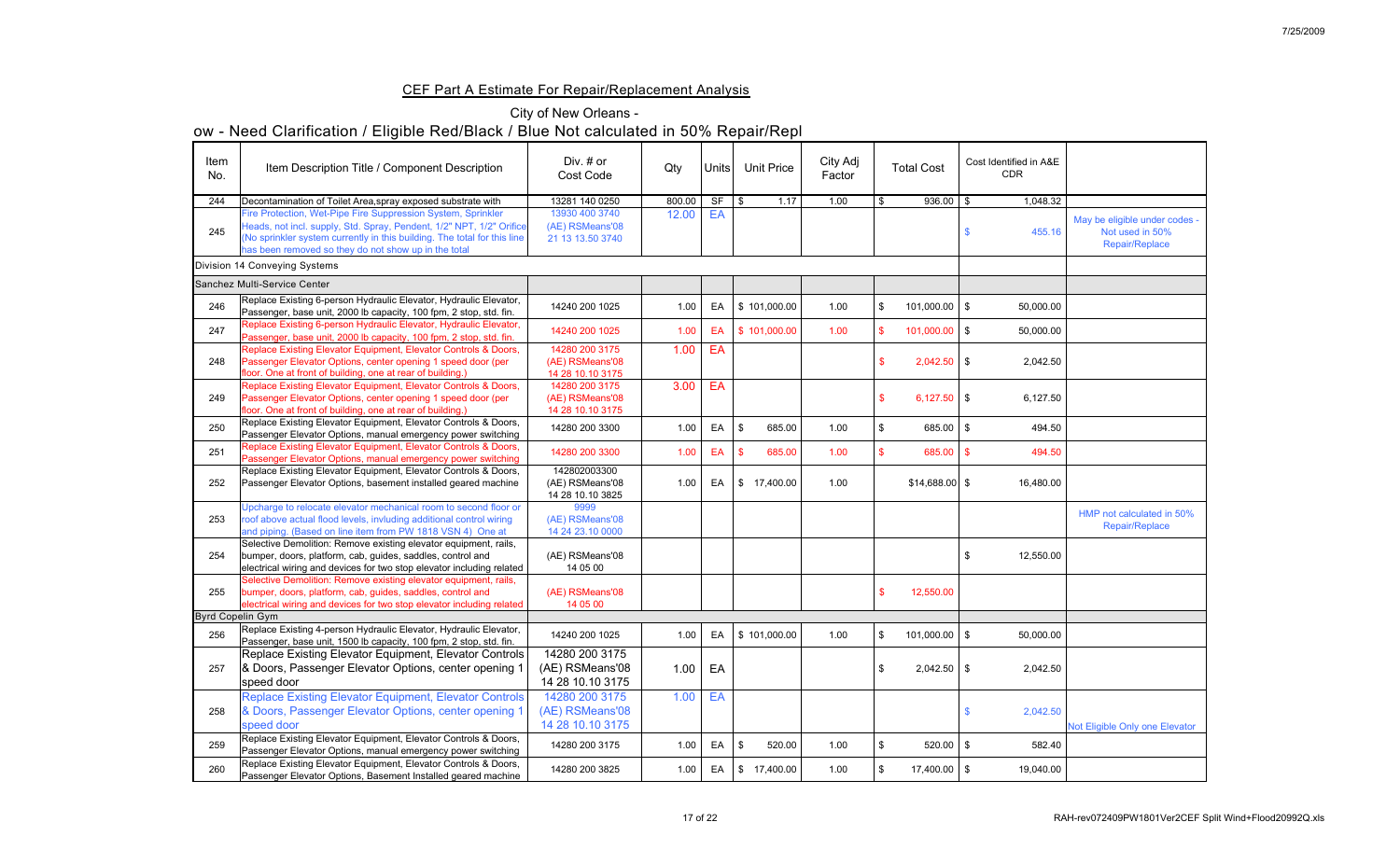## CEF Part A Estimate For Repair/Replacement Analysis

## City of New Orleans -

| Item<br>No. | Item Description Title / Component Description                                                                                                                                                          | Div. $#$ or<br><b>Cost Code</b>             | Qty      | Units <sup> </sup> | <b>Unit Price</b>          | City Adj<br>Factor | <b>Total Cost</b> | Cost Identified in A&E<br><b>CDR</b> |                                                    |
|-------------|---------------------------------------------------------------------------------------------------------------------------------------------------------------------------------------------------------|---------------------------------------------|----------|--------------------|----------------------------|--------------------|-------------------|--------------------------------------|----------------------------------------------------|
| 261         | Upcharge to relocate elevator mechanical room to second floor or<br>roof above actual flood levels, invluding additional control wiring<br>and piping. (Based on line item from PW 1818 VSN 4)          | 9999<br>(AE) RSMeans'08<br>14 24 23.10 0000 |          |                    |                            |                    |                   |                                      | HMP not calculated in 50%<br><b>Repair/Replace</b> |
| 262         | Selective Demolition: Remove existing elevator equipment, rails,<br>bumper, doors, platform, cab, guides, saddles, control and<br>electrical wiring and devices for two stop elevator including related | (AE) RSMeans'08<br>14 05 00                 |          |                    |                            |                    |                   | 6,275.00<br>\$                       |                                                    |
| 263         | Selective Demolition: Remove existing elevator equipment, rails,<br>bumper, doors, platform, cab, guides, saddles, control and<br>electrical wiring and devices for two stop elevator including related | (AE) RSMeans'08<br>14 05 00                 |          |                    |                            |                    | 6,275.00          |                                      |                                                    |
|             | Division 15 Mechanical                                                                                                                                                                                  |                                             |          |                    |                            |                    |                   |                                      |                                                    |
|             | <b>Etta Morris Senior Citizens Center</b>                                                                                                                                                               |                                             |          |                    |                            |                    |                   |                                      |                                                    |
| 264         | Rental Equipment, Lifting & Hoisting<br>Equipment, without operator, Crane, Truck Mounted, hydraulic, 12<br>ton capacity (to remove and set new cooling tower device)                                   |                                             |          |                    |                            |                    |                   | 3,150.00<br>\$                       |                                                    |
| 265         | Rental Equipment, Lifting & Hoisting<br>Equipment, without operator, Crane, Truck Mounted, hydraulic, 12<br>ton capacity (to remove and set new cooling tower device)                                   |                                             |          |                    |                            |                    | 3,150.00          |                                      |                                                    |
| 266         | <b>HVAC</b>                                                                                                                                                                                             |                                             |          |                    |                            |                    |                   | $\mathfrak{L}$<br>140,800.00         |                                                    |
| 267         | <b>HVAC</b>                                                                                                                                                                                             | D3050                                       |          |                    |                            |                    | 84,000.00         |                                      | Amount from A & E<br><b>Replacement Model</b>      |
| 268         | Plumbing                                                                                                                                                                                                |                                             |          |                    |                            |                    |                   | 102,080.00                           |                                                    |
| 269         | <b>Plumbing</b>                                                                                                                                                                                         | D2010/2020/2040                             |          |                    |                            |                    | 84,000.00         |                                      | Amount from A & E<br><b>Replacement Model</b>      |
| 270         | <b>Demolition</b>                                                                                                                                                                                       |                                             |          |                    |                            |                    |                   | 17,600.00                            |                                                    |
| 271         | <b>Demolition</b>                                                                                                                                                                                       |                                             |          |                    |                            |                    | 17,600.00         |                                      |                                                    |
| 272         | Selective Plumbing Demolition, Fixtures, including 10' piping,                                                                                                                                          | 15055 600 1200                              | 9.00     | EA                 | $\mathfrak{F}$<br>51.50    |                    | $\sim$            |                                      |                                                    |
| 273         | Selective Plumbing Demolition, Fixtures, including 10' piping,<br>Water Closet (toilet), wall mounted                                                                                                   | 15055 600 1420                              | 9.00     | EA                 | 73.50<br>්                 |                    |                   |                                      |                                                    |
| 274         | Commercial Plumbing Fixtures, Lavatories with trim, white, Wall<br>hung, Vitreous china, 18" x 15", single bowl with backsplash                                                                         | 15418 450 6000                              | 9.00     | EA                 | 355.00                     |                    |                   |                                      |                                                    |
| 275         | Commercial Plumbing Fixtures, Water Closets (toilets), Bowl only,<br>with flush valve, wall hung                                                                                                        | 15418 900 3100                              | 9.00     | EA                 | 545.00                     |                    | $\blacksquare$    |                                      |                                                    |
| 276         | Selective Plumbing Demolition, Fixtures, including 10' piping,<br>Water Fountains, Wall Mounted                                                                                                         | 15055 600 1620                              | 2.00     | EA                 | 85.00                      |                    | $\,$ $\,$         |                                      |                                                    |
| 277         | Electric Water Coolers, Water Cooler, Wall mounted, non-                                                                                                                                                | 15413 900 0140                              | 2.00     | EA                 | 780.00<br>\$               |                    | $\sim$            |                                      |                                                    |
| 278         | HVAC Demolition, Mechanical Equipment (Air Cooled Chiller                                                                                                                                               | 15055 300 3600                              | 2.00     | Ton                | 850.00<br>-\$              |                    | $\sim$            |                                      |                                                    |
| 279         | Packaged Water Chiller, w/ std. controls, packaged w/ integral air<br>cooled condenser, 30 ton cooling (interpolated between 20 ton and                                                                 | 15620 600 0510                              | 1.00     | EA                 | 32,550.00<br>$\mathcal{S}$ |                    | $\blacksquare$    |                                      |                                                    |
| 280         | Sink, with faucet and drain, Kitchen, countertop, steel, with ledge<br>32" x 21" double bowl                                                                                                            | 15418 600 4100                              | 1.00     | EA                 | 360.00                     |                    |                   |                                      |                                                    |
| 281         | Sink, with faucet and drain, Kitchen, countertop, steel, with ledge<br>$ 48" \times 21"$ triple bowl (priced as double bowl sink X 1.5)                                                                 | 15418 600 4100                              | 1.00     | EA                 | 540.00                     |                    | $\blacksquare$    |                                      |                                                    |
| 282         | Selective Mech Demolition, Ductwork, 18" high, 24" wide                                                                                                                                                 | 15055 300 1400                              | 300.00   | LF                 | $\sqrt{3}$<br>5.10         |                    | $\sim$            |                                      |                                                    |
| 283         | <b>HVAC Heat Generating System and Terminal &amp; Package Units</b><br>(RS Means Sq Ft Cost for Community Center)                                                                                       | D3050                                       | 8,800.00 | <b>SF</b>          | 9.43<br>\$                 |                    | $\sim$            |                                      |                                                    |
|             | <b>Sanchez Multi-Service Center</b>                                                                                                                                                                     |                                             |          |                    |                            |                    |                   |                                      |                                                    |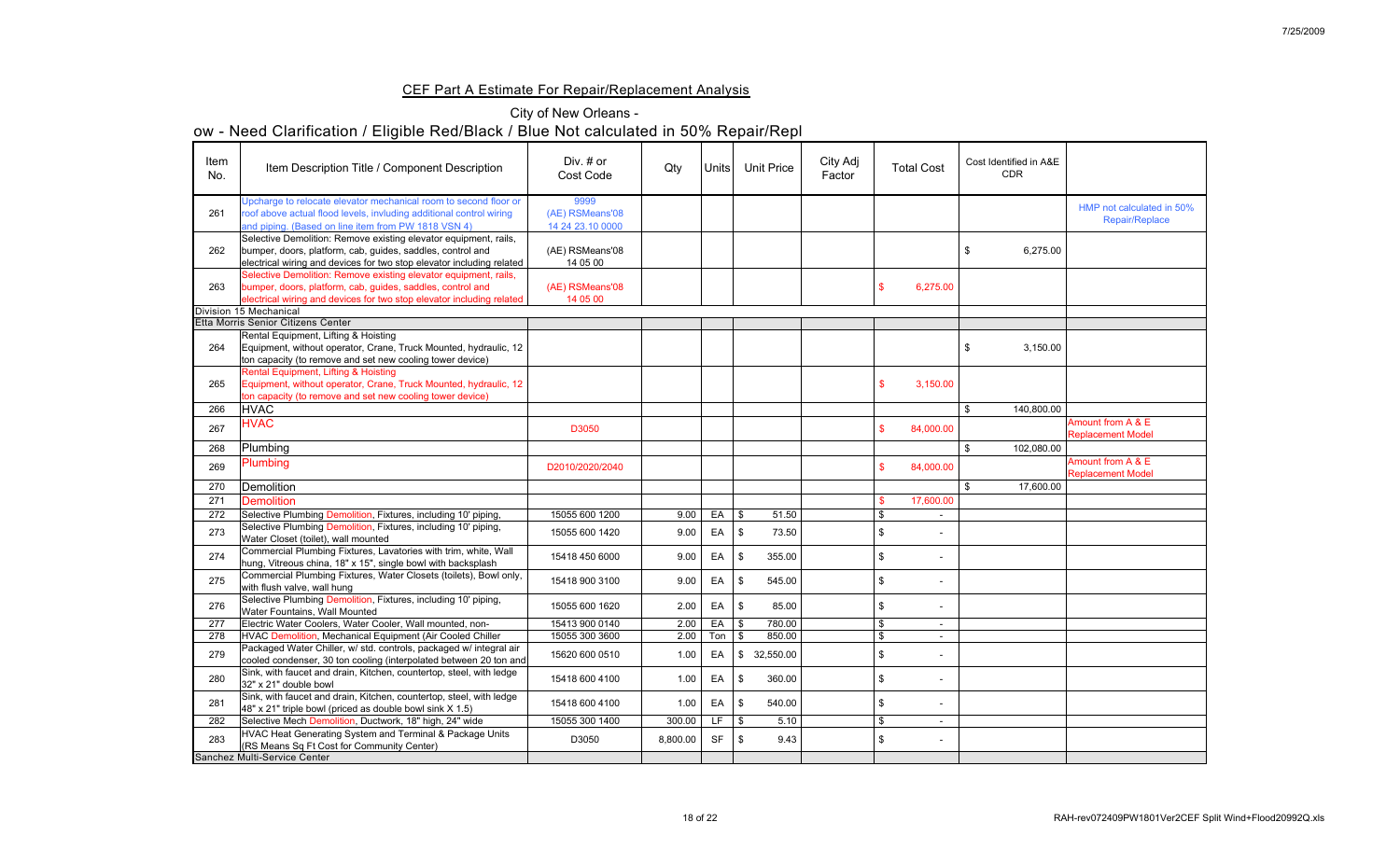## CEF Part A Estimate For Repair/Replacement Analysis

## City of New Orleans -

| Item<br>No.      | Item Description Title / Component Description                                                                                                                                                 | Div. $#$ or<br><b>Cost Code</b>                         | Qty    | Units                   |                | <b>Unit Price</b> | City Adj<br>Factor | <b>Total Cost</b>                    | Cost Identified in A&E<br><b>CDR</b> |                                               |
|------------------|------------------------------------------------------------------------------------------------------------------------------------------------------------------------------------------------|---------------------------------------------------------|--------|-------------------------|----------------|-------------------|--------------------|--------------------------------------|--------------------------------------|-----------------------------------------------|
| 284              | Rental Equipment, Lifting & Hoisting<br>Equipment, without operator, Crane, Truck Mounted, hydraulic, 12<br>ton capacity (to remove and set new cooling tower device)                          | 01 54 33 60 2400<br>(AE) RSMeans'08<br>01 54 33.60 2400 |        |                         |                |                   |                    |                                      | 3,150.00<br>\$                       |                                               |
| 285              | Rental Equipment, Lifting & Hoisting<br>Equipment, without operator, Crane, Truck Mounted, hydraulic, 12<br>ton capacity (to remove and set new cooling tower device)                          | 01 54 33 60 2400<br>(AE) RSMeans'08<br>01 54 33.60 2400 |        |                         |                |                   |                    | 3,150.00                             |                                      |                                               |
| 286              | <b>HVAC</b>                                                                                                                                                                                    | 23 00 00                                                |        |                         |                |                   |                    |                                      | 441,920.00<br>\$                     |                                               |
| 287              | <b>HVAC</b>                                                                                                                                                                                    | D3050                                                   |        |                         |                |                   |                    | 282,000.00                           |                                      | Amount from A & E<br><b>Replacement Model</b> |
| 288              | Plumbing                                                                                                                                                                                       | 22 00 00                                                |        |                         |                |                   |                    |                                      | 320,392.00<br>$\mathcal{S}$          |                                               |
| 289              | <b>Plumbing</b>                                                                                                                                                                                | D2010/2020/2040                                         |        |                         |                |                   |                    | 282,500.00                           |                                      | Amount from A & E<br><b>Replacement Model</b> |
| 290              | <b>Sprinklers</b>                                                                                                                                                                              | D4010                                                   |        |                         |                |                   |                    | 82,000.00                            |                                      | Amount from A & E<br><b>Replacement Model</b> |
| 291              | Demolition                                                                                                                                                                                     | 23 05 05 10 0010                                        |        |                         |                |                   |                    |                                      | 55,240.00<br>$\mathbb{S}$            |                                               |
| 292              | <b>Demolition</b>                                                                                                                                                                              |                                                         |        |                         |                |                   |                    | 55,240.00                            |                                      |                                               |
| 293              | Selective Plumbing Demolition, Fixtures, including 10' piping,                                                                                                                                 | 15055 600 1200                                          | 7.00   | EA                      | $\mathfrak{F}$ | 38.50             |                    | $\sim$                               |                                      |                                               |
| 294              | Selective Plumbing Demolition, Fixtures, including 10' piping,<br>Water Closet (toilet), wall mounted                                                                                          | 15055 600 1420                                          | 11.00  | EA                      | \$             | 54.50             |                    | $\sim$                               |                                      |                                               |
| 295              | Commercial Plumbing Fixtures, Lavatories with trim, white, Wall<br>hung, Vitreous china, 18" x 15", single bowl with backsplash                                                                | 15418 450 6000                                          | 7.00   | EA                      | - \$           | 355.00            |                    | $\sim$                               |                                      |                                               |
| 296              | Commercial Plumbing Fixtures, Water Closets (toilets), Bowl only,<br>with flush valve, wall hung                                                                                               | 15418 900 3100                                          | 11.00  | EA                      | - \$           | 435.00            |                    |                                      |                                      |                                               |
| 297              | HVAC Demolition, Mechanical Equipment (Cooling Tower Device),                                                                                                                                  | 15055 300 3600                                          | 3.00   | Ton                     | l \$           | 635.00            |                    |                                      |                                      |                                               |
| 298              | Replace Packaged Cooling Tower, Galv. Steel, Induced Draft,<br>crossflow, Vertical, belt drive, to 60 tons                                                                                     | 15640 400 0100                                          |        | 30.00   Ton AC   \$     |                | 163.00            |                    |                                      |                                      |                                               |
| 299              | For Pumps & Piping, add                                                                                                                                                                        | 15640 400 3500                                          |        | 30.00   TonAC   \$      |                | 103.00            |                    | $\blacksquare$                       |                                      |                                               |
| 300              | Selective Mech Demolition, Ductwork, 18" high, 24" wide                                                                                                                                        | 15055 300 1400                                          | 500.00 | TE.                     | $\mathcal{S}$  | 3.83              |                    |                                      |                                      |                                               |
| 301              | Replace motorized roof fan hoods, Fans, Roof Exhauster,<br>centrifugal, aluminum housing, 12" galvanized curb, bird screen,<br>back draft damper, 1/4" S.P., Direct drive, 600 CFM, 11" square | 15830 100 7120                                          | 3.00   | EA                      | - \$           | 710.00            |                    |                                      |                                      |                                               |
| 302              | Replace Missing Roof Drain Covers, Storm Area Drains, Main, all<br>aluminum, 12" low profile dome, 4" pipe size (Cover Only)                                                                   | 15160 500 4640                                          | 3.00   | EA                      |                | 50.00             |                    | -\$                                  |                                      |                                               |
| Byrd Copelin Gym |                                                                                                                                                                                                |                                                         |        |                         |                |                   |                    |                                      |                                      |                                               |
| 303              | Rental Equipment, Lifting & Hoisting<br>Equipment, without operator, Crane, Truck Mounted, hydraulic, 12<br>(ton capacity (to remove and set new condensing units)                             | 01 54 33 60 2400<br>(AE) RSMeans'08<br>01 54 33.60 2400 | 1.00   | EA                      |                | 590.00            | 1.00               | $$590.00$ \ \$                       | 1,575.00                             |                                               |
| 304              | Remove Three Roof Top Condenser Units, HVAC Demolition,<br>Mechanical Equipment (Condensing Units), Light Items                                                                                | 15055 300 5010                                          | 3.00   | EA                      |                | 59.00             | 1.00               | $177.00$ \ \$                        | 4,610.70                             |                                               |
| 305              | New Roof Top Condenser Units, Condensers, Air Cooled, direct<br>drive, propeller fans, 1 1/2 ton                                                                                               | 15660 100 1600                                          | 3.00   | EA                      |                | 940.00            | 1.00               | $2,820.00$   \$                      | 4,185.60                             |                                               |
| 306              | Replace Metal Door on Existing RTU                                                                                                                                                             |                                                         | 1.00   | EA                      | - \$           | 200.00            | 1.00               | $200.00$   \$                        | 224.00                               |                                               |
| 307              | Replace 1" Diameter PVC Condensate Lines on Existing RTU's,<br>PVC, couplings 10' O.C., Schedule 40, 1" Diameter                                                                               | 15108 520 1880                                          | 80.00  | LF                      | - \$           | 9.25              | 1.00               | $740.00$   \$                        | 1,005.60                             |                                               |
| 308              | Replace Missing Roof Drain Covers, Storm Area Drains, Main, all<br>aluminum, 12" low profile dome, 4" pipe size (Cover Only)                                                                   | 15160 500 4390                                          | 3.00   | EA                      |                | 296.00            | 1.00               | $888.00$   \$                        | 994.56                               |                                               |
| 309              | Fixture, plumbing, remove and reset, max                                                                                                                                                       | 15055 600 6100                                          |        | $6.00$ EA $\frac{1}{3}$ |                | 87.50             | 1.00               | 525.00<br>$\boldsymbol{\mathcal{S}}$ | NOT USED                             |                                               |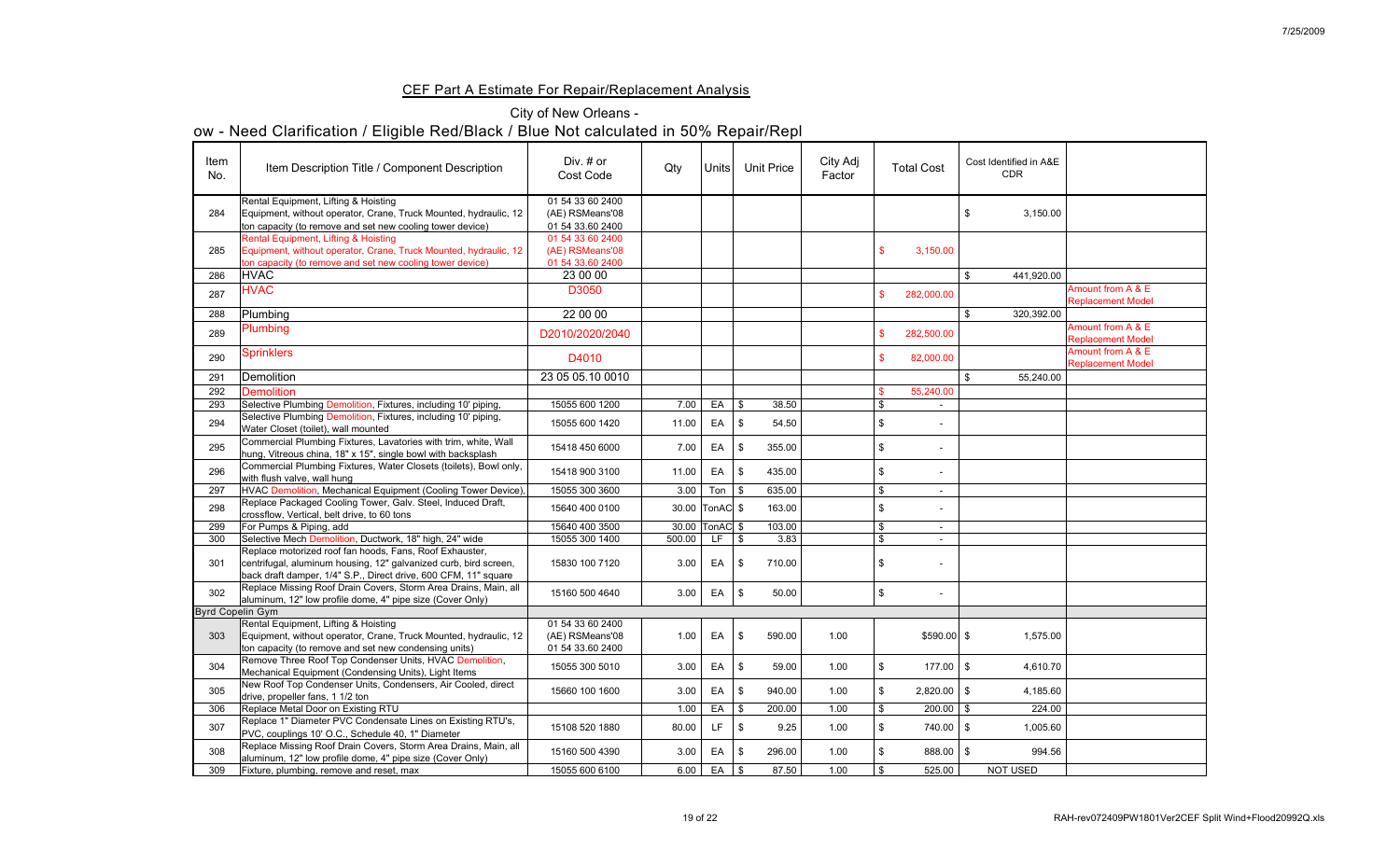## CEF Part A Estimate For Repair/Replacement Analysis

## City of New Orleans -

| Item<br>No. | Item Description Title / Component Description                                                                                    | Div. $#$ or<br><b>Cost Code</b>                       | Qty      | Units        | <b>Unit Price</b> |      | City Adj<br>Factor |                            | <b>Total Cost</b> | Cost Identified in A&E<br><b>CDR</b>   |                                               |
|-------------|-----------------------------------------------------------------------------------------------------------------------------------|-------------------------------------------------------|----------|--------------|-------------------|------|--------------------|----------------------------|-------------------|----------------------------------------|-----------------------------------------------|
| 310         | Sink, stainless steel, double bowl, 25"x22"                                                                                       | 15418 600 3100                                        | 1.00     | EA           | l \$<br>580.00    |      | 1.00               | -\$                        | $580.00$   \$     | 5,801.12                               |                                               |
| 311         | Selective Mech Demolition, Ductwork, 10" high, 12" wide                                                                           | 15055 300 1200                                        | 200.00   | LF.          | <b>S</b>          | 1.92 | 1.00               |                            | 384.00            | 868.56<br>- \$                         |                                               |
| 312         | Selective Plumbing Demolition, Fixture, including 10' piping, Water<br>Closet (toilet), wall mounted                              | 15055 600 1200<br>(AE) RSMeans'08<br>22 05 05.10 1420 | 12.00    | EA           |                   |      | 1.00               |                            | $868.56$ \$       | 868.56                                 |                                               |
| 313         | Selective Plumbing Demolition, Fixture, including 10' piping,<br>Lavatory, wall mounted                                           | 15055 600 1200<br>(AE) RSMeans'08<br>22 05 05.10 1200 | 6.00     | EA           |                   |      | 1.00               |                            | $303.48$ \ \ \$   | 303.48                                 |                                               |
| 314         | Commercial Plumbing Fixtures, lavatories with trim, white, Wall<br>hung, Vitreous china, 18"x15", single bowl with backsplash     | 15418 450 6000<br>(AE) RSMeans'08<br>22 41 16.10 6000 | 6.00     | EA           |                   |      | 1.00               |                            | $1,988.16$ \$     | 1,988.16                               |                                               |
| 315         | Commercial Plumbing Fixtures, lavatories with trim, white, Water<br>Closet (toilet), Bowl only, with flush valve, wall hung       | 15418 900 3100<br>(AE) RSMeans'08<br>22 42 13.40 3100 | 12.00    | EA           |                   |      | 1.00               |                            | $6,328.63$ \$     | 6,328.63                               |                                               |
|             | <b>Division 16 Electrical</b>                                                                                                     |                                                       |          |              |                   |      |                    |                            |                   |                                        |                                               |
|             | Etta Morris Senior Citizens Center                                                                                                |                                                       |          |              |                   |      |                    |                            |                   |                                        |                                               |
| 316         | <b>Electrical By AE</b>                                                                                                           |                                                       |          |              |                   |      |                    |                            |                   |                                        |                                               |
| 317         | <b>Service and Distribution</b>                                                                                                   | (AE) RSMeans'08<br>26 24 16.20 0010                   |          |              |                   |      |                    |                            |                   | 22,880.00<br>$\mathcal{S}$             |                                               |
| 318         | <b>Service and Distribution</b>                                                                                                   | D5010                                                 |          |              |                   |      |                    |                            | 10,000.00         |                                        | Amount from A & E<br><b>Replacement Model</b> |
| 319         | <b>Lighting and Branch Wiring</b>                                                                                                 | (AE) RSMeans'08<br>26 61 23.10 0010                   |          |              |                   |      |                    |                            |                   | 51,832.00<br>\$                        |                                               |
| 320         | <b>Lighting and Branch Wiring</b>                                                                                                 | D5020                                                 |          |              |                   |      |                    |                            | 42,000.00         |                                        | Amount from A & E<br><b>Replacement Model</b> |
| 321         | <b>Communication and Security</b>                                                                                                 | D5030                                                 |          |              |                   |      |                    |                            | 3,500.00          |                                        | Amount from A & E<br><b>Replacement Model</b> |
| 322         | <b>Other Electrical Systems</b>                                                                                                   | D5090                                                 |          |              |                   |      |                    |                            | 1,500.00          |                                        | Amount from A & E<br><b>Replacement Model</b> |
| 323         | <b>Power Devices</b>                                                                                                              | (AE) RSMeans'08<br>26 27 26.20 0010                   |          |              |                   |      |                    |                            |                   | 2,992.00<br>\$                         |                                               |
| 324         | <b>Equipment Connections</b>                                                                                                      | (AE) RSMeans'08<br>26 05 80.00 0000                   |          |              |                   |      |                    |                            |                   | 9,064.00<br>$\boldsymbol{\mathsf{\$}}$ |                                               |
| 325         | <b>Basic Materials</b>                                                                                                            | (AE) RSMeans'08                                       |          |              |                   |      |                    |                            |                   | 37,048.00                              |                                               |
| 326         | Fire Alarn and Detection                                                                                                          | (AE) RSMeans'08<br>28 31 43.50 0100                   |          |              |                   |      |                    |                            |                   | 22,000.00<br>\$                        |                                               |
| 327         | Low Voltage Systems                                                                                                               | (AE) RSMeans'08<br>23 05 19.00 0000                   |          |              |                   |      |                    |                            |                   | 30,800.00                              |                                               |
| 328         | Demolition                                                                                                                        | (AE) RSMeans'08<br>26 05 05.10 0010                   |          |              |                   |      |                    | - \$                       | $17,600.00$   \$  | 17,600.00                              |                                               |
| 329         | Selective Electrical Demolition, Armored cable, (BX) avg. 50' runs,                                                               | 16055 300 0280                                        | 800.00   | EA           | $\vert$ \$        | 0.73 |                    | $\boldsymbol{\mathcal{S}}$ | $\sim$            |                                        |                                               |
| 330         | Selective Electrical Demolition, Conduit to 15' high, including<br>fittings & hangers, Electric Metallic Tubing (EMT), 1/2" to 1" | 16055 300 0100                                        | 400.00   | EA           | \$                | 1.27 |                    |                            |                   |                                        |                                               |
| 331         | Electrical Service / Distribution (RS Means Sq Ft Cost for                                                                        | D5010                                                 | 8,800.00 | <b>SF</b>    | l \$              | 0.79 |                    | $\boldsymbol{\mathcal{F}}$ | $\sim$            |                                        |                                               |
|             | Electrical Lighting & Branch Wiring (RS Means Sq Ft Cost for                                                                      | D5020                                                 | 8,800.00 | $SF$ $\sqrt$ |                   | 4.25 |                    | $\boldsymbol{\mathsf{S}}$  |                   |                                        |                                               |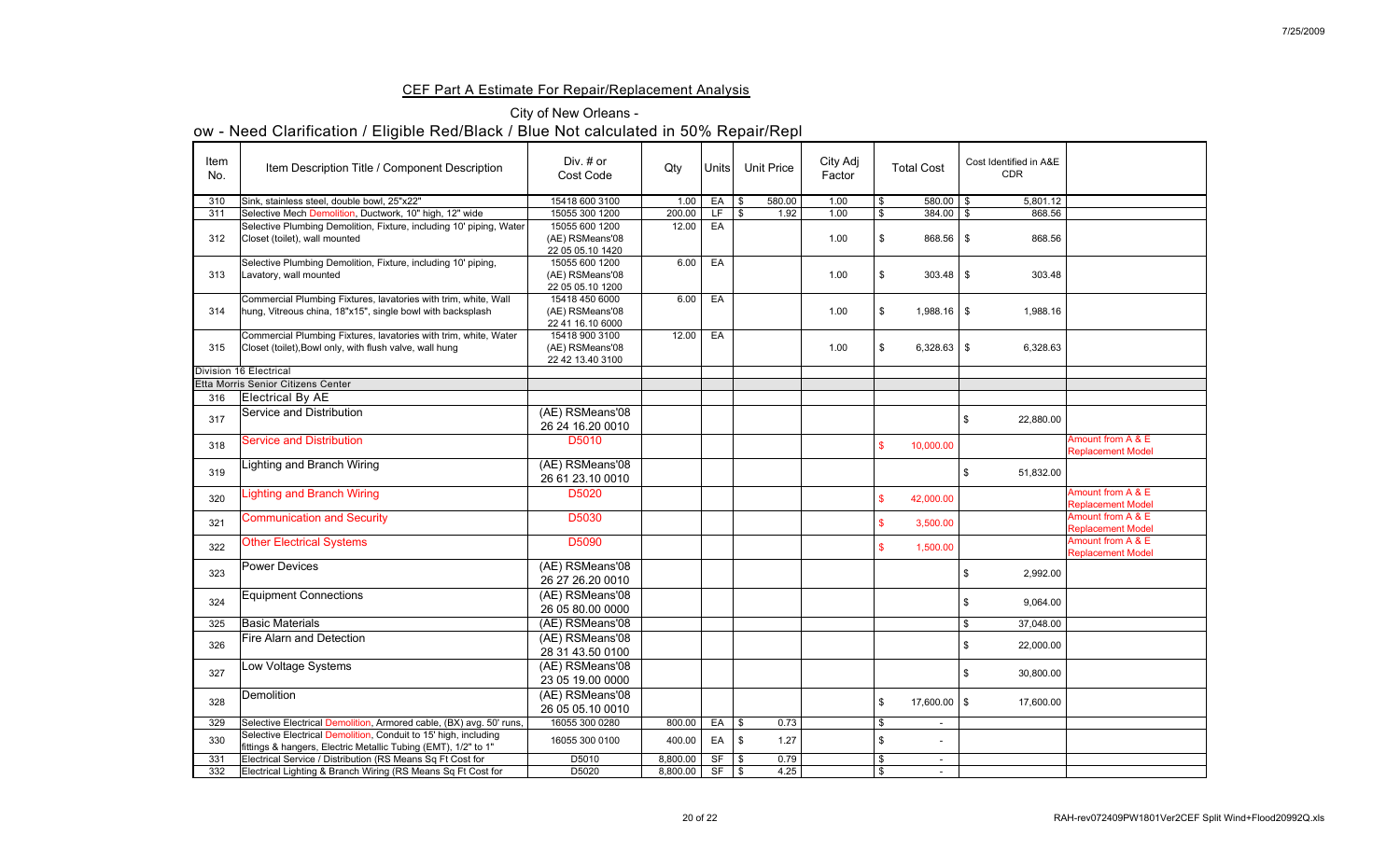### CEF Part A Estimate For Repair/Replacement Analysis

## City of New Orleans -

|             | <u>UW - INGGU UIAITIIUANUIT / LIIYIDIG INGU/DIAUN / DIUG INULUAIUUIAIGU III JU /0 INGPAII/INGPI</u>                               |                                     |          |                   |                            |                   |                    |    |                   |                                         |                                               |
|-------------|-----------------------------------------------------------------------------------------------------------------------------------|-------------------------------------|----------|-------------------|----------------------------|-------------------|--------------------|----|-------------------|-----------------------------------------|-----------------------------------------------|
| Item<br>No. | Item Description Title / Component Description                                                                                    | Div. # or<br><b>Cost Code</b>       | Qty      | Units             |                            | <b>Unit Price</b> | City Adj<br>Factor |    | <b>Total Cost</b> | Cost Identified in A&E<br><b>CDR</b>    |                                               |
| 333         | Electrical Communications & Security (RS Means Sq Ft Cost for                                                                     | D5030                               | 8,800.00 | <b>SF</b>         | $\mathcal{S}$              | 0.33              |                    | S  | $\blacksquare$    |                                         |                                               |
|             | <b>Sanchez Multi-Service Center</b>                                                                                               |                                     |          |                   |                            |                   |                    |    |                   |                                         |                                               |
| 334         | Electrical By AE                                                                                                                  |                                     |          |                   |                            |                   |                    |    |                   |                                         |                                               |
| 335         | Service and Distribution                                                                                                          | (AE) RSMeans'08<br>26 24 16.20 0010 |          |                   |                            |                   |                    |    |                   | 71,812.00<br>$\boldsymbol{\mathcal{S}}$ |                                               |
| 336         | <b>Service and Distribution</b>                                                                                                   | D5010                               |          |                   |                            |                   |                    |    | 10,000.00         |                                         | Amount from A & E<br><b>Replacement Model</b> |
| 337         | Lighting                                                                                                                          | (AE) RSMeans'08<br>26 61 23.10 0010 |          |                   |                            |                   |                    |    |                   | 162,681.80<br>\$                        |                                               |
| 338         | <b>Lighting and Branch Wiring</b>                                                                                                 | D5020                               |          |                   |                            |                   |                    |    | 141,000.00        |                                         | Amount from A & E<br><b>Replacement Model</b> |
| 339         | <b>Communications and Security</b>                                                                                                | <b>D5030</b>                        |          |                   |                            |                   |                    |    | 11,000.00         |                                         | Amount from A & E<br><b>Replacement Model</b> |
| 340         | <b>Other Electrical Systems</b>                                                                                                   | D5090                               |          |                   |                            |                   |                    |    | 5,000.00          |                                         | Amount from A & E<br><b>Replacement Model</b> |
| 341         | <b>Power Devices</b>                                                                                                              | (AE) RSMeans'08<br>26 27 26.20 0010 |          |                   |                            |                   |                    |    |                   | 9,390.80                                |                                               |
| 342         | <b>Equipment Connections</b>                                                                                                      | (AE) RSMeans'08<br>26 05 80.00 0000 |          |                   |                            |                   |                    |    |                   | 28,448.60<br>\$                         |                                               |
| 343         | <b>Basic Materials</b>                                                                                                            | (AE) RSMeans'08                     |          |                   |                            |                   |                    |    |                   | 116,280.20<br>$\mathcal{L}$             |                                               |
| 344         | <b>Fire Alarn and Detection</b>                                                                                                   | (AE) RSMeans'08<br>28 31 43.50 0100 |          |                   |                            |                   |                    |    |                   | 69,050.00<br>\$                         |                                               |
| 345         | Low Voltage Systems                                                                                                               | (AE) RSMeans'08<br>23 05 19.00 0000 |          |                   |                            |                   |                    |    |                   | 96,670.00<br>\$                         |                                               |
| 346         | <b>Demolition</b>                                                                                                                 | (AE) RSMeans'08<br>26 05 05 10 0010 |          |                   |                            |                   |                    |    |                   | 55,240.00<br>\$                         |                                               |
| 347         | <b>Demolition</b>                                                                                                                 |                                     |          |                   |                            |                   |                    |    | 55,240.00         |                                         |                                               |
| 348         | Selective Electrical Demolition, Interior Fluorescent fixtures, incl.<br>supports & whips, to 15' high, 2' x 4', 4 lamp           | 16055 300 2280                      | 150.00   | EA                | $\mathcal{S}$              | 33.50             |                    |    | $\blacksquare$    |                                         |                                               |
| 349         | Selective Electrical Demolition, Armored cable, (BX) avg. 50' runs,                                                               | 16055 300 0280                      | 1,000.00 | EA                | $\frac{1}{3}$              | 0.73              |                    |    |                   |                                         |                                               |
| 350         | Selective Electrical Demolition, Conduit to 15' high, including<br>fittings & hangers, Electric Metallic Tubing (EMT), 1/2" to 1" | 16055 300 0100                      | 600.00   | EA                | $\mathfrak{F}$             | 1.58              |                    |    | $\blacksquare$    |                                         |                                               |
| 351         | Selective Electrical Demolition, Main Disconnect Switch (Circuit<br>Breaker) to Cooling Tower, 30% of the cost for new device is  | 16410 200 0200                      | 1.00     | EA                | $\boldsymbol{\mathcal{S}}$ | 111.00            |                    |    | $\blacksquare$    |                                         |                                               |
| 352         | New Disconnect Switch (Circuit Breaker) (in enclosure) for Cooling<br>Tower, 600 volt, 3 pole, 60 amp                             | 16410 200 0200                      | 1.00     | EA                | $\boldsymbol{\mathcal{S}}$ | 780.00            |                    |    | $\blacksquare$    |                                         |                                               |
|             | <b>Byrd Copelin Gym</b>                                                                                                           |                                     |          |                   |                            |                   |                    |    |                   |                                         |                                               |
| 353         | Selective Electrical Demolition, Interior Fluorescent fixtures, incl.<br>supports & whips, to 15' high, 2' x 4', 4 lamp           | 16055 300 2280                      | 25.00    | EA                | $\boldsymbol{\mathcal{S}}$ | 33.50             | 1.00               |    | $837.50$ \ \ \$   | 938.00                                  |                                               |
| 354         | Fluorescant fixture, interior, acryl lens, grid recess ceiling mounted<br>2-U40W,2'W x4'L incl lamps, mounting hardware and       | 16510 440 0400                      | 25.00    | EA                | $\mathbb{S}$               | 127.00            | 1.00               |    | $3,175.00$ \$     | 3,556.00                                |                                               |
| 355         | Selective Electrical Demolition, wire copper stranded #4 type THW                                                                 | 16055 340 0120                      | 50.00    | CLF $\frac{1}{3}$ |                            | 45.00             | 1.00               |    | 2,250.00          |                                         |                                               |
| 356         | Wire copper stranded #4 type THW                                                                                                  | 16120 900 0180                      | 50.00    | CLF $\frac{1}{3}$ |                            | 197.00            | 1.00               |    | $9,850.00$ \$     | 11,032.00                               |                                               |
| 357         | Receptacles & switch plates, remove                                                                                               | 16055 300 1780                      | 40.00    | $EA$ $\sqrt$      |                            | 1.42              | 1.00               |    | $56.80$ \$        | 63.62                                   |                                               |
| 358         | Non-metallic sheathed cable, switches single pole                                                                                 | D5 020 180 1100                     | 15.00    | $EA$ $\sqrt$      |                            | 45.50             | 1.00               | \$ | $682.50$ \$       | 764.40                                  |                                               |